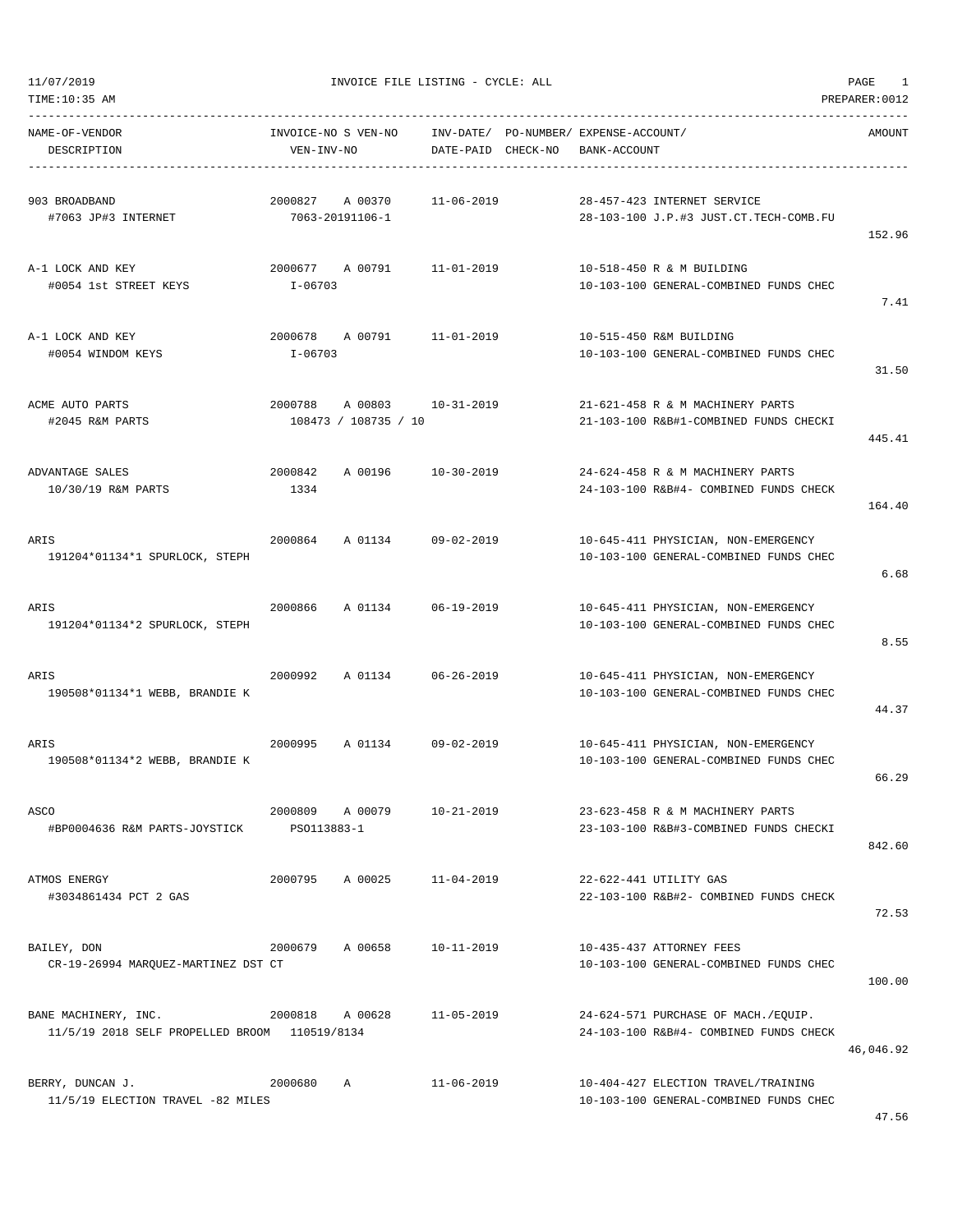11/07/2019 INVOICE FILE LISTING - CYCLE: ALL PAGE 2

DESCRIPTION VEN-INV-NO DATE-PAID CHECK-NO BANK-ACCOUNT

----------------------------------------------------------------------------------------------------------------------------------- NAME-OF-VENDOR INVOICE-NO S VEN-NO INV-DATE/ PO-NUMBER/ EXPENSE-ACCOUNT/ AMOUNT

-----------------------------------------------------------------------------------------------------------------------------------

BOKF, NA 2000831 A 00306 11-05-2019 60-660-670 INTEREST, 2018 GO BONDS #FANNINCO18 INTEREST DUE 60-103-100 SINKING-COMBINED FUND CHECK 237,700.00 BOKF, NA 2000832 A 00306 11-05-2019 60-620-309 ANNUAL PAYING AGENT REGISTR #FANNINCO18 AGENT FEE 60-103-100 SINKING-COMBINED FUND CHECK 186.48 BONHAM ASSOC. MANAGEMENT LTD 2000758 A 00213 09-30-2019 10-518-442 UTILITIES WATER APRIL-SEPT FY 19 WATER/SEWER FAN-W-S-11.2019 10-103-100 GENERAL-COMBINED FUNDS CHEC 750.00 BONHAM ASSOC. MANAGEMENT LTD 2000759 A 00213 11-04-2019 10-518-442 UTILITIES WATER OCT FY 20 WATER/SEWER FAN-W-S-11.2019 10-103-100 GENERAL-COMBINED FUNDS CHEC 125.00 BONHAM BUILDING SUPPLY 2000681 A 00407 10-12-2019 10-511-450 R & M BUILDING #238 R&M BLDG SUPPLY INV0305435 10-103-100 GENERAL-COMBINED FUNDS CHEC 7.99 BONHAM BUILDING SUPPLY 2000787 A 00407 10-17-2019 20-449-350 RECORDS DISPOSAL #238 DUCT TAPE-MARK BOXES INV0305730 20-103-100 CO.OFF.REC.MNGMT-COMB. FUND 22.47 BONHAM COMMUNITY HEALTH CENTER 2000877 A 00733 09-12-2019 10-645-418 FED. QUALIFIED HEALTH CENTE 191204\*00733\*6 SPURLOCK, STEPH 10-103-100 GENERAL-COMBINED FUNDS CHEC 46.73 BONHAM COMMUNITY HEALTH CENTER 2000878 A 00733 09-12-2019 10-645-418 FED. QUALIFIED HEALTH CENTE 191204\*00733\*6 SPURLOCK, STEPH 10-103-100 GENERAL-COMBINED FUNDS CHEC 2.92 BONHAM COMMUNITY HEALTH CENTER 2000879 A 00733 09-12-2019 10-645-418 FED. QUALIFIED HEALTH CENTE 191204\*00733\*6 SPURLOCK, STEPH 10-103-100 GENERAL-COMBINED FUNDS CHEC 7.23 BONHAM COMMUNITY HEALTH CENTER 2000880 A 00733 09-12-2019 10-645-418 FED. QUALIFIED HEALTH CENTE 191204\*00733\*6 SPURLOCK, STEPH 10-103-100 GENERAL-COMBINED FUNDS CHEC 13.43 BONHAM COMMUNITY HEALTH CENTER 2000881 A 00733 09-12-2019 10-645-418 FED. QUALIFIED HEALTH CENTE 191204\*00733\*6 SPURLOCK, STEPH 10-103-100 GENERAL-COMBINED FUNDS CHEC 3.99 BONHAM COMMUNITY HEALTH CENTER 2000882 A 00733 09-12-2019 10-645-418 FED. QUALIFIED HEALTH CENTE 191204\*00733\*6 SPURLOCK, STEPH 10-103-100 GENERAL-COMBINED FUNDS CHEC 24.32 BONHAM COMMUNITY HEALTH CENTER 2000883 A 00733 09-12-2019 10-645-418 FED. QUALIFIED HEALTH CENTE 191204\*00733\*6 SPURLOCK, STEPH 10-103-100 GENERAL-COMBINED FUNDS CHEC 32.75 BONHAM COMMUNITY HEALTH CENTER 2000884 A 00733 09-12-2019 10-645-418 FED. QUALIFIED HEALTH CENTE 191204\*00733\*6 SPURLOCK, STEPH 10-103-100 GENERAL-COMBINED FUNDS CHEC 0.00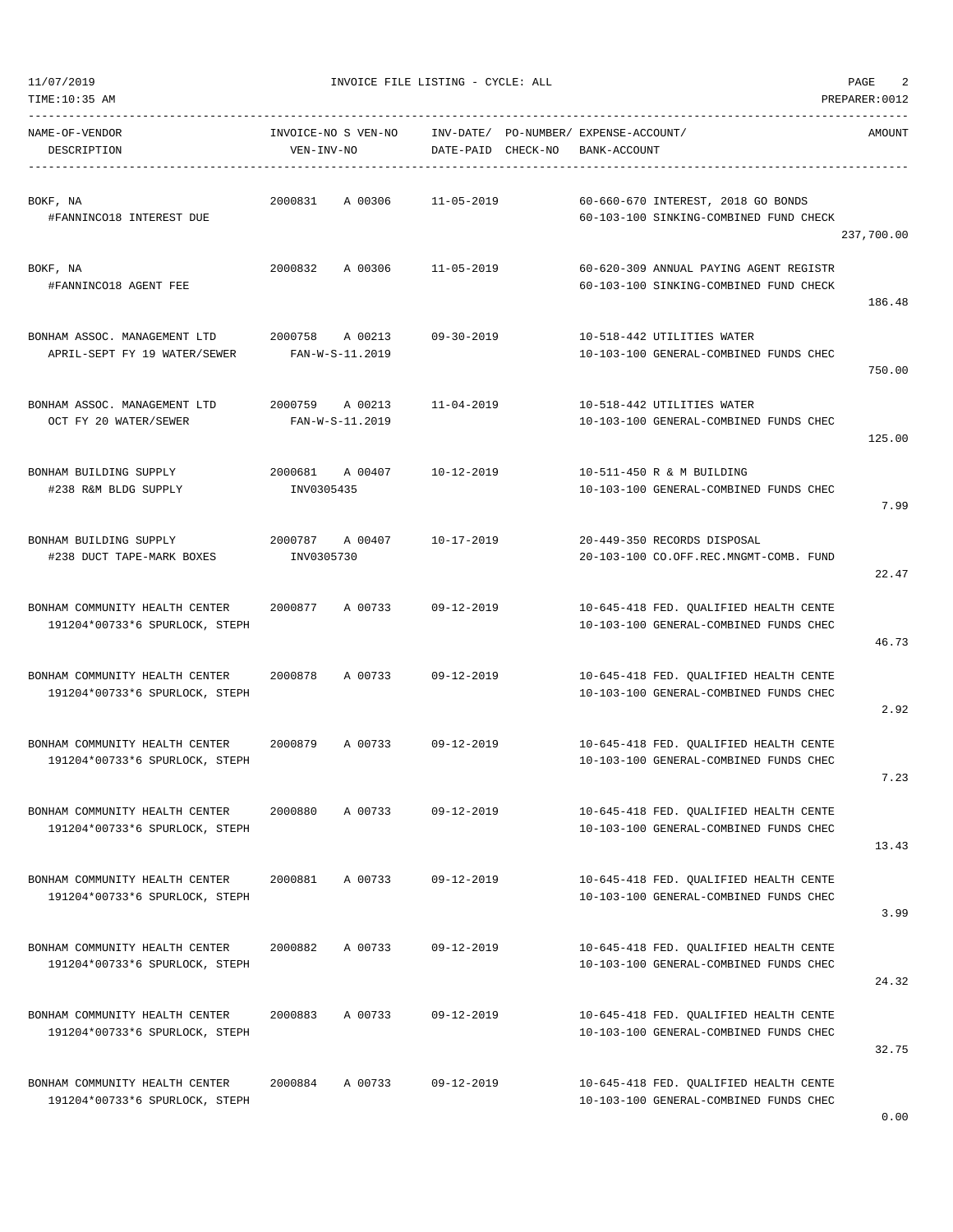11/07/2019 INVOICE FILE LISTING - CYCLE: ALL PAGE 3

 $\begin{array}{cccccccccc} \mathtt{NAME-OF-VENDOR} \end{array} \begin{array}{cccccccccc} \mathtt{INVOICE-NO} & \mathtt{S} & \mathtt{VEN-NO} \end{array} \begin{array}{cccccccccc} \mathtt{INV-DATE} / & \mathtt{PO-NUMBER} / & \mathtt{EXPENSE-ACCOUNT} / \end{array}$ 

-----------------------------------------------------------------------------------------------------------------------------------

| DESCRIPTION                                                      | VEN-INV-NO |         | DATE-PAID CHECK-NO | BANK-ACCOUNT                                                                     |       |
|------------------------------------------------------------------|------------|---------|--------------------|----------------------------------------------------------------------------------|-------|
| BONHAM COMMUNITY HEALTH CENTER<br>191204*00733*6 SPURLOCK, STEPH | 2000885    | A 00733 | $09 - 12 - 2019$   | 10-645-418 FED. QUALIFIED HEALTH CENTE<br>10-103-100 GENERAL-COMBINED FUNDS CHEC | 0.00  |
| BONHAM COMMUNITY HEALTH CENTER<br>191204*00733*6 SPURLOCK, STEPH | 2000886    | A 00733 | $09 - 12 - 2019$   | 10-645-418 FED. QUALIFIED HEALTH CENTE<br>10-103-100 GENERAL-COMBINED FUNDS CHEC | 0.00  |
| BONHAM COMMUNITY HEALTH CENTER<br>191204*00733*6 SPURLOCK, STEPH | 2000887    | A 00733 | $09 - 12 - 2019$   | 10-645-418 FED. QUALIFIED HEALTH CENTE<br>10-103-100 GENERAL-COMBINED FUNDS CHEC | 0.00  |
| BONHAM COMMUNITY HEALTH CENTER<br>191204*00733*8 SPURLOCK, STEPH | 2000888    | A 00733 | $10 - 22 - 2019$   | 10-645-418 FED. QUALIFIED HEALTH CENTE<br>10-103-100 GENERAL-COMBINED FUNDS CHEC | 33.27 |
| BONHAM COMMUNITY HEALTH CENTER<br>191204*00733*8 SPURLOCK, STEPH | 2000889    | A 00733 | $10 - 22 - 2019$   | 10-645-418 FED. OUALIFIED HEALTH CENTE<br>10-103-100 GENERAL-COMBINED FUNDS CHEC | 15.96 |
| BONHAM COMMUNITY HEALTH CENTER<br>191204*00733*9 SPURLOCK, STEPH | 2000890    | A 00733 | $08 - 05 - 2019$   | 10-645-418 FED. QUALIFIED HEALTH CENTE<br>10-103-100 GENERAL-COMBINED FUNDS CHEC | 46.73 |
| BONHAM COMMUNITY HEALTH CENTER<br>191204*00733*9 SPURLOCK, STEPH | 2000891    | A 00733 | $08 - 05 - 2019$   | 10-645-418 FED. QUALIFIED HEALTH CENTE<br>10-103-100 GENERAL-COMBINED FUNDS CHEC | 2.92  |
| BONHAM COMMUNITY HEALTH CENTER<br>191204*00733*9 SPURLOCK, STEPH | 2000892    | A 00733 | $08 - 05 - 2019$   | 10-645-418 FED. QUALIFIED HEALTH CENTE<br>10-103-100 GENERAL-COMBINED FUNDS CHEC | 9.86  |
| BONHAM COMMUNITY HEALTH CENTER<br>191204*00733*9 SPURLOCK, STEPH | 2000893    | A 00733 | $08 - 05 - 2019$   | 10-645-418 FED. QUALIFIED HEALTH CENTE<br>10-103-100 GENERAL-COMBINED FUNDS CHEC | 7.53  |
| BONHAM COMMUNITY HEALTH CENTER<br>191204*00733*7 SPURLOCK, STEPH | 2000894    | A 00733 | $09 - 04 - 2019$   | 10-645-418 FED. QUALIFIED HEALTH CENTE<br>10-103-100 GENERAL-COMBINED FUNDS CHEC | 33.27 |
| BONHAM COMMUNITY HEALTH CENTER<br>191204*00733*7 SPURLOCK, STEPH | 2000895    | A 00733 | $09 - 04 - 2019$   | 10-645-418 FED. QUALIFIED HEALTH CENTE<br>10-103-100 GENERAL-COMBINED FUNDS CHEC | 8.42  |
| BONHAM COMMUNITY HEALTH CENTER<br>191204*00733*7 SPURLOCK, STEPH | 2000896    | A 00733 | $09 - 04 - 2019$   | 10-645-418 FED. QUALIFIED HEALTH CENTE<br>10-103-100 GENERAL-COMBINED FUNDS CHEC | 15.68 |
| BONHAM COMMUNITY HEALTH CENTER<br>191204*00733*7 SPURLOCK, STEPH | 2000897    | A 00733 | $09 - 04 - 2019$   | 10-645-418 FED. QUALIFIED HEALTH CENTE<br>10-103-100 GENERAL-COMBINED FUNDS CHEC | 9.86  |
| BONHAM COMMUNITY HEALTH CENTER<br>191204*00733*7 SPURLOCK, STEPH | 2000898    | A 00733 | $09 - 04 - 2019$   | 10-645-418 FED. QUALIFIED HEALTH CENTE<br>10-103-100 GENERAL-COMBINED FUNDS CHEC | 11.40 |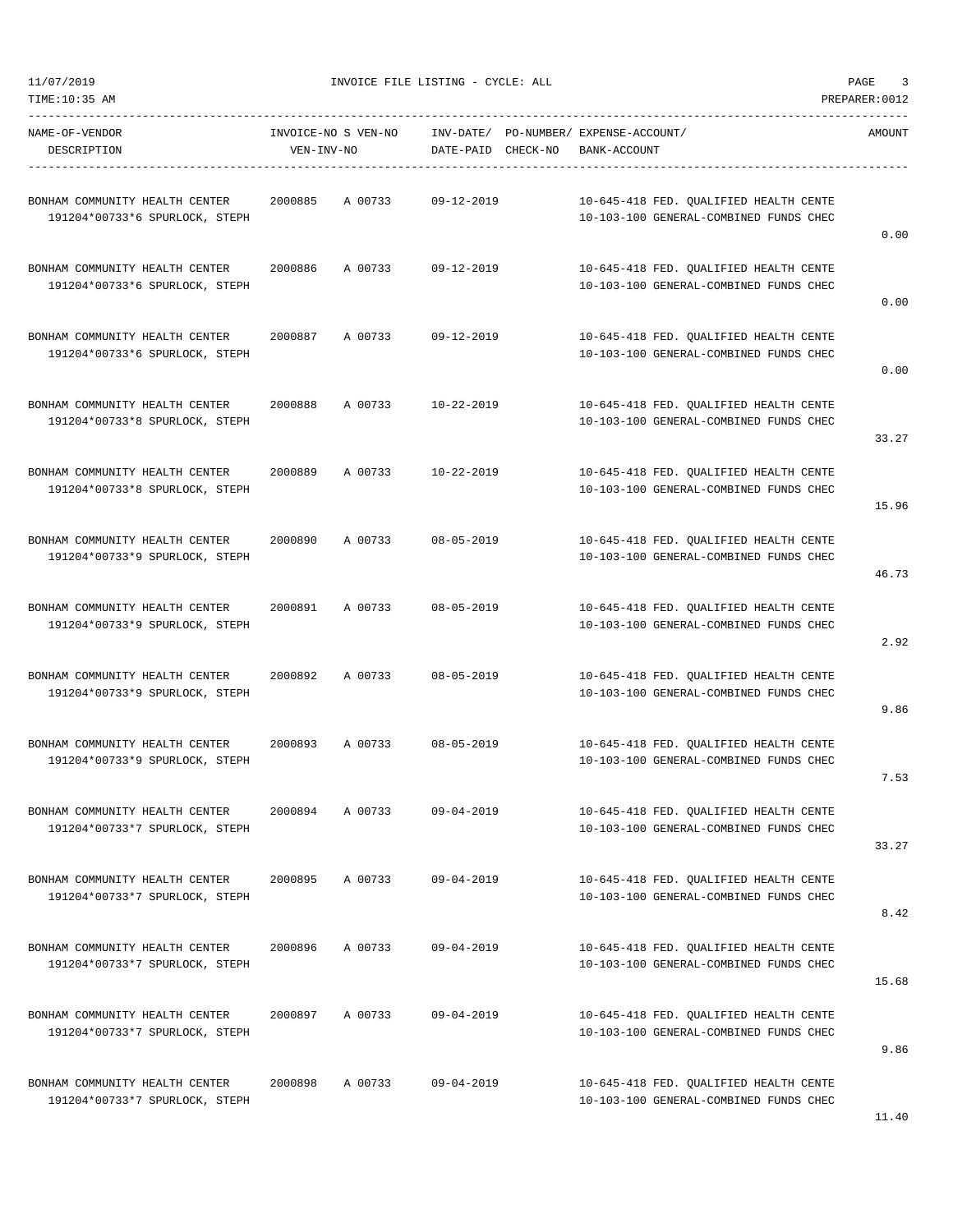11/07/2019 INVOICE FILE LISTING - CYCLE: ALL PAGE 4

-----------------------------------------------------------------------------------------------------------------------------------

| NAME-OF-VENDOR<br>DESCRIPTION                                    | INVOICE-NO S VEN-NO<br>VEN-INV-NO | INV-DATE/ PO-NUMBER/ EXPENSE-ACCOUNT/<br>DATE-PAID CHECK-NO | BANK-ACCOUNT                                                                     | AMOUNT |
|------------------------------------------------------------------|-----------------------------------|-------------------------------------------------------------|----------------------------------------------------------------------------------|--------|
| BONHAM COMMUNITY HEALTH CENTER<br>191204*00733*7 SPURLOCK, STEPH | 2000899<br>A 00733                | $09 - 04 - 2019$                                            | 10-645-418 FED. QUALIFIED HEALTH CENTE<br>10-103-100 GENERAL-COMBINED FUNDS CHEC | 11.40  |
| BONHAM COMMUNITY HEALTH CENTER<br>200901*00733*2 BENGE, AMY HEST | 2000900<br>A 00733                | $10 - 15 - 2019$                                            | 10-645-418 FED. QUALIFIED HEALTH CENTE<br>10-103-100 GENERAL-COMBINED FUNDS CHEC | 46.73  |
| BONHAM COMMUNITY HEALTH CENTER<br>200901*00733*1 BENGE, AMY HEST | 2000901<br>A 00733                | $09 - 20 - 2019$                                            | 10-645-418 FED. QUALIFIED HEALTH CENTE<br>10-103-100 GENERAL-COMBINED FUNDS CHEC | 40.27  |
| BONHAM COMMUNITY HEALTH CENTER<br>200901*00733*1 BENGE, AMY HEST | 2000902<br>A 00733                | $09 - 20 - 2019$                                            | 10-645-418 FED. QUALIFIED HEALTH CENTE<br>10-103-100 GENERAL-COMBINED FUNDS CHEC | 7.23   |
| BONHAM COMMUNITY HEALTH CENTER<br>200901*00733*1 BENGE, AMY HEST | 2000903<br>A 00733                | $09 - 20 - 2019$                                            | 10-645-418 FED. QUALIFIED HEALTH CENTE<br>10-103-100 GENERAL-COMBINED FUNDS CHEC | 2.92   |
| BONHAM COMMUNITY HEALTH CENTER<br>200901*00733*1 BENGE, AMY HEST | 2000904<br>A 00733                | $09 - 20 - 2019$                                            | 10-645-418 FED. QUALIFIED HEALTH CENTE<br>10-103-100 GENERAL-COMBINED FUNDS CHEC | 10.00  |
| BONHAM COMMUNITY HEALTH CENTER<br>200901*00733*1 BENGE, AMY HEST | 2000905<br>A 00733                | $09 - 20 - 2019$                                            | 10-645-418 FED. QUALIFIED HEALTH CENTE<br>10-103-100 GENERAL-COMBINED FUNDS CHEC | 8.42   |
| BONHAM COMMUNITY HEALTH CENTER<br>200901*00733*1 BENGE, AMY HEST | A 00733<br>2000906                | $09 - 20 - 2019$                                            | 10-645-418 FED. QUALIFIED HEALTH CENTE<br>10-103-100 GENERAL-COMBINED FUNDS CHEC | 15.68  |
| BONHAM COMMUNITY HEALTH CENTER<br>200901*00733*1 BENGE, AMY HEST | 2000907<br>A 00733                | $09 - 20 - 2019$                                            | 10-645-418 FED. OUALIFIED HEALTH CENTE<br>10-103-100 GENERAL-COMBINED FUNDS CHEC | 9.86   |
| BONHAM COMMUNITY HEALTH CENTER<br>200901*00733*3 BENGE, AMY HEST | 2000908<br>A 00733                | $10 - 29 - 2019$                                            | 10-645-418 FED. QUALIFIED HEALTH CENTE<br>10-103-100 GENERAL-COMBINED FUNDS CHEC | 46.73  |
| BONHAM COMMUNITY HEALTH CENTER<br>190508*00733*4 WEBB, BRANDIE K | A 00733<br>2000911                | $10 - 08 - 2019$                                            | 10-645-418 FED. OUALIFIED HEALTH CENTE<br>10-103-100 GENERAL-COMBINED FUNDS CHEC | 33.27  |
| BONHAM COMMUNITY HEALTH CENTER<br>190508*00733*2 WEBB, BRANDIE K | 2000912<br>A 00733                | $10 - 01 - 2019$                                            | 10-645-418 FED. OUALIFIED HEALTH CENTE<br>10-103-100 GENERAL-COMBINED FUNDS CHEC | 46.73  |
| BONHAM COMMUNITY HEALTH CENTER<br>190508*00733*3 WEBB, BRANDIE K | 2000913<br>A 00733                | $09 - 24 - 2019$                                            | 10-645-418 FED. OUALIFIED HEALTH CENTE<br>10-103-100 GENERAL-COMBINED FUNDS CHEC | 46.73  |
| BONHAM COMMUNITY HEALTH CENTER<br>190508*00733*3 WEBB, BRANDIE K | 2000914<br>A 00733                | 09-24-2019                                                  | 10-645-418 FED. QUALIFIED HEALTH CENTE<br>10-103-100 GENERAL-COMBINED FUNDS CHEC |        |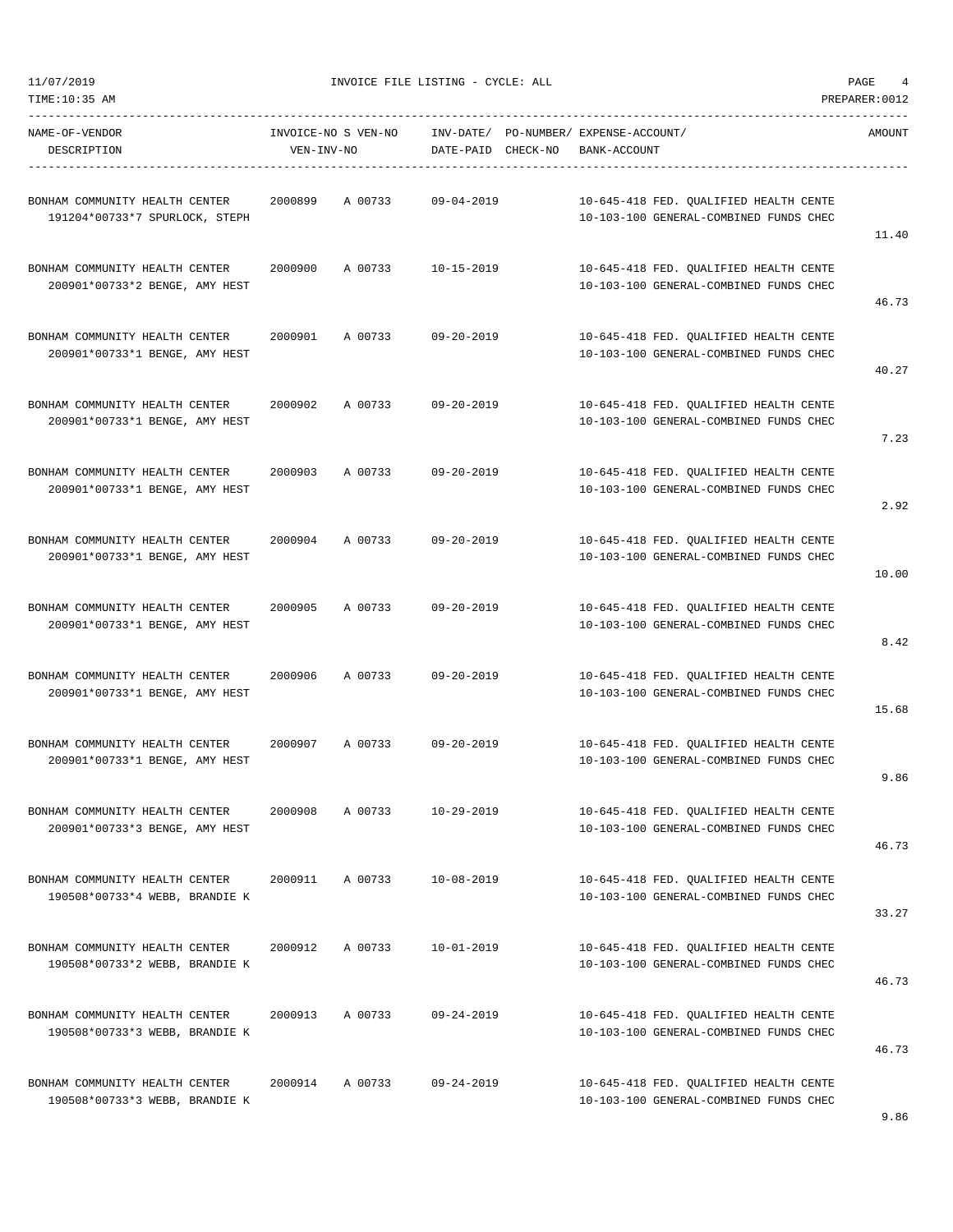11/07/2019 INVOICE FILE LISTING - CYCLE: ALL PAGE 5

-----------------------------------------------------------------------------------------------------------------------------------

| NAME-OF-VENDOR<br>DESCRIPTION                                    | INVOICE-NO S VEN-NO<br>VEN-INV-NO | INV-DATE/ PO-NUMBER/ EXPENSE-ACCOUNT/<br>DATE-PAID CHECK-NO | BANK-ACCOUNT                                                                     | AMOUNT  |
|------------------------------------------------------------------|-----------------------------------|-------------------------------------------------------------|----------------------------------------------------------------------------------|---------|
| BONHAM COMMUNITY HEALTH CENTER<br>190508*00733*3 WEBB, BRANDIE K | 2000915<br>A 00733                | $09 - 24 - 2019$                                            | 10-645-418 FED. QUALIFIED HEALTH CENTE<br>10-103-100 GENERAL-COMBINED FUNDS CHEC | 2.52    |
| BONHAM COMMUNITY HEALTH CENTER<br>190508*00733*1 WEBB, BRANDIE K | A 00733<br>2000917                | $10 - 14 - 2019$                                            | 10-645-418 FED. QUALIFIED HEALTH CENTE<br>10-103-100 GENERAL-COMBINED FUNDS CHEC | 46.73   |
| BONHAM COMMUNITY HEALTH CENTER<br>190508*00733*1 WEBB, BRANDIE K | 2000918<br>A 00733                | $10 - 14 - 2019$                                            | 10-645-418 FED. QUALIFIED HEALTH CENTE<br>10-103-100 GENERAL-COMBINED FUNDS CHEC | 6.25    |
| BONHAM COMMUNITY HEALTH CENTER<br>190508*00733*1 WEBB, BRANDIE K | 2000919<br>A 00733                | $10 - 14 - 2019$                                            | 10-645-418 FED. QUALIFIED HEALTH CENTE<br>10-103-100 GENERAL-COMBINED FUNDS CHEC | 9.86    |
| BONHAM COMMUNITY HEALTH CENTER<br>180413*00733*10 RANGEL, TERESA | 2000951<br>A 00733                | $07 - 31 - 2019$                                            | 10-645-418 FED. OUALIFIED HEALTH CENTE<br>10-103-100 GENERAL-COMBINED FUNDS CHEC | 46.73   |
| BONHAM COMMUNITY HEALTH CENTER<br>180413*00733*10 RANGEL, TERESA | 2000952<br>A 00733                | $07 - 31 - 2019$                                            | 10-645-418 FED. QUALIFIED HEALTH CENTE<br>10-103-100 GENERAL-COMBINED FUNDS CHEC | 2.52    |
| BONHAM COMMUNITY HEALTH CENTER<br>180413*00733*10 RANGEL, TERESA | A 00733<br>2000953                | $07 - 31 - 2019$                                            | 10-645-418 FED. QUALIFIED HEALTH CENTE<br>10-103-100 GENERAL-COMBINED FUNDS CHEC | 12.83   |
| BONHAM COMMUNITY HEALTH CENTER<br>180413*00733*12 RANGEL, TERESA | 2000954<br>A 00733                | $09 - 04 - 2019$                                            | 10-645-418 FED. QUALIFIED HEALTH CENTE<br>10-103-100 GENERAL-COMBINED FUNDS CHEC | 33.27   |
| BONHAM COMMUNITY HEALTH CENTER<br>180413*00733*11 RANGEL, TERESA | 2000955<br>A 00733                | $10 - 01 - 2019$                                            | 10-645-418 FED. QUALIFIED HEALTH CENTE<br>10-103-100 GENERAL-COMBINED FUNDS CHEC | 13.22   |
| BONHAM COMMUNITY HEALTH CENTER<br>180413*00733*11 RANGEL, TERESA | 2000956<br>A 00733                | $10 - 01 - 2019$                                            | 10-645-418 FED. OUALIFIED HEALTH CENTE<br>10-103-100 GENERAL-COMBINED FUNDS CHEC | 15.96   |
| BONHAM COMMUNITY HEALTH CENTER<br>170902*00733*24 FRANKS, SHEILA | 2000971<br>A 00733                | $08 - 21 - 2019$                                            | 10-645-418 FED. QUALIFIED HEALTH CENTE<br>10-103-100 GENERAL-COMBINED FUNDS CHEC | 46.73   |
| BONHAM COMMUNITY HEALTH CENTER<br>170902*00733*24 FRANKS, SHEILA | A 00733<br>2000972                | $08 - 21 - 2019$                                            | 10-645-418 FED. QUALIFIED HEALTH CENTE<br>10-103-100 GENERAL-COMBINED FUNDS CHEC | 2.52    |
| BONHAM COMMUNITY HEALTH CENTER<br>170902*00733*23 FRANKS, SHEILA | 2000976<br>A 00733                | $09 - 10 - 2019$                                            | 10-645-418 FED. QUALIFIED HEALTH CENTE<br>10-103-100 GENERAL-COMBINED FUNDS CHEC | 33.27   |
| BONHAM COMMUNITY HEALTH CENTER<br>110827*00733*4 GEMOETS, CRYSTA | 2000984<br>A 00733                | $09 - 03 - 2019$                                            | 10-645-418 FED. QUALIFIED HEALTH CENTE<br>10-103-100 GENERAL-COMBINED FUNDS CHEC | $AC$ 72 |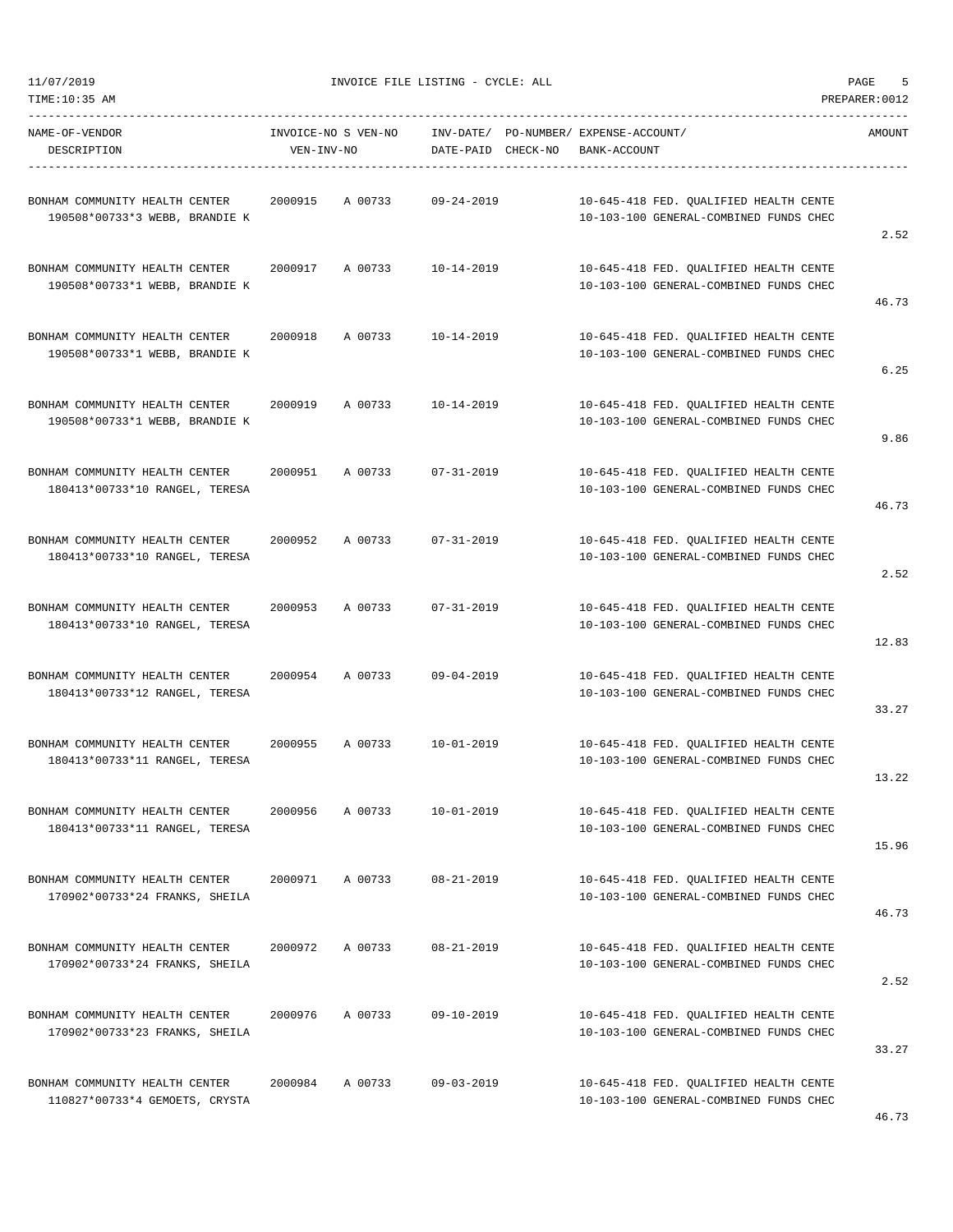11/07/2019 INVOICE FILE LISTING - CYCLE: ALL PAGE 6

----------------------------------------------------------------------------------------------------------------------------------- NAME-OF-VENDOR INVOICE-NO S VEN-NO INV-DATE/ PO-NUMBER/ EXPENSE-ACCOUNT/ AMOUNT

DESCRIPTION VEN-INV-NO DATE-PAID CHECK-NO BANK-ACCOUNT ----------------------------------------------------------------------------------------------------------------------------------- BONHAM COMMUNITY HEALTH CENTER 2000985 A 00733 09-03-2019 10-645-418 FED. QUALIFIED HEALTH CENTE 110827\*00733\*4 GEMOETS, CRYSTA 10-103-100 GENERAL-COMBINED FUNDS CHEC 22.80 BONHAM COMMUNITY HEALTH CENTER 2000986 A 00733 09-03-2019 10-645-418 FED. QUALIFIED HEALTH CENTE 110827\*00733\*4 GEMOETS, CRYSTA 10-103-100 GENERAL-COMBINED FUNDS CHEC 10.00 BONHAM COMMUNITY HEALTH CENTER 2000987 A 00733 09-03-2019 10-645-418 FED. QUALIFIED HEALTH CENTE 110827\*00733\*4 GEMOETS, CRYSTA 10-103-100 GENERAL-COMBINED FUNDS CHEC 8.42 BONHAM COMMUNITY HEALTH CENTER 2000988 A 00733 09-03-2019 10-645-418 FED. QUALIFIED HEALTH CENTE 110827\*00733\*4 GEMOETS, CRYSTA 10-103-100 GENERAL-COMBINED FUNDS CHEC 15.68 BONHAM COMMUNITY HEALTH CENTER 2000989 A 00733 09-03-2019 10-645-418 FED. QUALIFIED HEALTH CENTE 110827\*00733\*4 GEMOETS, CRYSTA 10-103-100 GENERAL-COMBINED FUNDS CHEC 9.86 BONHAM COMMUNITY HEALTH CENTER 2000990 A 00733 09-03-2019 10-645-418 FED. QUALIFIED HEALTH CENTE 110827\*00733\*4 GEMOETS, CRYSTA 10-103-100 GENERAL-COMBINED FUNDS CHEC 9.06 BONHAM COMMUNITY HEALTH CENTER 2000991 A 00733 08-20-2019 10-645-418 FED. QUALIFIED HEALTH CENTE 190207\*00733\*6 PARRISH, DELETT 10-103-100 GENERAL-COMBINED FUNDS CHEC 33.27 BONHAM COMMUNITY HEALTH CENTER 2001005 A 00733 07-12-2019 10-645-418 FED. QUALIFIED HEALTH CENTE 180509\*00733\*3 JOHNSON, MICHEL 10-103-100 GENERAL-COMBINED FUNDS CHEC 54.41 BONHAM COMMUNITY HEALTH CENTER 2001012 A 00733 10-03-2019 10-645-418 FED. QUALIFIED HEALTH CENTE 201002\*00733\*1 HOCKETT, DAVID 10-103-100 GENERAL-COMBINED FUNDS CHEC 54.41 BONHAM COMMUNITY HEALTH CENTER 2001018 A 00733 08-21-2019 10-645-418 FED. QUALIFIED HEALTH CENTE 930026\*00733\*38 ROBERTS, MELIS 10-103-100 GENERAL-COMBINED FUNDS CHEC 46.73 BONHAM COMMUNITY HEALTH CENTER 2001019 A 00733 08-21-2019 10-645-418 FED. QUALIFIED HEALTH CENTE 930026\*00733\*38 ROBERTS, MELIS 10-103-100 GENERAL-COMBINED FUNDS CHEC 3.67 BONHAM COMMUNITY HEALTH CENTER 2001020 A 00733 08-21-2019 10-645-418 FED. QUALIFIED HEALTH CENTE 930026\*00733\*38 ROBERTS, MELIS 10-103-100 GENERAL-COMBINED FUNDS CHEC 9.06 BONHAM COMMUNITY HEALTH CENTER 2001021 A 00733 08-21-2019 10-645-418 FED. QUALIFIED HEALTH CENTE 930026\*00733\*38 ROBERTS, MELIS 10-103-100 GENERAL-COMBINED FUNDS CHEC 10.00 BONHAM COMMUNITY HEALTH CENTER 2001022 A 00733 08-21-2019 10-645-418 FED. QUALIFIED HEALTH CENTE 930026\*00733\*38 ROBERTS, MELIS 10-103-100 GENERAL-COMBINED FUNDS CHEC 9.86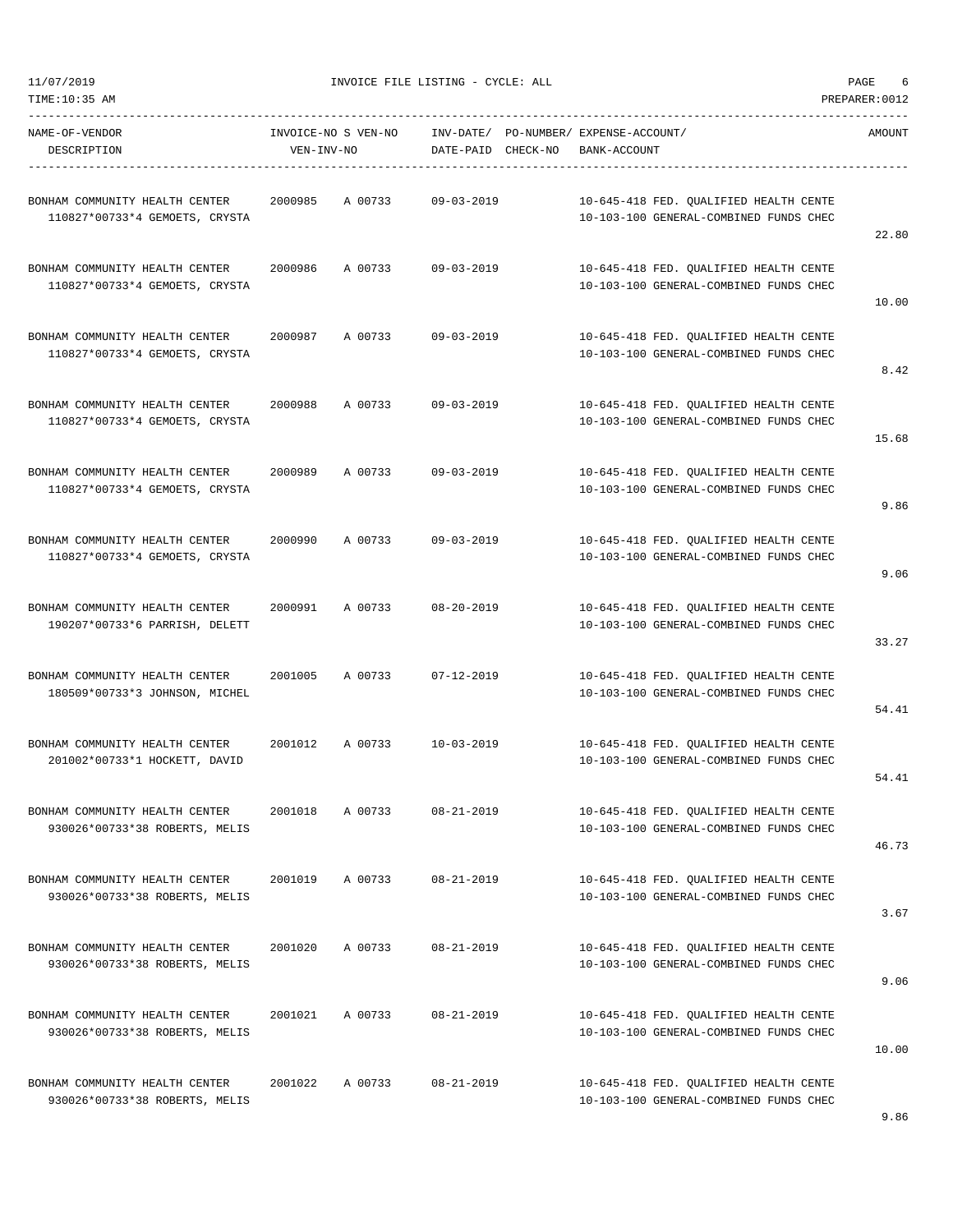11/07/2019 INVOICE FILE LISTING - CYCLE: ALL PAGE 7

----------------------------------------------------------------------------------------------------------------------------------- NAME-OF-VENDOR INVOICE-NO S VEN-NO INV-DATE/ PO-NUMBER/ EXPENSE-ACCOUNT/ AMOUNT

| DESCRIPTION                                                      | VEN-INV-NO |         | DATE-PAID CHECK-NO | BANK-ACCOUNT                                                                     |       |
|------------------------------------------------------------------|------------|---------|--------------------|----------------------------------------------------------------------------------|-------|
| BONHAM COMMUNITY HEALTH CENTER<br>930026*00733*38 ROBERTS, MELIS | 2001023    | A 00733 | $08 - 21 - 2019$   | 10-645-418 FED. OUALIFIED HEALTH CENTE<br>10-103-100 GENERAL-COMBINED FUNDS CHEC | 8.42  |
| BONHAM COMMUNITY HEALTH CENTER<br>930026*00733*38 ROBERTS, MELIS | 2001024    | A 00733 | $08 - 21 - 2019$   | 10-645-418 FED. QUALIFIED HEALTH CENTE<br>10-103-100 GENERAL-COMBINED FUNDS CHEC | 15.68 |
| BONHAM COMMUNITY HEALTH CENTER<br>930026*00733*38 ROBERTS, MELIS | 2001025    | A 00733 | $08 - 21 - 2019$   | 10-645-418 FED. QUALIFIED HEALTH CENTE<br>10-103-100 GENERAL-COMBINED FUNDS CHEC | 12.83 |
| BONHAM COMMUNITY HEALTH CENTER<br>930026*00733*37 ROBERTS, MELIS | 2001034    | A 00733 | $10 - 02 - 2019$   | 10-645-418 FED. QUALIFIED HEALTH CENTE<br>10-103-100 GENERAL-COMBINED FUNDS CHEC | 46.73 |
| BONHAM COMMUNITY HEALTH CENTER<br>930026*00733*37 ROBERTS, MELIS | 2001035    | A 00733 | $10 - 02 - 2019$   | 10-645-418 FED. QUALIFIED HEALTH CENTE<br>10-103-100 GENERAL-COMBINED FUNDS CHEC | 32.75 |
| BONHAM COMMUNITY HEALTH CENTER<br>930026*00733*37 ROBERTS, MELIS | 2001036    | A 00733 | $10 - 02 - 2019$   | 10-645-418 FED. QUALIFIED HEALTH CENTE<br>10-103-100 GENERAL-COMBINED FUNDS CHEC | 32.75 |
| BONHAM COMMUNITY HEALTH CENTER<br>930026*00733*37 ROBERTS, MELIS | 2001037    | A 00733 | $10 - 02 - 2019$   | 10-645-418 FED. QUALIFIED HEALTH CENTE<br>10-103-100 GENERAL-COMBINED FUNDS CHEC | 19.14 |
| BONHAM COMMUNITY HEALTH CENTER<br>930026*00733*37 ROBERTS, MELIS | 2001038    | A 00733 | $10 - 02 - 2019$   | 10-645-418 FED. QUALIFIED HEALTH CENTE<br>10-103-100 GENERAL-COMBINED FUNDS CHEC | 0.00  |
| BONHAM COMMUNITY HEALTH CENTER<br>930026*00733*37 ROBERTS, MELIS | 2001039    | A 00733 | $10 - 02 - 2019$   | 10-645-418 FED. QUALIFIED HEALTH CENTE<br>10-103-100 GENERAL-COMBINED FUNDS CHEC | 0.00  |
| BONHAM COMMUNITY HEALTH CENTER<br>930026*00733*37 ROBERTS, MELIS | 2001040    | A 00733 | $10 - 02 - 2019$   | 10-645-418 FED. QUALIFIED HEALTH CENTE<br>10-103-100 GENERAL-COMBINED FUNDS CHEC | 0.00  |
| BONHAM COMMUNITY HEALTH CENTER<br>930026*00733*37 ROBERTS, MELIS | 2001041    | A 00733 | $10 - 02 - 2019$   | 10-645-418 FED. QUALIFIED HEALTH CENTE<br>10-103-100 GENERAL-COMBINED FUNDS CHEC | 0.00  |
| BONHAM COMMUNITY HEALTH CENTER<br>930026*00733*37 ROBERTS, MELIS | 2001042    | A 00733 | $10 - 02 - 2019$   | 10-645-418 FED. OUALIFIED HEALTH CENTE<br>10-103-100 GENERAL-COMBINED FUNDS CHEC | 0.00  |
| BONHAM COMMUNITY HEALTH CENTER<br>930026*00733*37 ROBERTS, MELIS | 2001043    | A 00733 | $10 - 02 - 2019$   | 10-645-418 FED. QUALIFIED HEALTH CENTE<br>10-103-100 GENERAL-COMBINED FUNDS CHEC | 0.00  |
| BONHAM COMMUNITY HEALTH CENTER<br>930026*00733*37 ROBERTS, MELIS | 2001044    | A 00733 | $10 - 02 - 2019$   | 10-645-418 FED. QUALIFIED HEALTH CENTE<br>10-103-100 GENERAL-COMBINED FUNDS CHEC | 0.00  |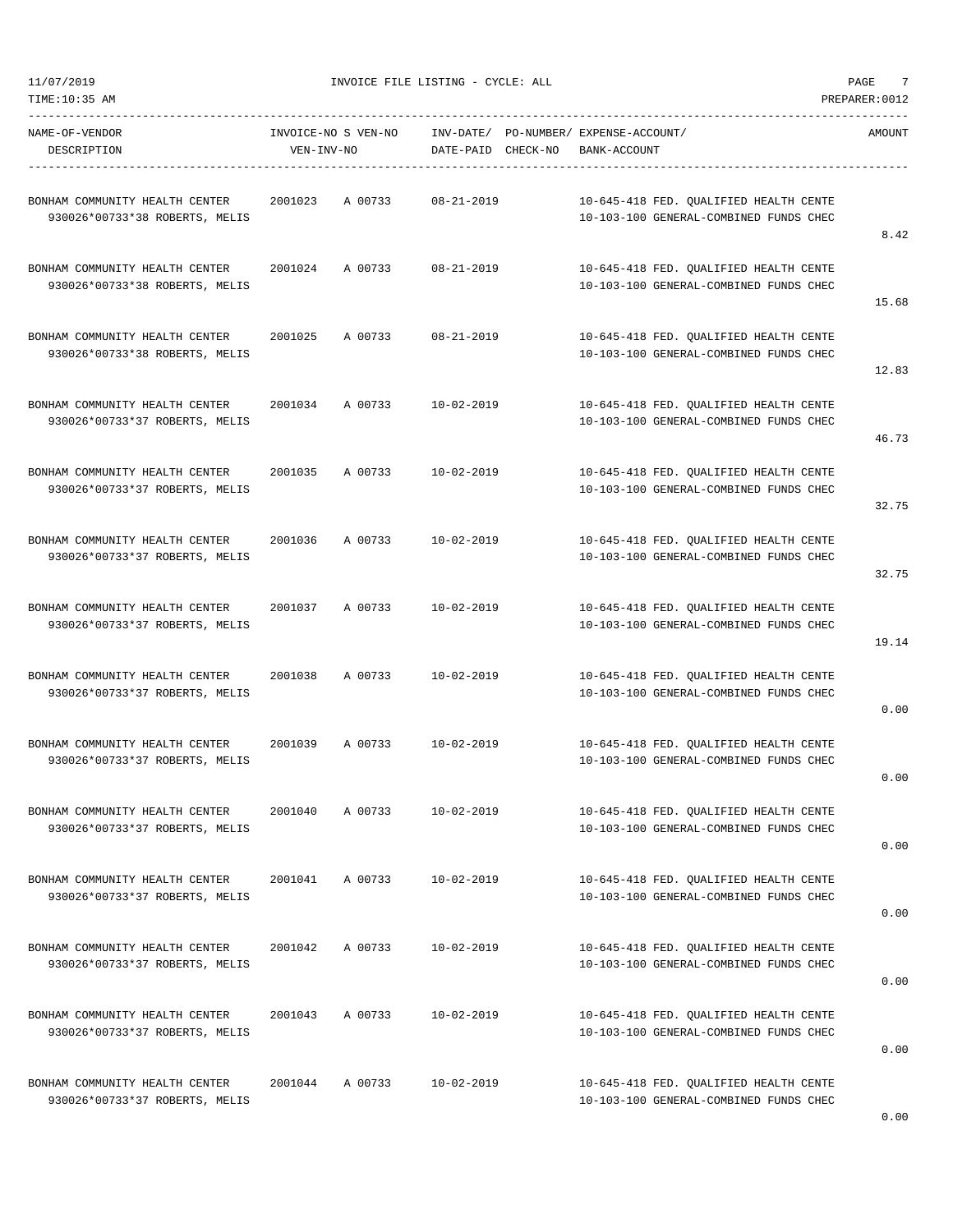11/07/2019 INVOICE FILE LISTING - CYCLE: ALL PAGE 8

----------------------------------------------------------------------------------------------------------------------------------- NAME-OF-VENDOR INVOICE-NO S VEN-NO INV-DATE/ PO-NUMBER/ EXPENSE-ACCOUNT/ AMOUNT

| DESCRIPTION                                                      | VEN-INV-NO |         | DATE-PAID CHECK-NO         | BANK-ACCOUNT                                                                     |        |
|------------------------------------------------------------------|------------|---------|----------------------------|----------------------------------------------------------------------------------|--------|
| BONHAM COMMUNITY HEALTH CENTER<br>930026*00733*37 ROBERTS, MELIS | 2001045    | A 00733 | $10 - 02 - 2019$           | 10-645-418 FED. QUALIFIED HEALTH CENTE<br>10-103-100 GENERAL-COMBINED FUNDS CHEC | 0.00   |
| BONHAM COMMUNITY HEALTH CENTER<br>930026*00733*37 ROBERTS, MELIS | 2001046    | A 00733 | $10 - 02 - 2019$           | 10-645-418 FED. QUALIFIED HEALTH CENTE<br>10-103-100 GENERAL-COMBINED FUNDS CHEC | 0.00   |
| BONHAM COMMUNITY HEALTH CENTER<br>110211*00733*35 JENNINGS, SHEL | 2001048    | A 00733 | $09 - 30 - 2019$           | 10-645-418 FED. QUALIFIED HEALTH CENTE<br>10-103-100 GENERAL-COMBINED FUNDS CHEC | 13.22  |
| BONHAM COMMUNITY HEALTH CENTER<br>110211*00733*35 JENNINGS, SHEL | 2001049    | A 00733 | $09 - 30 - 2019$           | 10-645-418 FED. QUALIFIED HEALTH CENTE<br>10-103-100 GENERAL-COMBINED FUNDS CHEC | 150.36 |
| BONHAM COMMUNITY HEALTH CENTER<br>110211*00733*35 JENNINGS, SHEL | 2001050    | A 00733 | $09 - 30 - 2019$           | 10-645-418 FED. OUALIFIED HEALTH CENTE<br>10-103-100 GENERAL-COMBINED FUNDS CHEC | 17.03  |
| BONHAM COMMUNITY HEALTH CENTER<br>110211*00733*37 JENNINGS, SHEL | 2001051    | A 00733 | $07 - 23 - 2019$           | 10-645-418 FED. QUALIFIED HEALTH CENTE<br>10-103-100 GENERAL-COMBINED FUNDS CHEC | 46.73  |
| BONHAM COMMUNITY HEALTH CENTER<br>110211*00733*37 JENNINGS, SHEL | 2001052    | A 00733 | $07 - 23 - 2019$           | 10-645-418 FED. QUALIFIED HEALTH CENTE<br>10-103-100 GENERAL-COMBINED FUNDS CHEC | 10.07  |
| BONHAM COMMUNITY HEALTH CENTER<br>110211*00733*37 JENNINGS, SHEL | 2001053    | A 00733 | $07 - 23 - 2019$           | 10-645-418 FED. QUALIFIED HEALTH CENTE<br>10-103-100 GENERAL-COMBINED FUNDS CHEC | 10.00  |
| BONHAM COMMUNITY HEALTH CENTER<br>110211*00733*36 JENNINGS, SHEL | 2001055    | A 00733 | $08 - 27 - 2019$           | 10-645-418 FED. QUALIFIED HEALTH CENTE<br>10-103-100 GENERAL-COMBINED FUNDS CHEC | 46.73  |
| BONHAM SPECIALTY CLINIC<br>201003*00605*1 PETTY, SHEKEDRA        | 2001047    | A 00605 | $10 - 08 - 2019$           | 10-645-411 PHYSICIAN, NON-EMERGENCY<br>10-103-100 GENERAL-COMBINED FUNDS CHEC    | 40.27  |
| BONHAM, CITY OF<br>#209-0092738-001 CO BLDG WATER/SEWE           | 2000682    | A 00046 | 10-30-2019                 | 10-511-442 UTILITIES WATER<br>10-103-100 GENERAL-COMBINED FUNDS CHEC             | 57.08  |
| BONHAM, CITY OF<br>#208-0082528-001 AGRILIFE WATER/SEW           |            |         | 2000683 A 00046 10-30-2019 | 10-516-442 UTILITIES WATER<br>10-103-100 GENERAL-COMBINED FUNDS CHEC             | 57.08  |
| BONHAM, CITY OF<br>#204-0041415-002 CO-OP WATER/SEW              | 2000684    | A 00046 | 10-30-2019                 | 10-512-442 UTILITIES WATER<br>10-103-100 GENERAL-COMBINED FUNDS CHEC             | 81.86  |
| BONHAM, CITY OF<br>#204-0041265-003 108 E SAM RAYBURN            |            |         | 2000685 A 00046 10-30-2019 | 10-518-442 UTILITIES WATER<br>10-103-100 GENERAL-COMBINED FUNDS CHEC             | 57.08  |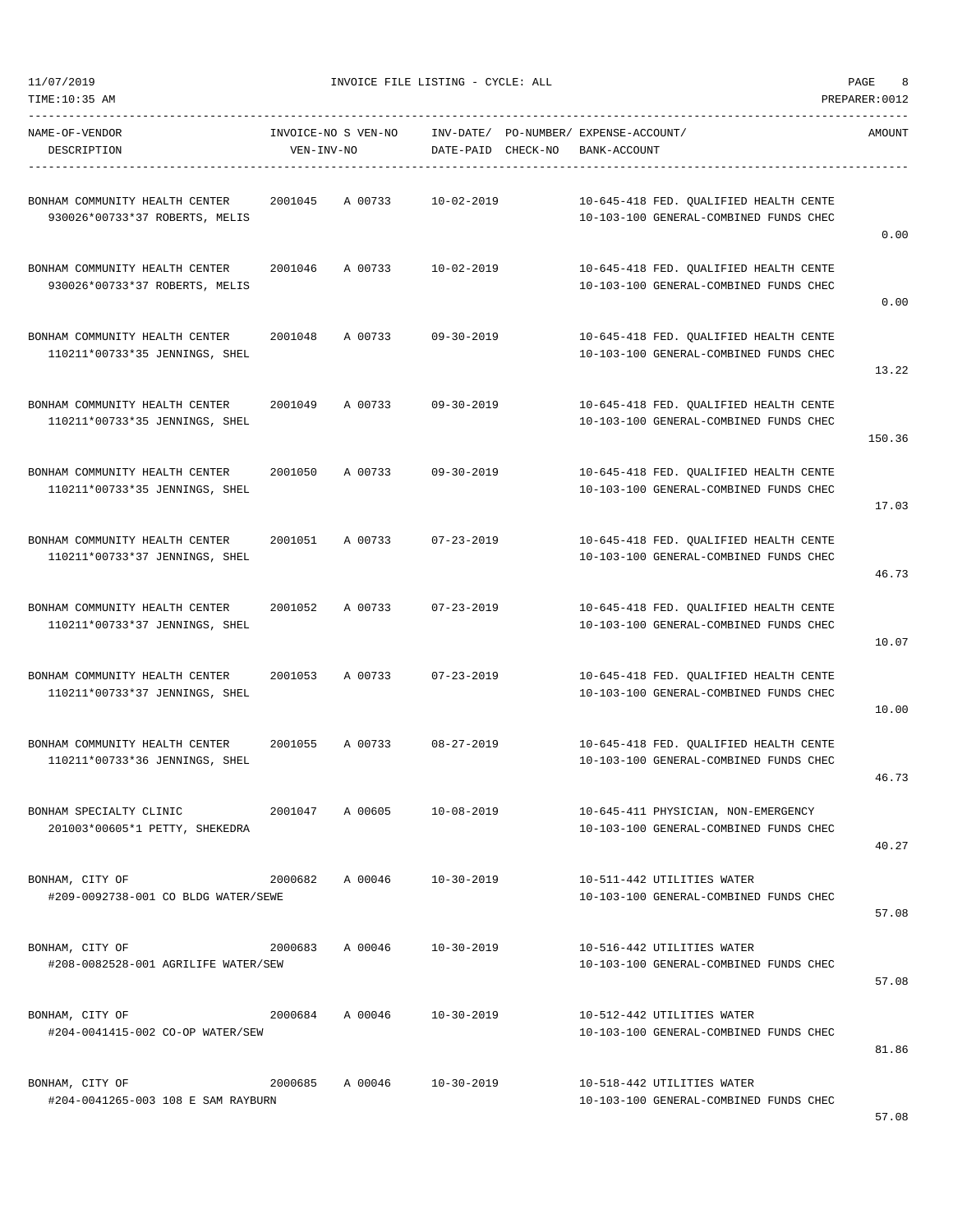| NAME-OF-VENDOR<br>DESCRIPTION                                                        | VEN-INV-NO |                 | INVOICE-NO S VEN-NO INV-DATE/ PO-NUMBER/ EXPENSE-ACCOUNT/<br>DATE-PAID CHECK-NO | BANK-ACCOUNT |                                                                               | AMOUNT |
|--------------------------------------------------------------------------------------|------------|-----------------|---------------------------------------------------------------------------------|--------------|-------------------------------------------------------------------------------|--------|
| BONHAM, CITY OF<br>#204-0041265-003 108 E SAM RAYBURN                                |            | 2000686 A00046  | 10-30-2019                                                                      |              | 10-518-443 TRASH PICKUP SERVICE<br>10-103-100 GENERAL-COMBINED FUNDS CHEC     | 18.38  |
| BONHAM, CITY OF<br>#205-0050150-001 SA WATER/SEW                                     |            |                 | 2000687 A 00046 10-30-2019                                                      |              | 10-513-442 UTILITIES WATER<br>10-103-100 GENERAL-COMBINED FUNDS CHEC          | 79.91  |
| BONHAM, CITY OF<br>#205-0050150-001 SA TRASH                                         | 2000688    |                 | A 00046 10-30-2019                                                              |              | 10-513-443 TRASH PICKUP SERVICE<br>10-103-100 GENERAL-COMBINED FUNDS CHEC     | 84.26  |
| 2000689 A 00046 10-30-2019<br>BONHAM, CITY OF<br>#214-0043011-001 SHERIFF TRASH      |            |                 |                                                                                 |              | 10-560-443 SHERIFF TRASH PICKUP<br>10-103-100 GENERAL-COMBINED FUNDS CHEC     | 116.54 |
| BONHAM, CITY OF<br>#214-0043011-001 SHERIFF WATER/SEWE                               |            |                 | 2000690 A 00046 10-30-2019                                                      |              | 10-560-442 UTILITIES WATER<br>10-103-100 GENERAL-COMBINED FUNDS CHEC          | 163.96 |
| BONHAM, CITY OF<br>2000691 A 00046 10-30-2019<br>#209-0093037-002 200 E 1ST WATER/SE |            |                 |                                                                                 |              | 10-518-442 UTILITIES WATER<br>10-103-100 GENERAL-COMBINED FUNDS CHEC          | 168.18 |
| BONHAM, CITY OF<br>#209-0093037-002 200 E 1ST TRASH                                  | 2000692    |                 | A 00046 10-30-2019                                                              |              | 10-518-443 TRASH PICKUP SERVICE<br>10-103-100 GENERAL-COMBINED FUNDS CHEC     | 18.38  |
| BONHAM, CITY OF<br>#209-0092739-001 CO BLDG TRASH                                    |            |                 | 2000693 A 00046 10-30-2019                                                      |              | 10-511-443 TRASH PICK-UP SERVICE<br>10-103-100 GENERAL-COMBINED FUNDS CHEC    | 42.13  |
| #209-0092739-001 TDHS TRASH                                                          |            |                 |                                                                                 |              | 10-640-443 TRASH PICK-UP<br>10-103-100 GENERAL-COMBINED FUNDS CHEC            | 42.13  |
| BONHAM, CITY OF<br>2000695<br>#209-0092739-001 TDHS WATER/SEWER                      |            | A 00046         | 10-30-2019                                                                      |              | 10-640-442 UTILITIES WATER<br>10-103-100 GENERAL-COMBINED FUNDS CHEC          | 321.55 |
| BONHAM, CITY OF<br>#209-0092863-001 800 E 2ND TRASH                                  |            |                 | 2000696 A 00046 10-30-2019                                                      |              | 10-518-443 TRASH PICKUP SERVICE<br>10-103-100 GENERAL-COMBINED FUNDS CHEC     | 65.43  |
| BONHAM, CITY OF<br>#209-0092782-001 PCT 4 WATER/SEWER                                |            | 2000819 A 00046 | 10-30-2019                                                                      |              | 24-624-442 UTILITY WATER<br>24-103-100 R&B#4- COMBINED FUNDS CHECK            | 57.08  |
| BORSERINE LAW<br>FA-18-43908 JRS DST CT                                              |            | 2000697 A 00443 | 10-31-2019                                                                      |              | 10-435-436 ATTORNEY FEES- CPS CASES<br>10-103-100 GENERAL-COMBINED FUNDS CHEC | 320.00 |
| BORSERINE LAW<br>FA-19-44015 MADERIA DST CT                                          |            |                 | 2000698 A 00443 10-31-2019                                                      |              | 10-435-436 ATTORNEY FEES- CPS CASES<br>10-103-100 GENERAL-COMBINED FUNDS CHEC |        |

1,055.50

## 11/07/2019 INVOICE FILE LISTING - CYCLE: ALL PAGE 9

## TIME:10:35 AM PREPARER:0012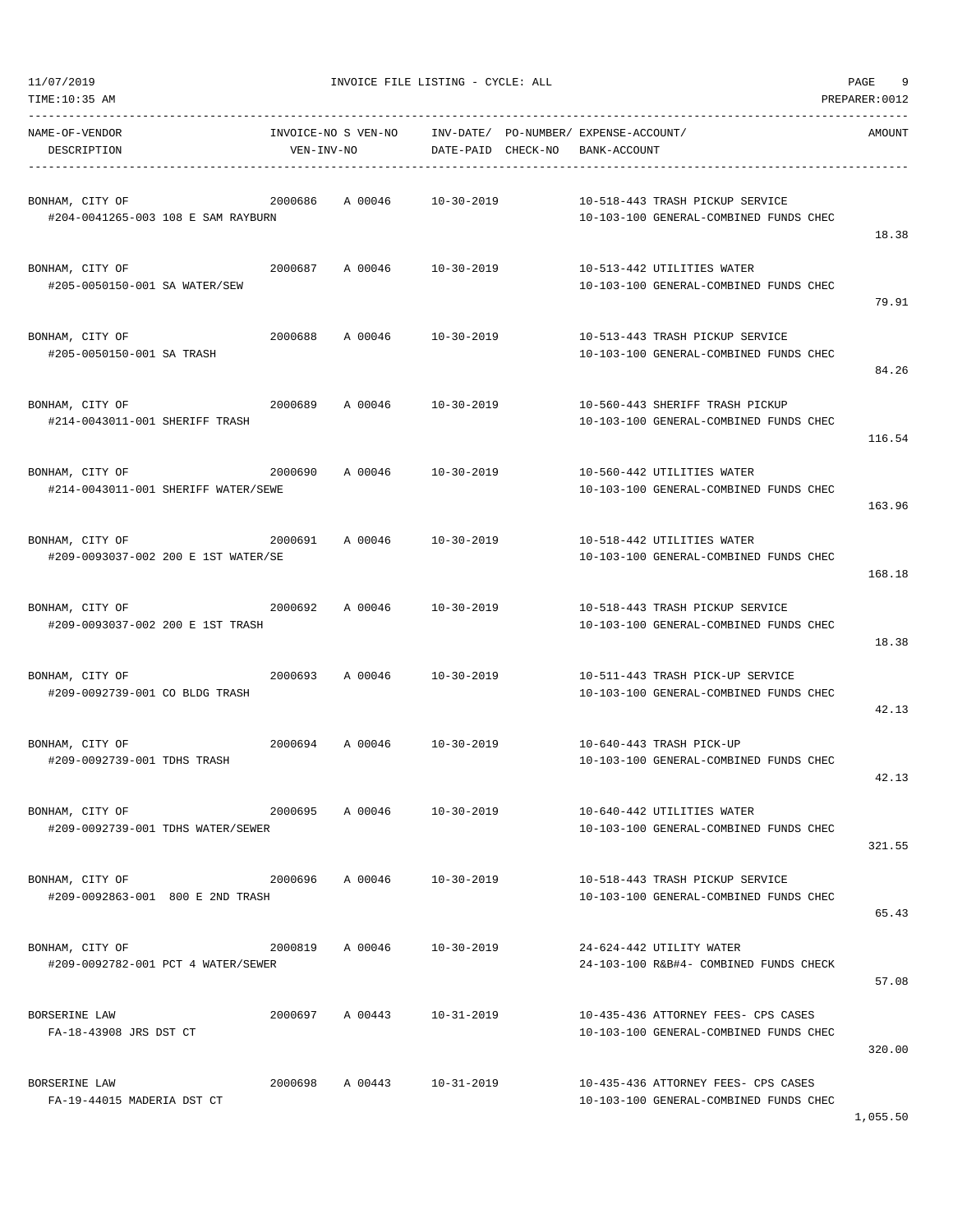| 11/07/2019 |  |
|------------|--|
|            |  |

| TIME:10:35 AM                                             |                                   |         |                    |                                                                               | PREPARER: 0012 |
|-----------------------------------------------------------|-----------------------------------|---------|--------------------|-------------------------------------------------------------------------------|----------------|
| NAME-OF-VENDOR<br>DESCRIPTION                             | INVOICE-NO S VEN-NO<br>VEN-INV-NO |         | DATE-PAID CHECK-NO | INV-DATE/ PO-NUMBER/ EXPENSE-ACCOUNT/<br>BANK-ACCOUNT                         | AMOUNT         |
| BORSERINE LAW<br>FA-19-44277 ELLIS/RENWICK DST CT         | 2000760                           | A 00443 | $09 - 30 - 2019$   | 10-435-436 ATTORNEY FEES- CPS CASES<br>10-103-100 GENERAL-COMBINED FUNDS CHEC | 420.00         |
| BORSERINE LAW<br>FA-13-42487 LEHEW/MCGEE DST CT           | 2000761                           | A 00443 | $09 - 30 - 2019$   | 10-435-436 ATTORNEY FEES- CPS CASES<br>10-103-100 GENERAL-COMBINED FUNDS CHEC | 647.50         |
| BORSERINE LAW<br>FA-18-43798 GARREN DST CT                | 2000762                           | A 00443 | $09 - 30 - 2019$   | 10-435-436 ATTORNEY FEES- CPS CASES<br>10-103-100 GENERAL-COMBINED FUNDS CHEC | 685.00         |
| BORSERINE LAW<br>FA-18-43619 GORDON/MACK DST CT           | 2000763                           | A 00443 | $09 - 30 - 2019$   | 10-435-436 ATTORNEY FEES- CPS CASES<br>10-103-100 GENERAL-COMBINED FUNDS CHEC | 110.00         |
| BRANNAN, QUIENCY SMITH<br>CR-17-26277 BOWLING DST CT      | 2000699                           | A 00725 | $10 - 30 - 2019$   | 10-435-437 ATTORNEY FEES<br>10-103-100 GENERAL-COMBINED FUNDS CHEC            | 105.00         |
| BRANNAN, QUIENCY SMITH<br>V. RODRIGUEZ DST CT             | 2000700                           | A 00725 | $10 - 30 - 2019$   | 10-435-437 ATTORNEY FEES<br>10-103-100 GENERAL-COMBINED FUNDS CHEC            | 82.50          |
| BRESE-LEBRON LAW, PLLC<br>FA-19-44312 HALL DST CT         | 2000701                           | A 00449 | 10-15-2019         | 10-435-436 ATTORNEY FEES- CPS CASES<br>10-103-100 GENERAL-COMBINED FUNDS CHEC | 578.00         |
| BRESE-LEBRON LAW, PLLC<br>FA-19-44128 BEESON DST CT       | 2000702                           | A 00449 | $10 - 15 - 2019$   | 10-435-436 ATTORNEY FEES- CPS CASES<br>10-103-100 GENERAL-COMBINED FUNDS CHEC | 255.00         |
| BRESE-LEBRON LAW, PLLC<br>CR-19-27133-2 KENNEDY DST CT    | 2000703                           | A 00449 | $10 - 15 - 2019$   | 10-435-437 ATTORNEY FEES<br>10-103-100 GENERAL-COMBINED FUNDS CHEC            | 391.00         |
| BRESE-LEBRON LAW, PLLC<br>CR-19-27130-1 WILLIAMSON DST CT | 2000704                           | A 00449 | $10 - 15 - 2019$   | 10-435-437 ATTORNEY FEES<br>10-103-100 GENERAL-COMBINED FUNDS CHEC            | 170.00         |
| BRESE-LEBRON LAW, PLLC<br>CR-18-26788 MINOR DST CT        | 2000705                           | A 00449 | $10 - 15 - 2019$   | 10-435-437 ATTORNEY FEES<br>10-103-100 GENERAL-COMBINED FUNDS CHEC            | 221.00         |
| BRESE-LEBRON LAW, PLLC<br>CR-18-26849 BLACKBURN DST CT    | 2000764                           | A 00449 | $09 - 30 - 2019$   | 10-435-437 ATTORNEY FEES<br>10-103-100 GENERAL-COMBINED FUNDS CHEC            | 221.00         |
| BRESE-LEBRON LAW, PLLC<br>CR-19-27060-1 HASSELL DST CT    | 2000765                           | A 00449 | $09 - 30 - 2019$   | 10-435-437 ATTORNEY FEES<br>10-103-100 GENERAL-COMBINED FUNDS CHEC            | 263.50         |
| BRESE-LEBRON LAW, PLLC<br>CR-19-27079 MOREL DST CT        | 2000766                           | A 00449 | $09 - 30 - 2019$   | 10-435-437 ATTORNEY FEES<br>10-103-100 GENERAL-COMBINED FUNDS CHEC            |                |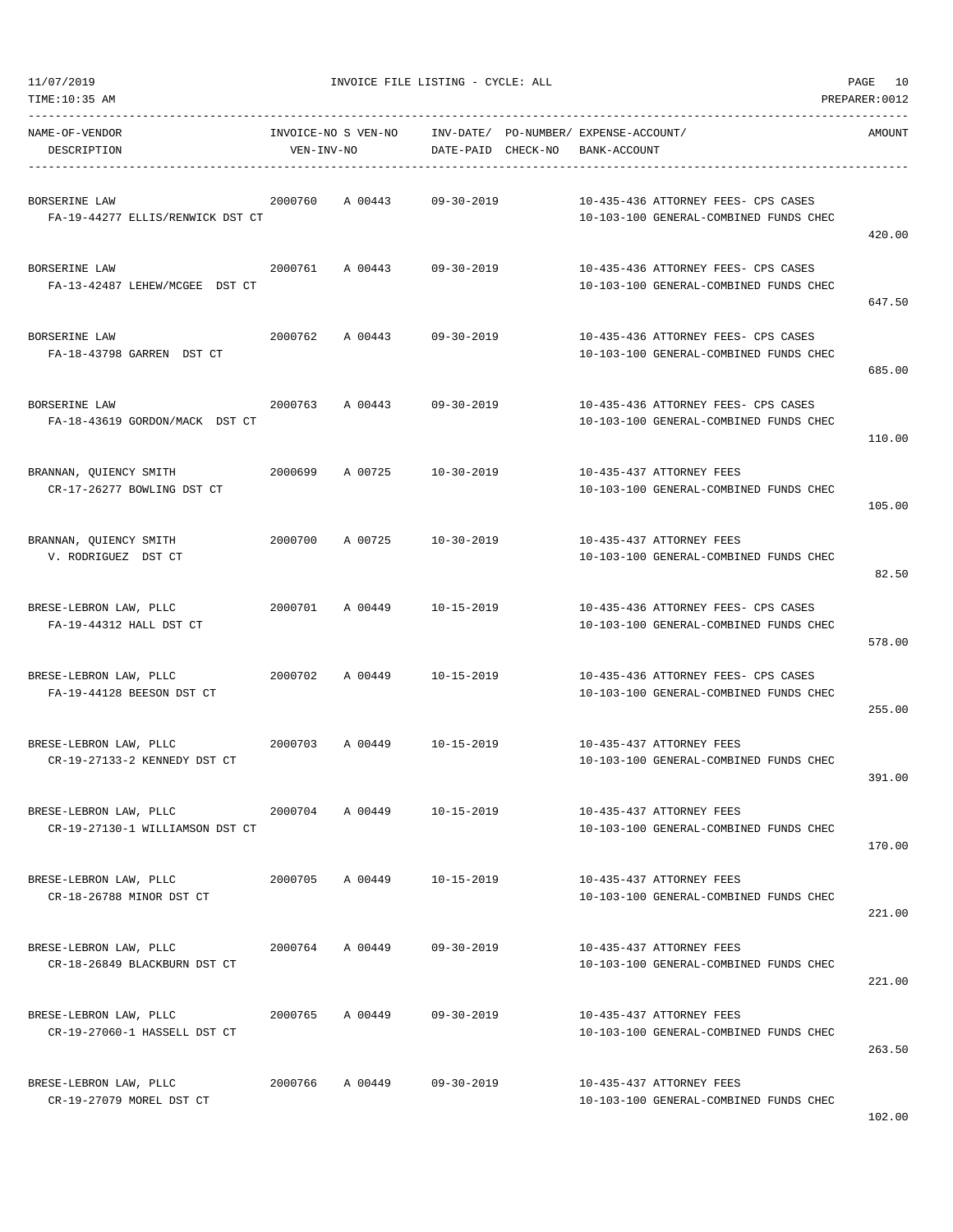| TIME:10:35 AM                                           |                                   |         |                        |          |                                             |                                                                               | PREPARER: 0012 |
|---------------------------------------------------------|-----------------------------------|---------|------------------------|----------|---------------------------------------------|-------------------------------------------------------------------------------|----------------|
| NAME-OF-VENDOR<br>DESCRIPTION                           | INVOICE-NO S VEN-NO<br>VEN-INV-NO |         | INV-DATE/<br>DATE-PAID | CHECK-NO | PO-NUMBER/ EXPENSE-ACCOUNT/<br>BANK-ACCOUNT |                                                                               | AMOUNT         |
| BRESE-LEBRON LAW, PLLC<br>CR-19-26919 CARVER DST CT     | 2000767                           | A 00449 | $09 - 30 - 2019$       |          |                                             | 10-435-437 ATTORNEY FEES<br>10-103-100 GENERAL-COMBINED FUNDS CHEC            | 391.00         |
| BRESE-LEBRON LAW, PLLC<br>CR-19-27091-1 CLARK DST CT    | 2000768                           | A 00449 | $09 - 30 - 2019$       |          |                                             | 10-435-437 ATTORNEY FEES<br>10-103-100 GENERAL-COMBINED FUNDS CHEC            | 229.50         |
| BRESE-LEBRON LAW, PLLC<br>CR-19-27131-1 SNOW DST CT     | 2000769                           | A 00449 | $09 - 30 - 2019$       |          |                                             | 10-435-437 ATTORNEY FEES<br>10-103-100 GENERAL-COMBINED FUNDS CHEC            | 221.00         |
| CASE, FRED<br>OCT JANITOR TRAVEL                        | 2000706                           | A       | $10 - 31 - 2019$       |          |                                             | 10-511-225 JANITOR TRAVEL<br>10-103-100 GENERAL-COMBINED FUNDS CHEC           | 16.01          |
| CASE, FRED<br>OCT JANITOR TRAVEL                        | 2000707                           | Α       | $10 - 31 - 2019$       |          |                                             | 10-516-225 JANITOR TRAVEL<br>10-103-100 GENERAL-COMBINED FUNDS CHEC           | 21.11          |
| CASE, FRED<br>10/27/19 REIMBURSE - SA LIGHTS            | 2000708                           | A       | $10 - 27 - 2019$       |          |                                             | 10-513-450 R&M BUILDING<br>10-103-100 GENERAL-COMBINED FUNDS CHEC             | 12.31          |
| CASE, FRED<br>11/3/19 REIMBURSE - CO BLDG SINK          | 2000709                           | A       | $11 - 03 - 2019$       |          |                                             | 10-511-450 R & M BUILDING<br>10-103-100 GENERAL-COMBINED FUNDS CHEC           | 87.79          |
| CINTAS CORPORATION #163<br>#13494452 PCT 2 OCT UNIFORMS | 2000796                           | A 00581 | $10 - 31 - 2019$       |          | 22-622-395 UNIFORMS                         | 22-103-100 R&B#2- COMBINED FUNDS CHECK                                        | 295.65         |
| CINTAS CORPORATION #163<br>#13494346 PCT 4 UNIFORMS     | 2000843                           | A 00581 | $10 - 31 - 2019$       |          |                                             | 24-624-395 EMPLOYEE UNIFORMS<br>24-103-100 R&B#4- COMBINED FUNDS CHECK        | 322.64         |
| CO-OPERATIVE GIN CO.<br>#FANN#3 SHOP SUPPLY             | 2000810                           | A 00052 | $10 - 31 - 2019$       |          |                                             | 23-623-340 SHOP SUPPLIES<br>23-103-100 R&B#3-COMBINED FUNDS CHECKI            | 258.64         |
| CO-OPERATIVE GIN CO.<br>#FANN#3 R&M PARTS               | 2000811 A 00052                   |         | 10-31-2019             |          |                                             | 23-623-458 R & M MACHINERY PARTS<br>23-103-100 R&B#3-COMBINED FUNDS CHECKI    | 247.49         |
| CONCORD NORTH TEXAS<br>191204*01205*8 SPURLOCK, STEPH   | 2000928                           | A 01205 | $08 - 09 - 2019$       |          |                                             | 10-645-411 PHYSICIAN, NON-EMERGENCY<br>10-103-100 GENERAL-COMBINED FUNDS CHEC | 54.41          |
| CONCORD NORTH TEXAS<br>191204*01205*7 SPURLOCK, STEPH   | 2000932                           | A 01205 | $09 - 02 - 2019$       |          |                                             | 10-645-411 PHYSICIAN, NON-EMERGENCY<br>10-103-100 GENERAL-COMBINED FUNDS CHEC | 54.41          |
| CONCORD NORTH TEXAS<br>190508*01205*4 WEBB, BRANDIE K   | 2000978                           | A 01205 | $07 - 20 - 2019$       |          |                                             | 10-645-411 PHYSICIAN, NON-EMERGENCY<br>10-103-100 GENERAL-COMBINED FUNDS CHEC |                |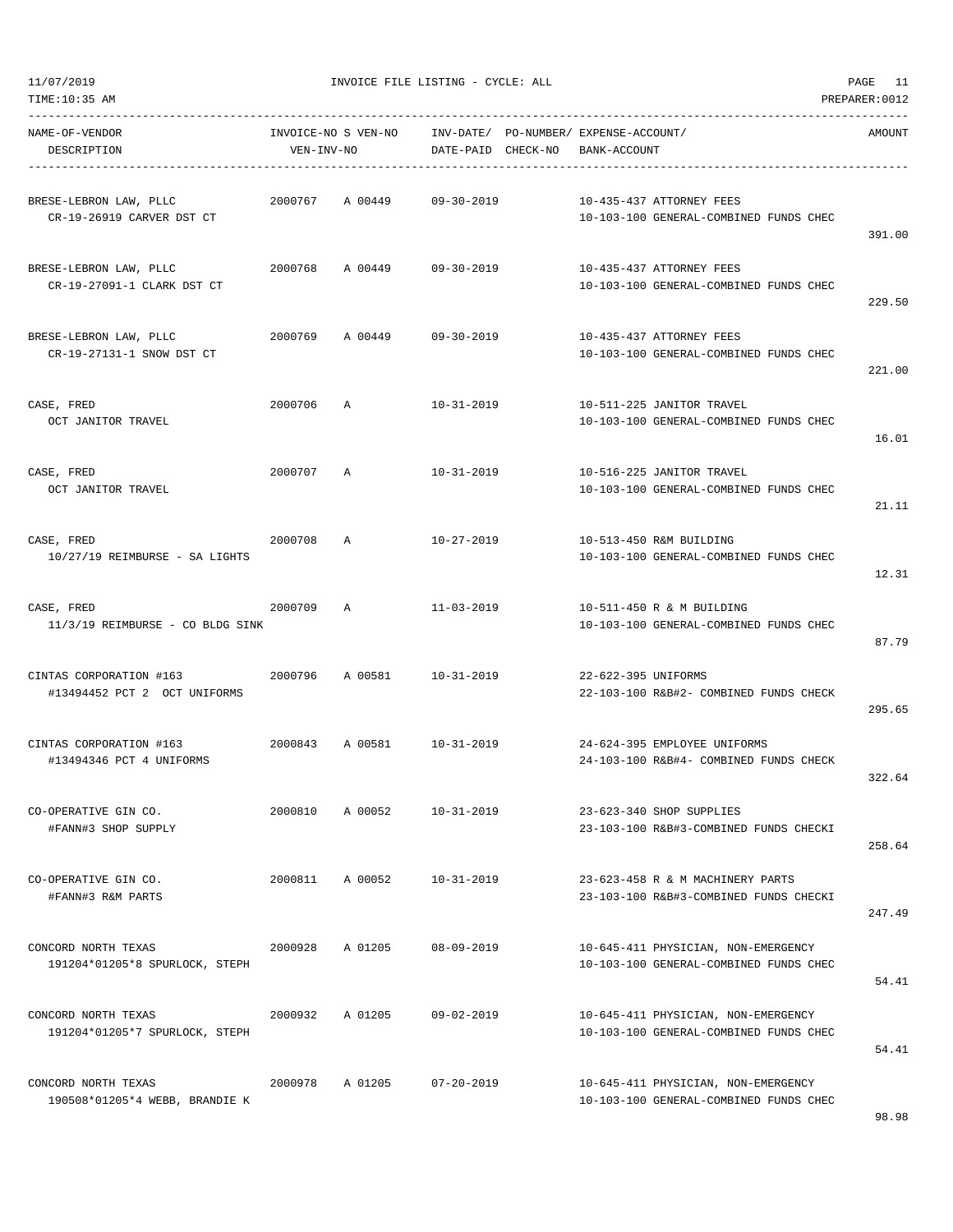| NAME-OF-VENDOR<br>DESCRIPTION                                              | INVOICE-NO S VEN-NO<br>VEN-INV-NO |         | INV-DATE/ PO-NUMBER/ EXPENSE-ACCOUNT/<br>DATE-PAID CHECK-NO | BANK-ACCOUNT         |                                                                                                    | AMOUNT   |
|----------------------------------------------------------------------------|-----------------------------------|---------|-------------------------------------------------------------|----------------------|----------------------------------------------------------------------------------------------------|----------|
| CONCORD NORTH TEXAS<br>190508*01205*2 WEBB, BRANDIE K                      | 2000979                           | A 01205 | $07 - 23 - 2019$                                            |                      | 10-645-411 PHYSICIAN, NON-EMERGENCY<br>10-103-100 GENERAL-COMBINED FUNDS CHEC                      | 79.62    |
| CONCORD NORTH TEXAS<br>190508*01205*3 WEBB, BRANDIE K                      | 2000980                           | A 01205 | 09-02-2019                                                  |                      | 10-645-411 PHYSICIAN, NON-EMERGENCY<br>10-103-100 GENERAL-COMBINED FUNDS CHEC                      | 54.41    |
| CONCORD NORTH TEXAS<br>190901*01205*4 HINSON, SHEILA                       | 2001014                           | A 01205 | $08 - 05 - 2019$                                            |                      | 10-645-411 PHYSICIAN, NON-EMERGENCY<br>10-103-100 GENERAL-COMBINED FUNDS CHEC                      | 54.41    |
| CONCORD NORTH TEXAS<br>190901*01205*4 HINSON, SHEILA                       | 2001015                           | A 01205 | 08-05-2019                                                  |                      | 10-645-411 PHYSICIAN, NON-EMERGENCY<br>10-103-100 GENERAL-COMBINED FUNDS CHEC                      | 7.22     |
| CONCORD NORTH TEXAS<br>190901*01205*3 HINSON, SHEILA                       | 2001017                           |         | A 01205 08-18-2019                                          |                      | 10-645-411 PHYSICIAN, NON-EMERGENCY<br>10-103-100 GENERAL-COMBINED FUNDS CHEC                      | 79.62    |
| COOPER-SORRELLS FUNERAL HOME<br>11/1/19 GODWIN REMOVAL/POUCH/TRANSP C19-29 | 2000710                           | A 00163 | $11 - 01 - 2019$                                            | 10-425-466 AUTOPSIES | 10-103-100 GENERAL-COMBINED FUNDS CHEC                                                             | 520.00   |
| CORRECTIONS SOFTWARE SOLUTIONS, LP 2000711<br>DEC COMPUTER SOFTWARE        | 47288                             | A 00727 | 11-01-2019                                                  |                      | 10-573-453 COMPUTER SOFTWARE<br>10-103-100 GENERAL-COMBINED FUNDS CHEC                             | 107.00   |
| DALLAS COUNTY HOSPITAL<br>190508*01211*1 WEBB, BRANDIE K                   | 2000981                           |         | A 01211 08-13-2019                                          |                      | 10-645-411 PHYSICIAN, NON-EMERGENCY<br>10-103-100 GENERAL-COMBINED FUNDS CHEC                      | 401.99   |
| DELL MARKETING L.P.<br>#33874740 Dell Drum                                 | 2000712<br>10350504376            |         |                                                             |                      | A 00696 11-04-2019 2020000066 10-560-310 OFFICE SUPPLIES<br>10-103-100 GENERAL-COMBINED FUNDS CHEC | 66.49    |
| DOLESE BROS. CO.<br>#FAN582 ROCK & GRAVEL                                  | 2000797<br>AG19133734             | A 00200 | $10 - 02 - 2019$                                            |                      | 22-622-341 R & B MAT. ROCK & GRAVEL<br>22-103-100 R&B#2- COMBINED FUNDS CHECK                      | 544.88   |
| DOLESE BROS. CO.<br>#FAN582 ROCK & GRAVEL                                  | 2000798 A 00200<br>AG19135629     |         | 10-07-2019                                                  |                      | 22-622-341 R & B MAT. ROCK & GRAVEL<br>22-103-100 R&B#2- COMBINED FUNDS CHECK                      | 540.61   |
| DOLESE BROS. CO.<br>#FAN582 ROCK & GRAVEL                                  | 2000799 A 00200<br>AG19136266     |         | 10-08-2019                                                  |                      | 22-622-341 R & B MAT, ROCK & GRAVEL<br>22-103-100 R&B#2- COMBINED FUNDS CHECK                      | 547.28   |
| DOLESE BROS. CO.<br>#FAN584 ROCK & GRAVEL                                  | 2000835 A 00200<br>AG19140555     |         | 10-17-2019                                                  |                      | 78-628-341 R & B MAT. ROCK & GRAVEL<br>78-103-100 RAW WATER PIPELINE-COMB.FUN                      | 1,563.24 |
| DOLESE BROS. CO.<br>#FAN584 ROCK & GRAVEL                                  | 2000836 A 00200<br>AG19141184     |         | 10-18-2019                                                  |                      | 78-628-341 R & B MAT. ROCK & GRAVEL<br>78-103-100 RAW WATER PIPELINE-COMB.FUN                      |          |

1,375.52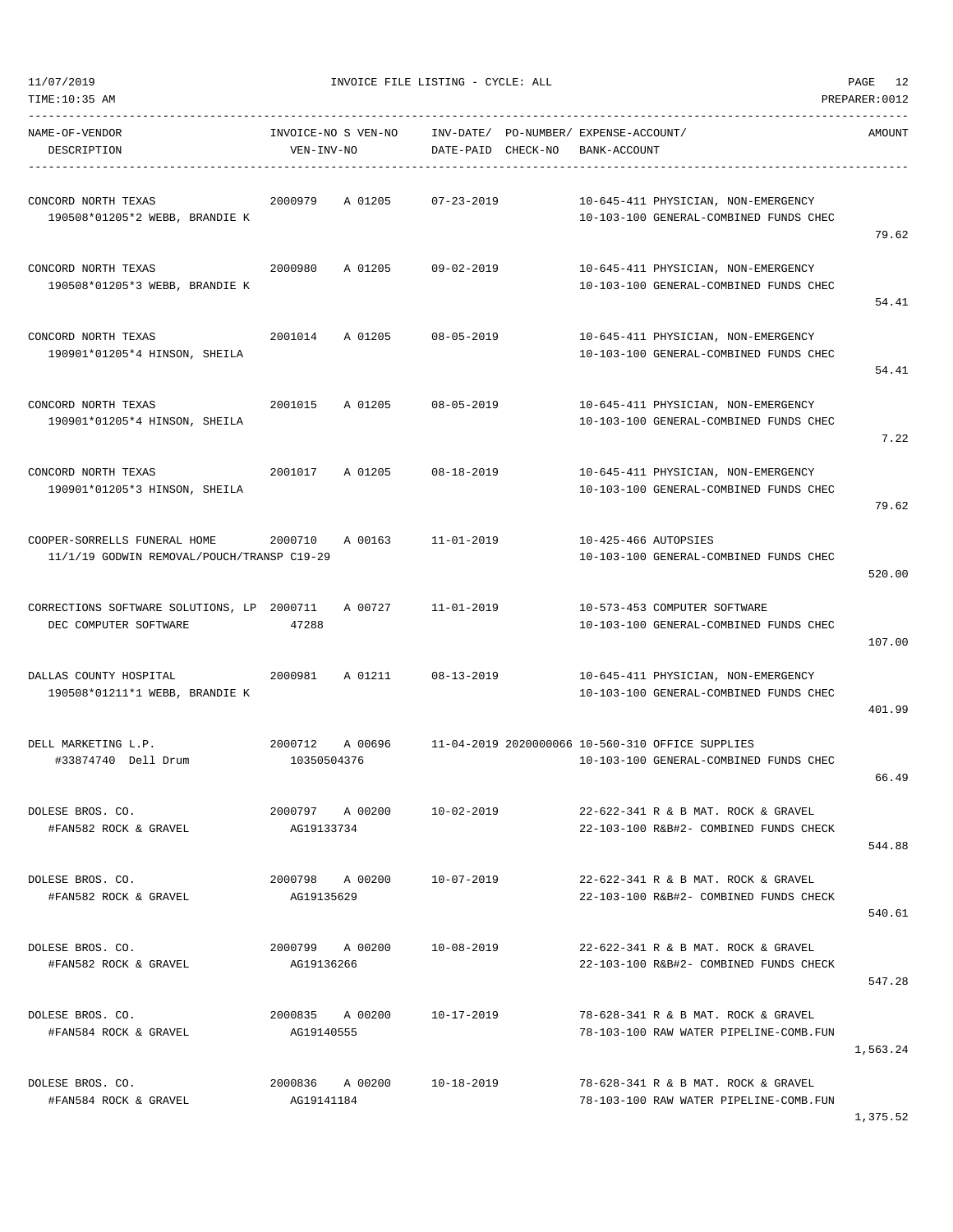| TIME:10:35 AM                                                                              |                                          |         |                            |                                                                          |                                                                               | PREPARER: 0012 |
|--------------------------------------------------------------------------------------------|------------------------------------------|---------|----------------------------|--------------------------------------------------------------------------|-------------------------------------------------------------------------------|----------------|
| NAME-OF-VENDOR<br>DESCRIPTION                                                              | INVOICE-NO S VEN-NO<br>VEN-INV-NO        |         |                            | INV-DATE/ PO-NUMBER/ EXPENSE-ACCOUNT/<br>DATE-PAID CHECK-NO BANK-ACCOUNT |                                                                               | AMOUNT         |
| DOLESE BROS. CO.<br>#FAN584 ROCK & GRAVEL                                                  | 2000837<br>AG19141817                    | A 00200 | 10-21-2019                 |                                                                          | 78-628-341 R & B MAT. ROCK & GRAVEL<br>78-103-100 RAW WATER PIPELINE-COMB.FUN | 198.23         |
| DOLESE BROS. CO.<br>#FAN584 ROCK & GRAVEL                                                  | 2000838 A 00200 10-21-2019<br>AG19141818 |         |                            |                                                                          | 78-628-341 R & B MAT. ROCK & GRAVEL<br>78-103-100 RAW WATER PIPELINE-COMB.FUN | 1,584.41       |
| DOLESE BROS. CO.<br>#FAN584 ROCK & GRAVEL                                                  | 2000839 A 00200<br>AG19141819            |         | 10-21-2019                 |                                                                          | 78-628-341 R & B MAT. ROCK & GRAVEL<br>78-103-100 RAW WATER PIPELINE-COMB.FUN | 195.30         |
| DOLESE BROS. CO.<br>#FAN584 ROCK & GRAVEL                                                  | 2000840 A 00200<br>AG19142433            |         | $10 - 22 - 2019$           |                                                                          | 78-628-341 R & B MAT. ROCK & GRAVEL<br>78-103-100 RAW WATER PIPELINE-COMB.FUN | 579.68         |
| DOLESE BROS. CO.<br>#FAN582 ROCK & GRAVEL                                                  | 2000848 A 00200<br>AG19145836            |         | $10 - 31 - 2019$           |                                                                          | 78-628-341 R & B MAT. ROCK & GRAVEL<br>78-103-100 RAW WATER PIPELINE-COMB.FUN | 1,081.90       |
| DOUBLE D TRUCK REPAIR<br>10/29/19 2015 INTL REPAIR                                         | 2000800<br>11341                         |         | A 00009 10-29-2019         |                                                                          | 22-622-458 R & M MACHINERY PARTS<br>22-103-100 R&B#2- COMBINED FUNDS CHECK    | 3,803.52       |
| DOUBLE D TRUCK REPAIR<br>10/29/19 1990 FORD REPAIR                                         | 11344                                    |         | 2000801 A 00009 11-05-2019 |                                                                          | 22-622-458 R & M MACHINERY PARTS<br>22-103-100 R&B#2- COMBINED FUNDS CHECK    | 1,876.40       |
| FANNIN COUNTY TAX ASSESSOR-COL<br>10/11/19 1991 INTL REGISTRATION PLATE 1271138            | 2000802                                  | A 00797 | $10 - 11 - 2019$           |                                                                          | 22-622-458 R & M MACHINERY PARTS<br>22-103-100 R&B#2- COMBINED FUNDS CHECK    | 7.50           |
| FANNIN COUNTY TAX ASSESSOR-COL 2000849<br>11/4/19 2011 CHEV UNIT 5514 REGIST PLATE CX2Z721 |                                          |         | A 00797 11-04-2019         |                                                                          | 10-560-454 R & M AUTOMOBILES<br>10-103-100 GENERAL-COMBINED FUNDS CHEC        | 7.50           |
| FIRST UNITED METHODIST CHURCH<br>11/15-12/14/19 200 W8TH LEASE                             | 2000713                                  | A 00215 | $11 - 06 - 2019$           |                                                                          | 10-518-470 OFFICE SPACE LEASE<br>10-103-100 GENERAL-COMBINED FUNDS CHEC       | 2,350.00       |
| FIRST UNITED METHODIST CHURCH<br>OCT 200 W 8TH ELECTRIC                                    | 2000714<br>37                            | A 00215 | $11 - 04 - 2019$           |                                                                          | 10-518-440 UTILITIES ELECTRICITY<br>10-103-100 GENERAL-COMBINED FUNDS CHEC    | 813.23         |
| FIRST UNITED METHODIST CHURCH<br>OCT 200 W 8TH GAS                                         | 2000715<br>37                            | A 00215 | $11 - 04 - 2019$           |                                                                          | 10-518-441 UTILITIES GAS<br>10-103-100 GENERAL-COMBINED FUNDS CHEC            | 75.06          |
| FIRST UNITED METHODIST CHURCH<br>OCT 200 W 8TH WATER/SEWER                                 | 2000716<br>37                            | A 00215 | $11 - 04 - 2019$           |                                                                          | 10-518-442 UTILITIES WATER<br>10-103-100 GENERAL-COMBINED FUNDS CHEC          | 109.81         |
| FIRST UNITED METHODIST CHURCH<br>OCT 200 W 8TH TRASH                                       | 2000717<br>37                            | A 00215 | $11 - 04 - 2019$           |                                                                          | 10-518-443 TRASH PICKUP SERVICE<br>10-103-100 GENERAL-COMBINED FUNDS CHEC     |                |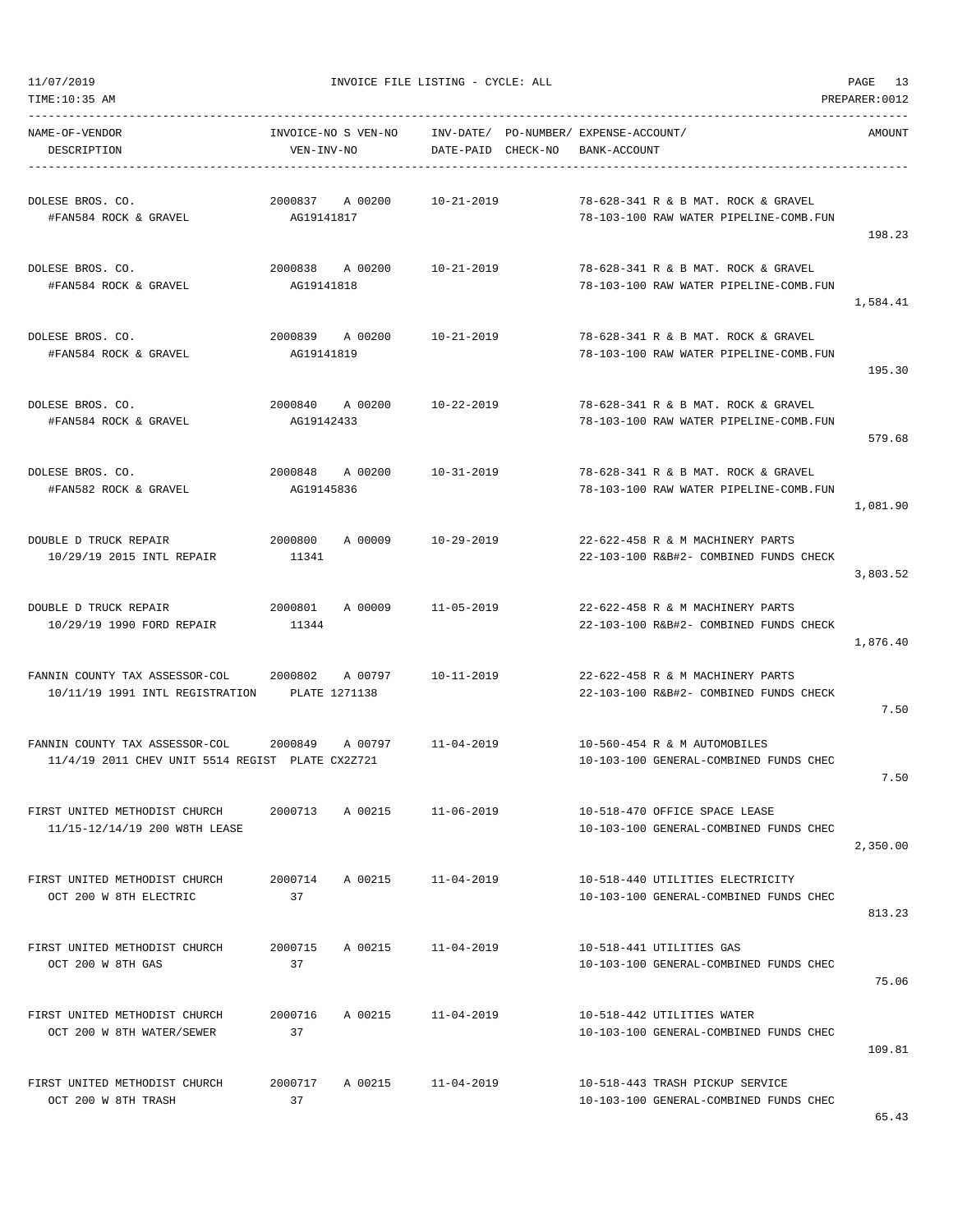| TIME:10:35 AM<br>PREPARER: 0012                                     |                              |         |                                                                                 |  |              |                                                                                            |          |  |  |
|---------------------------------------------------------------------|------------------------------|---------|---------------------------------------------------------------------------------|--|--------------|--------------------------------------------------------------------------------------------|----------|--|--|
| NAME-OF-VENDOR<br>DESCRIPTION                                       | VEN-INV-NO                   |         | INVOICE-NO S VEN-NO INV-DATE/ PO-NUMBER/ EXPENSE-ACCOUNT/<br>DATE-PAID CHECK-NO |  | BANK-ACCOUNT |                                                                                            | AMOUNT   |  |  |
| FRONTIER<br>903-965-7030-050400-5 PCT 1 PHONE                       | 2000789                      | A 00067 | 10-28-2019                                                                      |  |              | 21-621-420 UTILITY TELEPHONE<br>21-103-100 R&B#1-COMBINED FUNDS CHECKI                     | 65.64    |  |  |
| FUNCTION 4, LLC<br>#9A1068 108 E SAM RAYBURN COPIES INV742828       |                              |         | 2000718 A 00236 10-29-2019                                                      |  |              | 10-510-315 COPIER RENTAL<br>10-103-100 GENERAL-COMBINED FUNDS CHEC                         | 122.21   |  |  |
| FUNCTION 4, LLC<br>#9A1068 Literature Racks (2) INV743416           | 2000828 A 00236              |         |                                                                                 |  |              | 10-31-2019 2020000057 35-475-310 OFFICE SUPPLIES<br>35-103-100 LAW LIBRARY-COMBINED FUND C | 516.00   |  |  |
| FUNCTION 4, LLC<br>#9A1068 Copier Paper                             | 2000829 A 00236<br>INV743313 |         |                                                                                 |  |              | 10-30-2019 2020000057 35-475-310 OFFICE SUPPLIES<br>35-103-100 LAW LIBRARY-COMBINED FUND C | 34.00    |  |  |
| GRAHAM INTERNATIONAL INC.<br>#1659 R&M PARTS-PINION SEAL            | 2000803 A 00314<br>60117067  |         | 10-31-2019                                                                      |  |              | 22-622-458 R & M MACHINERY PARTS<br>22-103-100 R&B#2- COMBINED FUNDS CHECK                 | 44.44    |  |  |
| HOLLAND, JORDAN PLLC<br>CR-18-267101 MORGAN DST CT                  | 2000719                      | A 00010 | $10 - 15 - 2019$                                                                |  |              | 10-435-437 ATTORNEY FEES<br>10-103-100 GENERAL-COMBINED FUNDS CHEC                         | 737.80   |  |  |
| HOLLAND, JORDAN PLLC<br>49787 MORGAN CO CT@LAW                      | 2000720                      | A 00010 | 10-15-2019                                                                      |  |              | 10-410-424 INDIGENT ATTORNEY FEES<br>10-103-100 GENERAL-COMBINED FUNDS CHEC                | 300.00   |  |  |
| HOLLAND, JORDAN PLLC<br>C JONES DST CT                              | 2000774                      | A 00010 | $09 - 30 - 2019$                                                                |  |              | 10-435-437 ATTORNEY FEES<br>10-103-100 GENERAL-COMBINED FUNDS CHEC                         | 181.90   |  |  |
| HOLLAND, JORDAN PLLC<br>CR-19-27095-1 MCADAMSDST CT                 | 2000775                      | A 00010 | $09 - 30 - 2019$                                                                |  |              | 10-435-437 ATTORNEY FEES<br>10-103-100 GENERAL-COMBINED FUNDS CHEC                         | 331.50   |  |  |
| HOLLAND, JORDAN PLLC<br>CR-19-27069 GOSSETT DST CT                  | 2000776                      | A 00010 | $09 - 30 - 2019$                                                                |  |              | 10-435-437 ATTORNEY FEES<br>10-103-100 GENERAL-COMBINED FUNDS CHEC                         | 425.00   |  |  |
| HUNT REGIONAL MEDICAL PARTNERS<br>180509*01185*6 JOHNSON, MICHEL    | 2001013                      | A 01185 | $08 - 14 - 2019$                                                                |  |              | 10-645-411 PHYSICIAN, NON-EMERGENCY<br>10-103-100 GENERAL-COMBINED FUNDS CHEC              | 46.73    |  |  |
| IHS PHARMACY<br>#FI99999999 SEPT MEDS/CREDIT                        | 2000777<br>57085 / 56715     | A 00405 | $09 - 30 - 2019$                                                                |  |              | 10-565-405 PRISONER MEDICAL<br>10-103-100 GENERAL-COMBINED FUNDS CHEC                      | 3,533.54 |  |  |
| INDIGENT HEALTHCARE SOLUTIONS, LTD 2000721<br>DEC COMPUTER SOFTWARE | 68745                        | A 00796 | $11 - 01 - 2019$                                                                |  |              | 10-645-353 COMPUTER EXPENSE<br>10-103-100 GENERAL-COMBINED FUNDS CHEC                      | 1,059.00 |  |  |
| INTERSTATE BATTERIES OF TEXOMA<br>#23223 R&M PARTS                  | 2000790<br>30142831          | A 00832 | $10 - 31 - 2019$                                                                |  |              | 21-621-458 R & M MACHINERY PARTS<br>21-103-100 R&B#1-COMBINED FUNDS CHECKI                 | 122.95   |  |  |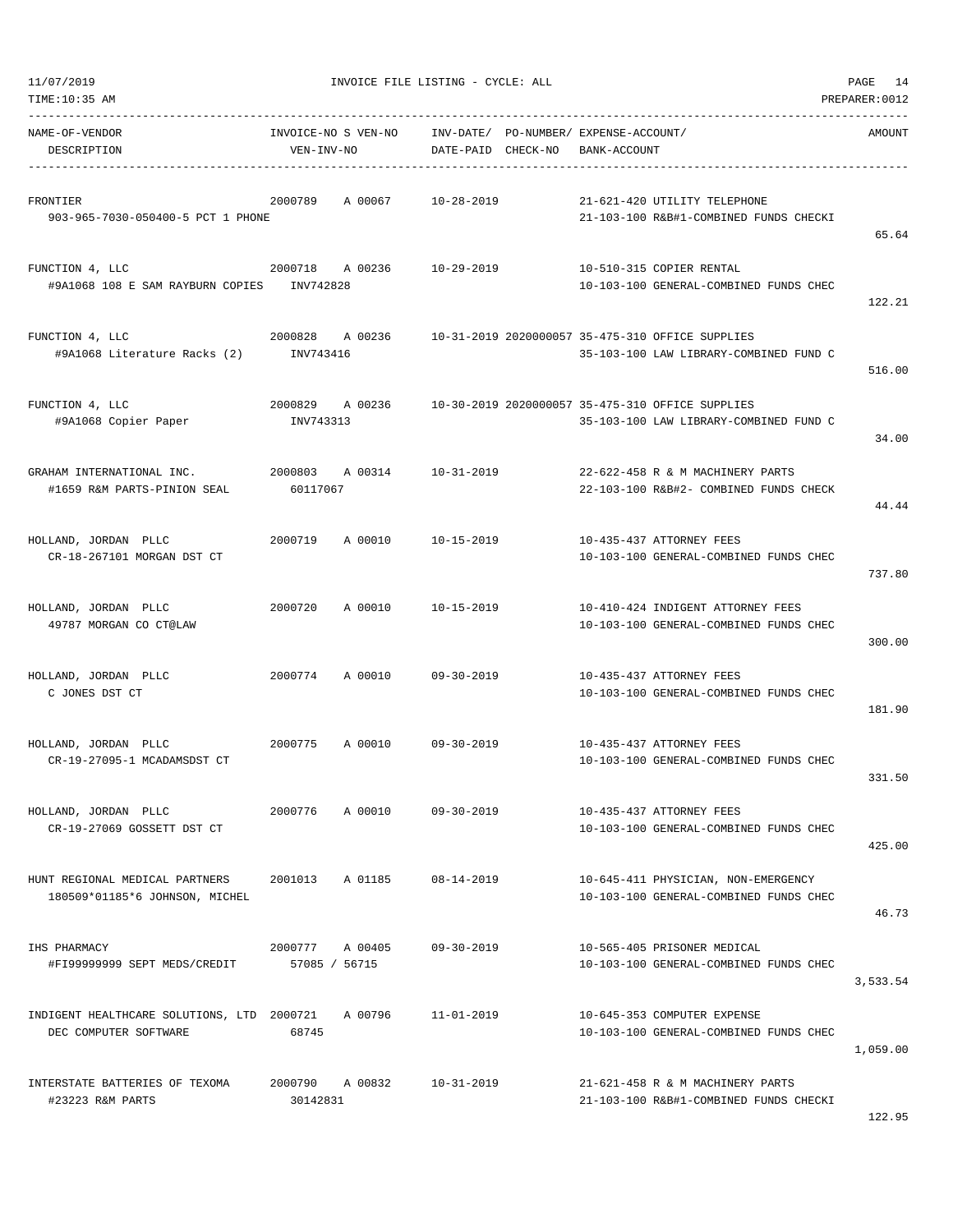TIME:10:35 AM PREPARER:0012 -----------------------------------------------------------------------------------------------------------------------------------

| NAME-OF-VENDOR<br>DESCRIPTION                                                           | INVOICE-NO S VEN-NO<br>VEN-INV-NO |                            |            | INV-DATE/ PO-NUMBER/ EXPENSE-ACCOUNT/<br>DATE-PAID CHECK-NO BANK-ACCOUNT |                                                                                                             | AMOUNT   |
|-----------------------------------------------------------------------------------------|-----------------------------------|----------------------------|------------|--------------------------------------------------------------------------|-------------------------------------------------------------------------------------------------------------|----------|
| JESSICA MCDONALD & ASSOC.<br>FA-19-44033 JULEFF DST CT                                  | 2000770                           | A 00397                    | 06-06-2019 |                                                                          | 10-435-436 ATTORNEY FEES- CPS CASES<br>10-103-100 GENERAL-COMBINED FUNDS CHEC                               | 425.00   |
| JPMORGAN CHASE BANK NA<br>5567 0879 0001 8285 HOTEL                                     | 2000722                           | A 00378 11-05-2019         |            |                                                                          | 10-450-427 OUT OF COUNTY TRAVEL/TRAINI<br>10-103-100 GENERAL-COMBINED FUNDS CHEC                            | 1,284.64 |
| JPMORGAN CHASE BANK NA<br>2000723<br>5567 0879 0001 8285 HOTEL                          |                                   | A 00378 11-05-2019         |            |                                                                          | 10-495-427 OUT OF COUNTY TRAVEL/TRAINI<br>10-103-100 GENERAL-COMBINED FUNDS CHEC                            | 504.20   |
| JPMORGAN CHASE BANK NA<br>5567 0879 0001 8285 POSTCARD STAMPS                           | 2000724                           | A 00378                    | 11-05-2019 | 10-404-311 POSTAGE                                                       | 10-103-100 GENERAL-COMBINED FUNDS CHEC                                                                      | 70.00    |
| JPMORGAN CHASE BANK NA<br>5567 0879 0001 8285 REGIST.12/5/19                            | 2000725                           | A 00378                    | 11-05-2019 |                                                                          | 10-400-427 OUT OF COUNTY TRAVEL/TRAINI<br>10-103-100 GENERAL-COMBINED FUNDS CHEC                            | 50.00    |
| JPMORGAN CHASE BANK NA<br>2000726<br>5567 0879 0001 8285 ELECTION LAW BO                |                                   | A 00378 11-05-2019         |            |                                                                          | 10-404-310 ELECTION SUPPLIES<br>10-103-100 GENERAL-COMBINED FUNDS CHEC                                      | 279.35   |
| 2000727<br>JPMORGAN CHASE BANK NA<br>5567 0879 0001 8285 PROBATE BOOK                   |                                   | A 00378                    | 11-05-2019 |                                                                          | 10-403-310 OFFICE SUPPLIES<br>10-103-100 GENERAL-COMBINED FUNDS CHEC                                        | 150.00   |
| JPMORGAN CHASE BANK NA<br>5567 0879 0001 8285 WEAPON SUPPLY                             | 2000728                           | A 00378                    | 11-05-2019 |                                                                          | 10-560-320 WEAPONS SUPPLIES<br>10-103-100 GENERAL-COMBINED FUNDS CHEC                                       | 135.33   |
| 2000771<br>JPMORGAN CHASE BANK NA<br>5567 0879 0001 8285 HOTEL 8/11/19                  |                                   | A 00378 09-30-2019         |            |                                                                          | 10-455-427 OUT OF COUNTY TRAVEL/TRAINI<br>10-103-100 GENERAL-COMBINED FUNDS CHEC                            | 104.36   |
| JPMORGAN CHASE BANK NA<br>5567 0879 0001 8285 HOTEL 8/11/19                             |                                   |                            |            |                                                                          | 2000772 A 00378 09-30-2019 10-456-427 OUT OF COUNTY TRAVEL/TRAINI<br>10-103-100 GENERAL-COMBINED FUNDS CHEC | 52.18    |
| JPMORGAN CHASE BANK NA 52000773 A 00378 09-30-2019<br>5567 0879 0001 8285 HOTEL 8/11/19 |                                   |                            |            |                                                                          | 10-457-427 OUT OF COUNTY TRAVEL/TRAINI<br>10-103-100 GENERAL-COMBINED FUNDS CHEC                            | 52.18    |
| JPMORGAN CHASE BANK NA<br>5567 0879 0001 8285 REGIST, 12/5/19                           |                                   | 2000791 A 00378 11-05-2019 |            |                                                                          | 21-621-427 OUT OF COUNTY TRAVEL/TRAINI<br>21-103-100 R&B#1-COMBINED FUNDS CHECKI                            | 50.00    |
| JPMORGAN CHASE BANK NA<br>5567 0879 0001 8285 R&M PARTS                                 |                                   | 2000792 A 00378 11-05-2019 |            |                                                                          | 21-621-458 R & M MACHINERY PARTS<br>21-103-100 R&B#1-COMBINED FUNDS CHECKI                                  | 506.35   |
| JPMORGAN CHASE BANK NA<br>5567 0879 0001 8285 SHOP WATER                                |                                   | 2000804 A 00378 11-05-2019 |            |                                                                          | 22-622-340 SHOP SUPPLIES<br>22-103-100 R&B#2- COMBINED FUNDS CHECK                                          |          |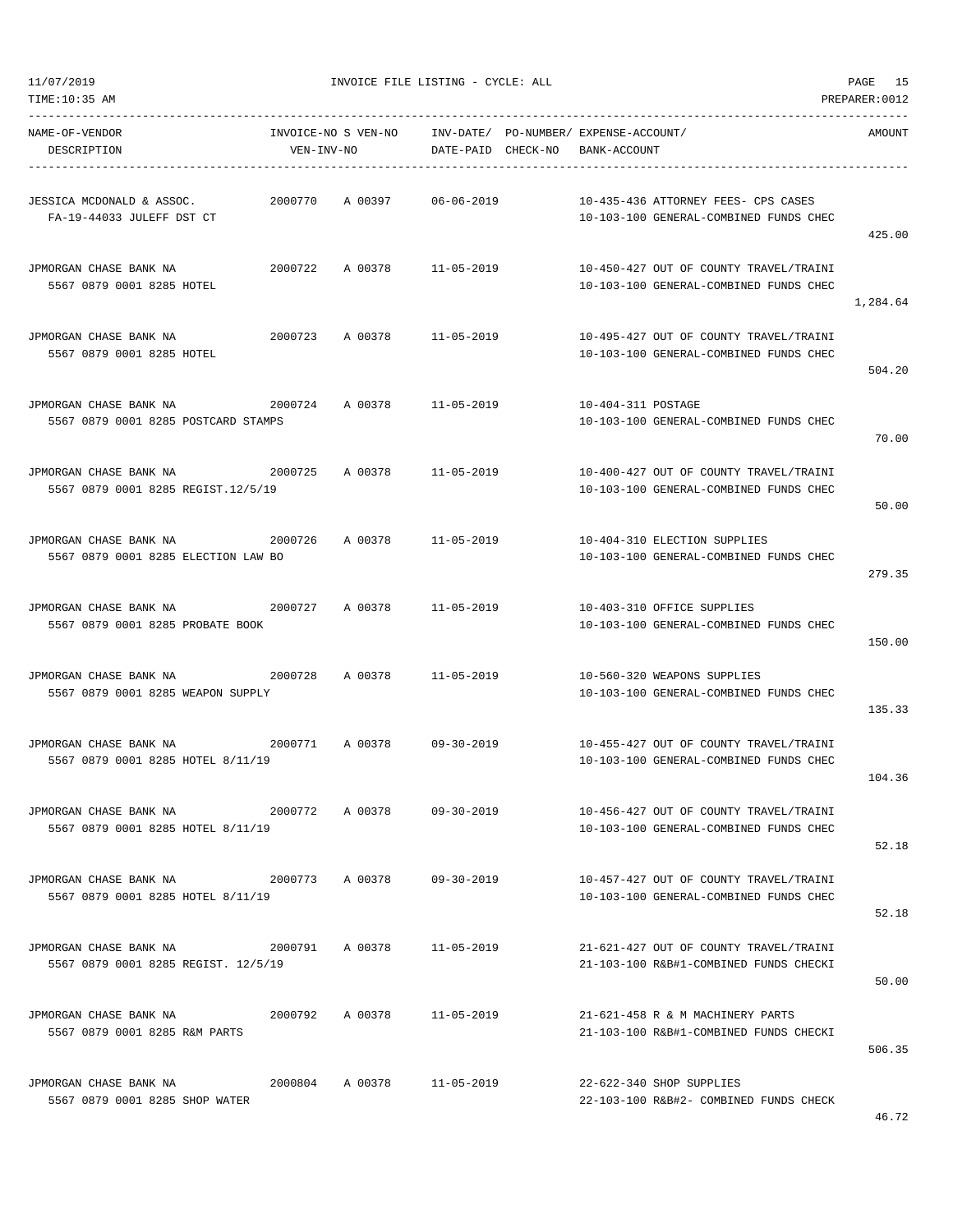| TIME:10:35 AM                                                          |                                   |                             |                    |                                                                                  | PREPARER: 0012 |
|------------------------------------------------------------------------|-----------------------------------|-----------------------------|--------------------|----------------------------------------------------------------------------------|----------------|
| NAME-OF-VENDOR<br>DESCRIPTION                                          | INVOICE-NO S VEN-NO<br>VEN-INV-NO |                             | DATE-PAID CHECK-NO | INV-DATE/ PO-NUMBER/ EXPENSE-ACCOUNT/<br>BANK-ACCOUNT                            | AMOUNT         |
| JPMORGAN CHASE BANK NA<br>5567 0879 0001 8285 REGIST./HOTEL            | 2000805                           | A 00378                     | $11 - 05 - 2019$   | 22-622-427 OUT OF COUNTY TRAVEL/TRAINI<br>22-103-100 R&B#2- COMBINED FUNDS CHECK | 369.70         |
| JPMORGAN CHASE BANK NA<br>5567 0879 0001 8285 DOT TEST                 | 2000806                           | A 00378                     | 11-05-2019         | 22-622-314 EMPLOYEE PHYSICALS/DOT TEST<br>22-103-100 R&B#2- COMBINED FUNDS CHECK | 65.00          |
| JPMORGAN CHASE BANK NA<br>5567 0879 0001 8285 SHOP SUPPLY              | 2000812                           | A 00378                     | 11-05-2019         | 23-623-340 SHOP SUPPLIES<br>23-103-100 R&B#3-COMBINED FUNDS CHECKI               | 602.48         |
| JPMORGAN CHASE BANK NA<br>5567 0879 0001 8285 REGISTRATIONS            | 2000813                           | A 00378                     | 11-05-2019         | 23-623-427 OUT OF COUNTY TRAVEL/TRAINI<br>23-103-100 R&B#3-COMBINED FUNDS CHECKI | 275.00         |
| JPMORGAN CHASE BANK NA<br>5567 0879 0001 8285 REGIST/HOTEL             | 2000820                           | A 00378                     | $11 - 05 - 2019$   | 24-624-427 OUT OF COUNTY TRAVEL/TRAINI<br>24-103-100 R&B#4- COMBINED FUNDS CHECK | 369.70         |
| JPMORGAN CHASE BANK NA<br>5567 0879 0001 8285 DOT TEST                 | 2000821                           | A 00378                     | 11-05-2019         | 24-624-314 EMPLOYEE PHYSICALS/DOT TEST<br>24-103-100 R&B#4- COMBINED FUNDS CHECK | 65.00          |
| JPMORGAN CHASE BANK NA<br>5567 0879 0001 8285 TRAINING                 | 2000833                           | A 00378                     | $11 - 05 - 2019$   | 67-560-428 TRAINING & TUITION<br>67-103-100 ANNUAL PAYMENT-COMBINED FUN          | 350.00         |
| LEXISNEXIS<br>#422K883M8 OCT DA ONLINE                                 | 2000729<br>3092300832             | A 00031                     | 10-31-2019         | 10-475-421 INTERNET/ONLINE LEGAL RE<br>10-103-100 GENERAL-COMBINED FUNDS CHEC    | 384.00         |
| LEXISNEXIS RISK DATA MANAGEMENT INC 2000730<br>#1394504 CONST#1 ONLINE |                                   | A 00273<br>1394504-20191031 | $10 - 31 - 2019$   | 10-551-421 ONLINE RESEARCH/ACCURINT<br>10-103-100 GENERAL-COMBINED FUNDS CHEC    | 50.00          |
| LEXISNEXIS RISK DATA MANAGEMENT INC 2000731<br>#1726707 JP#2 ONLINE    |                                   | A 00273<br>1726707-20191031 | $10 - 31 - 2019$   | 10-456-421 DSL LINE<br>10-103-100 GENERAL-COMBINED FUNDS CHEC                    | 91.00          |
| MAXWELL, CODY<br>OCT TRAVEL-184 MILES                                  | 2000732                           | $\mathbb{A}$                | $10 - 31 - 2019$   | 10-665-427 IN/OUT CO.TRAVEL/TRAINING-A<br>10-103-100 GENERAL-COMBINED FUNDS CHEC | 106.72         |
| MAXWELL, CODY<br>JUNE TRAVEL-290 MILES                                 | 2000778                           | $\mathbb{A}$                | $09 - 30 - 2019$   | 10-665-427 IN/OUT CO.TRAVEL/TRAINING-A<br>10-103-100 GENERAL-COMBINED FUNDS CHEC | 168.20         |
| MAXWELL, CODY<br>JULY TRAVEL-332 MILES                                 | 2000779                           | Α                           | $09 - 30 - 2019$   | 10-665-427 IN/OUT CO.TRAVEL/TRAINING-A<br>10-103-100 GENERAL-COMBINED FUNDS CHEC | 192.56         |
| MAXWELL, CODY<br>AUG TRAVEL-666 MILES                                  | 2000780                           | Α                           | $09 - 30 - 2019$   | 10-665-427 IN/OUT CO.TRAVEL/TRAINING-A<br>10-103-100 GENERAL-COMBINED FUNDS CHEC |                |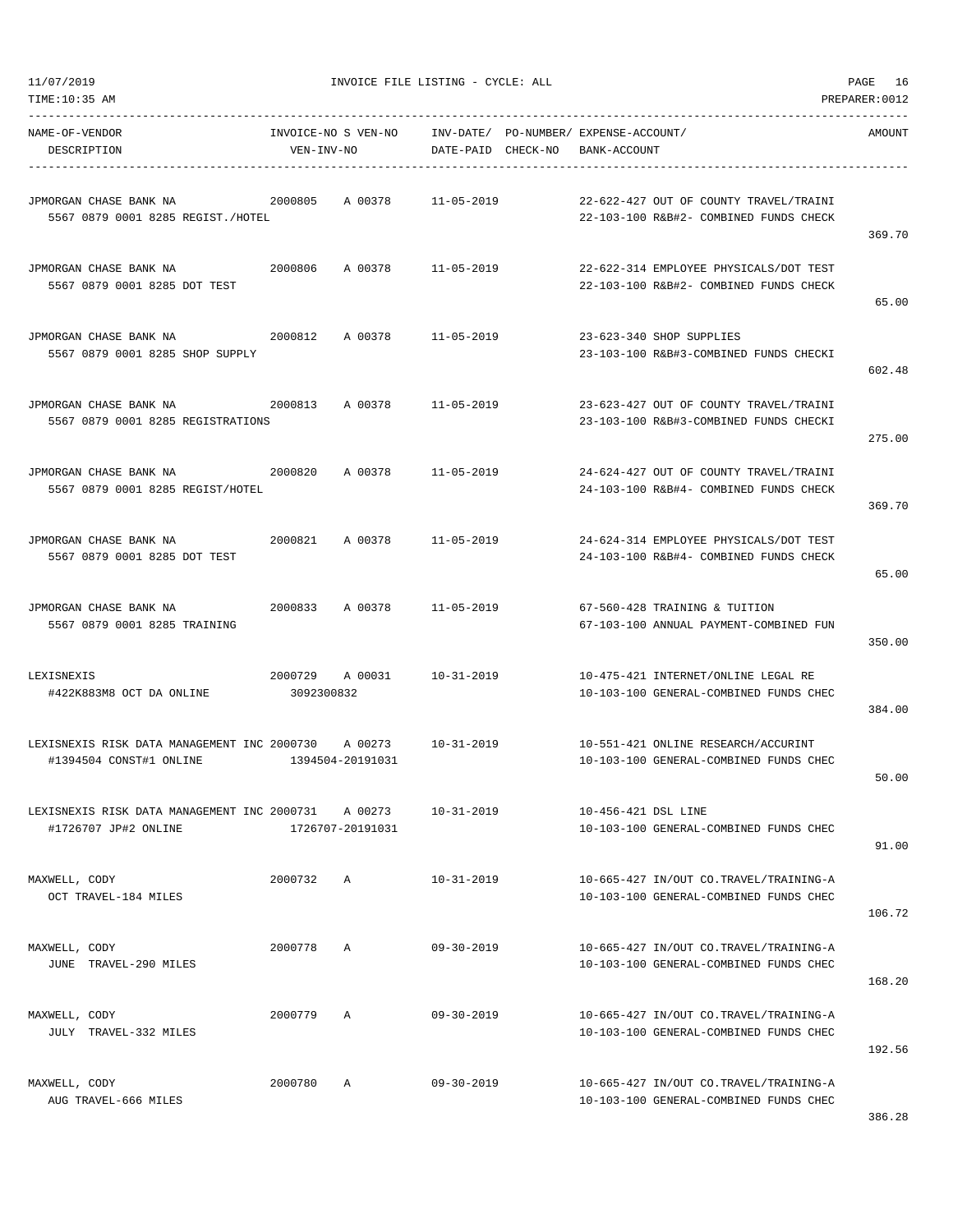11/07/2019 INVOICE FILE LISTING - CYCLE: ALL PAGE 17

| NAME-OF-VENDOR<br>DESCRIPTION                            | VEN-INV-NO |                 |                            | INVOICE-NO S VEN-NO INV-DATE/ PO-NUMBER/ EXPENSE-ACCOUNT/<br>DATE-PAID CHECK-NO BANK-ACCOUNT | AMOUNT |
|----------------------------------------------------------|------------|-----------------|----------------------------|----------------------------------------------------------------------------------------------|--------|
| MAXWELL, CODY<br>SEPT TRAVEL-420 MILES                   | 2000781 A  |                 | 09-30-2019                 | 10-665-427 IN/OUT CO.TRAVEL/TRAINING-A<br>10-103-100 GENERAL-COMBINED FUNDS CHEC             | 243.60 |
| 191204*01196*3 SPURLOCK, STEPH                           |            |                 |                            | 10-645-415 LABORATORY/ X-RAY<br>10-103-100 GENERAL-COMBINED FUNDS CHEC                       | 54.31  |
| MILLENNIUM HEALTH, LLC<br>191204*01196*3 SPURLOCK, STEPH |            |                 | 2000943 A 01196 08-23-2019 | 10-645-415 LABORATORY/ X-RAY<br>10-103-100 GENERAL-COMBINED FUNDS CHEC                       | 17.09  |
| 191204*01196*3 SPURLOCK, STEPH                           |            |                 |                            | 10-645-415 LABORATORY/ X-RAY<br>10-103-100 GENERAL-COMBINED FUNDS CHEC                       | 12.73  |
| MILLENNIUM HEALTH, LLC<br>191204*01196*3 SPURLOCK, STEPH |            |                 | 2000945 A 01196 08-23-2019 | 10-645-415 LABORATORY/ X-RAY<br>10-103-100 GENERAL-COMBINED FUNDS CHEC                       | 13.52  |
| 191204*01196*3 SPURLOCK, STEPH                           |            |                 |                            | 10-645-415 LABORATORY/ X-RAY<br>10-103-100 GENERAL-COMBINED FUNDS CHEC                       | 9.11   |
| MILLENNIUM HEALTH, LLC<br>191204*01196*3 SPURLOCK, STEPH |            |                 | 2000947 A 01196 08-23-2019 | 10-645-415 LABORATORY/ X-RAY<br>10-103-100 GENERAL-COMBINED FUNDS CHEC                       | 17.83  |
| 191204*01196*3 SPURLOCK, STEPH                           |            |                 |                            | 10-645-415 LABORATORY/ X-RAY<br>10-103-100 GENERAL-COMBINED FUNDS CHEC                       | 11.91  |
| 191204*01196*3 SPURLOCK, STEPH                           |            |                 |                            | 10-645-415 LABORATORY/ X-RAY<br>10-103-100 GENERAL-COMBINED FUNDS CHEC                       | 11.81  |
| MILLENNIUM HEALTH, LLC<br>191204*01196*3 SPURLOCK, STEPH | 2000950    | A 01196         | 08-23-2019                 | 10-645-415 LABORATORY/ X-RAY<br>10-103-100 GENERAL-COMBINED FUNDS CHEC                       | 10.62  |
| MILLENNIUM HEALTH, LLC<br>191204*01196*4 SPURLOCK, STEPH |            |                 | 2000959 A 01196 07-26-2019 | 10-645-415 LABORATORY/ X-RAY<br>10-103-100 GENERAL-COMBINED FUNDS CHEC                       | 11.91  |
| MILLENNIUM HEALTH, LLC<br>191204*01196*4 SPURLOCK, STEPH | 2000960    | A 01196         | $07 - 26 - 2019$           | 10-645-415 LABORATORY/ X-RAY<br>10-103-100 GENERAL-COMBINED FUNDS CHEC                       | 11.81  |
| MILLENNIUM HEALTH, LLC<br>191204*01196*4 SPURLOCK, STEPH |            | 2000961 A 01196 | 07-26-2019                 | 10-645-415 LABORATORY/ X-RAY<br>10-103-100 GENERAL-COMBINED FUNDS CHEC                       | 10.62  |
| MILLENNIUM HEALTH, LLC<br>191204*01196*4 SPURLOCK, STEPH | 2000962    |                 | A 01196 07-26-2019         | 10-645-415 LABORATORY/ X-RAY<br>10-103-100 GENERAL-COMBINED FUNDS CHEC                       |        |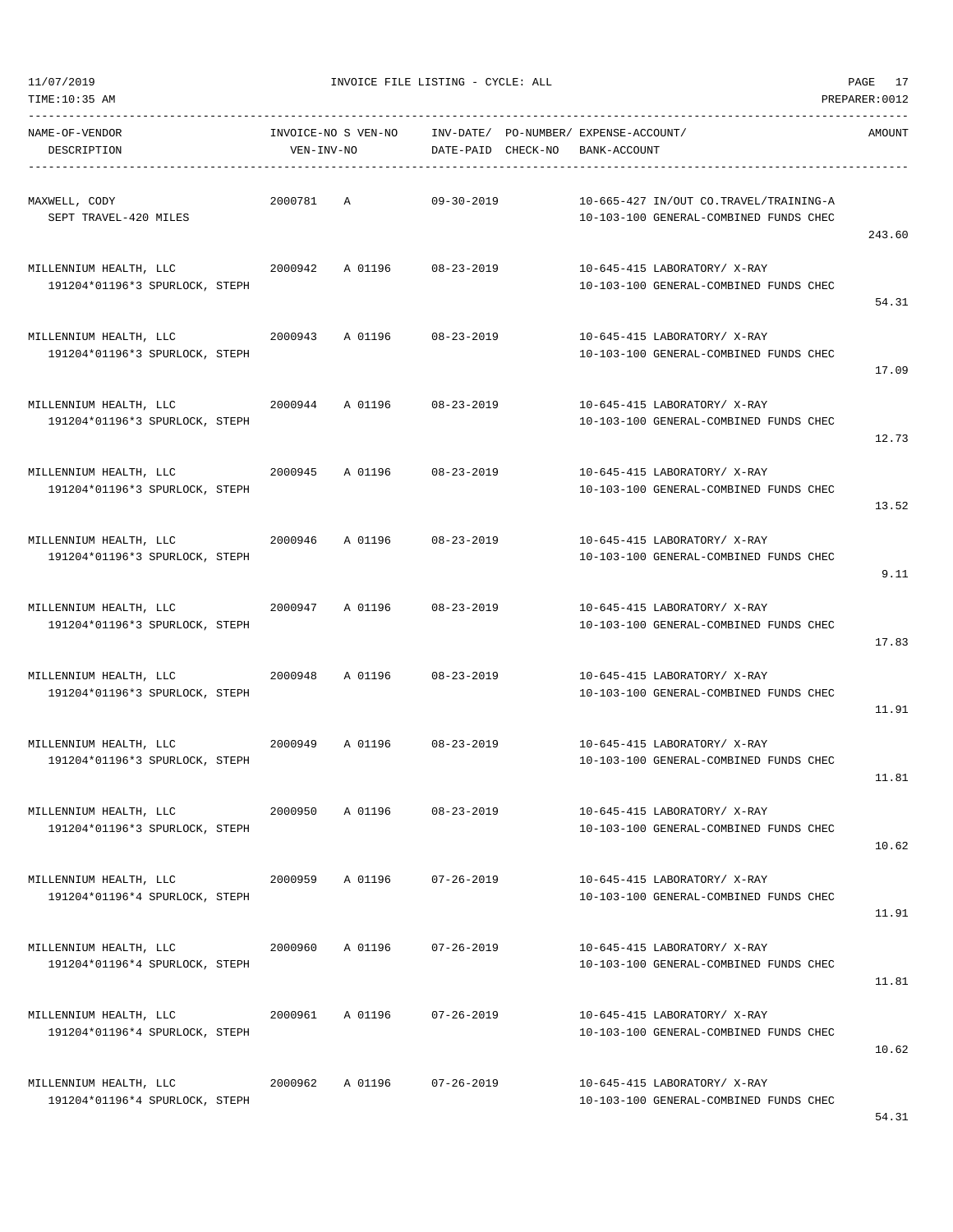| NAME-OF-VENDOR<br>DESCRIPTION                                       | VEN-INV-NO                  | INVOICE-NO S VEN-NO    INV-DATE/ PO-NUMBER/ EXPENSE-ACCOUNT/<br>DATE-PAID CHECK-NO BANK-ACCOUNT |                                                                          | AMOUNT   |
|---------------------------------------------------------------------|-----------------------------|-------------------------------------------------------------------------------------------------|--------------------------------------------------------------------------|----------|
| MILLENNIUM HEALTH, LLC<br>191204*01196*4 SPURLOCK, STEPH            | 2000963                     | A 01196<br>07-26-2019                                                                           | 10-645-415 LABORATORY/ X-RAY<br>10-103-100 GENERAL-COMBINED FUNDS CHEC   | 17.09    |
| MILLENNIUM HEALTH, LLC<br>191204*01196*4 SPURLOCK, STEPH            |                             | 2000964 A 01196 07-26-2019                                                                      | 10-645-415 LABORATORY/ X-RAY<br>10-103-100 GENERAL-COMBINED FUNDS CHEC   | 12.73    |
| MILLENNIUM HEALTH, LLC<br>191204*01196*4 SPURLOCK, STEPH            | 2000965                     | A 01196 07-26-2019                                                                              | 10-645-415 LABORATORY/ X-RAY<br>10-103-100 GENERAL-COMBINED FUNDS CHEC   | 13.52    |
| MILLENNIUM HEALTH, LLC<br>2000966<br>191204*01196*4 SPURLOCK, STEPH |                             | A 01196 07-26-2019                                                                              | 10-645-415 LABORATORY/ X-RAY<br>10-103-100 GENERAL-COMBINED FUNDS CHEC   | 9.11     |
| MILLENNIUM HEALTH, LLC<br>191204*01196*4 SPURLOCK, STEPH            | 2000967                     | A 01196 07-26-2019                                                                              | 10-645-415 LABORATORY/ X-RAY<br>10-103-100 GENERAL-COMBINED FUNDS CHEC   | 17.83    |
| MORRIS LAW OFFICE, PLLC<br>CR-19-27154 WILSON DST CT                |                             | 2000733 A 00011 10-21-2019                                                                      | 10-435-437 ATTORNEY FEES<br>10-103-100 GENERAL-COMBINED FUNDS CHEC       | 900.00   |
| MORRIS LAW OFFICE, PLLC<br>CR-15-25340 WILLIAMS DST CT              |                             | 2000782 A 00011 09-30-2019                                                                      | 10-435-437 ATTORNEY FEES<br>10-103-100 GENERAL-COMBINED FUNDS CHEC       | 63.00    |
| MORRIS LAW OFFICE, PLLC<br>CR-18-26708 HARPER DST CT                | 2000783                     | A 00011 09-30-2019                                                                              | 10-435-437 ATTORNEY FEES<br>10-103-100 GENERAL-COMBINED FUNDS CHEC       | 468.00   |
| MORRIS LAW OFFICE, PLLC<br>CR-18-26793 LOPEZ DST CT                 |                             | 2000784 A 00011 09-30-2019                                                                      | 10-435-437 ATTORNEY FEES<br>10-103-100 GENERAL-COMBINED FUNDS CHEC       | 819.00   |
| MORRIS LAW OFFICE, PLLC<br>CR-19-27073 BUDJENSKA DST CT             | 2000785 A 00011             | $09 - 30 - 2019$                                                                                | 10-435-437 ATTORNEY FEES<br>10-103-100 GENERAL-COMBINED FUNDS CHEC       | 279.00   |
| MORRIS LAW OFFICE, PLLC<br>CR-19-26897 REYNOLDS DST CT              | 2000786                     | A 00011 09-30-2019                                                                              | 10-435-437 ATTORNEY FEES<br>10-103-100 GENERAL-COMBINED FUNDS CHEC       | 2,142.00 |
| NEOPOST USA INC<br>#01048811 SA POSTAGE LEASE                       | 2000734 A 00782<br>N7997951 | $11 - 02 - 2019$                                                                                | 10-513-311 SOUTH ANNEX POSTAGE<br>10-103-100 GENERAL-COMBINED FUNDS CHEC | 77.75    |
| NEOPOST USA INC<br>#01048811 CH POSTAGE LEASE                       | 2000735 A 00782<br>N7997950 | $11 - 02 - 2019$                                                                                | 10-510-311 POSTAL EXPENSE<br>10-103-100 GENERAL-COMBINED FUNDS CHEC      | 165.26   |
| NORTH TEXAS CRIME COMMISSION<br>2020 MEMBERSHIP                     | 2000736 A<br>162073         | $10 - 26 - 2019$                                                                                | 10-475-481 DUES<br>10-103-100 GENERAL-COMBINED FUNDS CHEC                | 125.00   |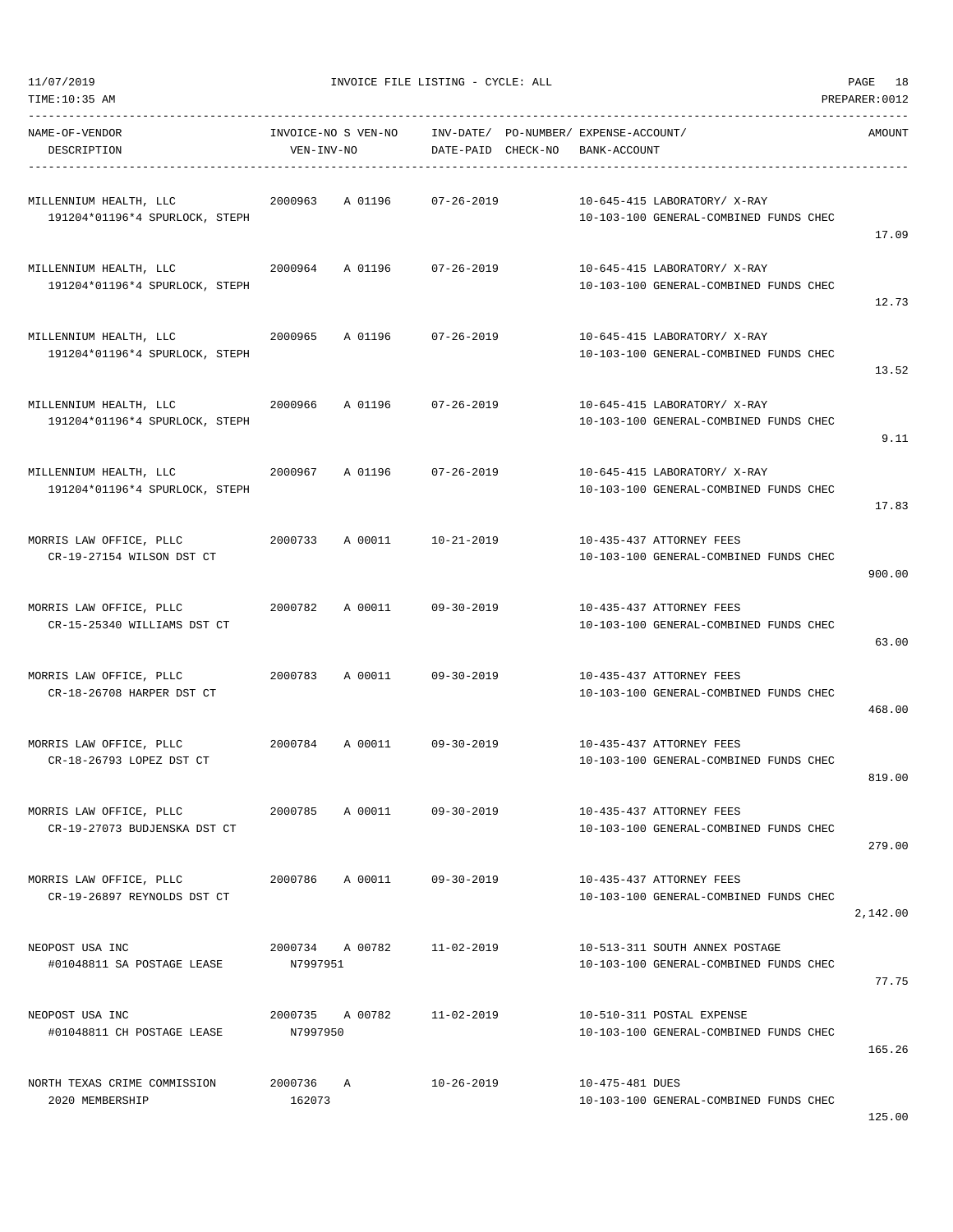-----------------------------------------------------------------------------------------------------------------------------------

| NAME-OF-VENDOR                                                                |                                        | INVOICE-NO S VEN-NO INV-DATE/ PO-NUMBER/ EXPENSE-ACCOUNT/ |                                                                                                               | AMOUNT     |
|-------------------------------------------------------------------------------|----------------------------------------|-----------------------------------------------------------|---------------------------------------------------------------------------------------------------------------|------------|
| DESCRIPTION                                                                   | VEN-INV-NO                             | DATE-PAID CHECK-NO BANK-ACCOUNT                           |                                                                                                               |            |
| O'REILLY AUTOMOTIVE, INC.<br>#260555 R&M AUTO                                 | 2000737 A 00440                        | 10-28-2019                                                | 10-560-454 R & M AUTOMOBILES<br>10-103-100 GENERAL-COMBINED FUNDS CHEC                                        | 105.11     |
| O'REILLY AUTOMOTIVE, INC.<br>#152888 R&M PARTS                                | 2000793 A 00440 10-28-2019             |                                                           | 21-621-458 R & M MACHINERY PARTS<br>21-103-100 R&B#1-COMBINED FUNDS CHECKI                                    | 18.46      |
| O'REILLY AUTOMOTIVE, INC.<br>#163523 SHOP SUPPLY-ABSORBENT                    | 2000807<br>A 00440<br>0361253817       | $10 - 28 - 2019$                                          | 22-622-340 SHOP SUPPLIES<br>22-103-100 R&B#2- COMBINED FUNDS CHECK                                            | 18.98      |
| O'REILLY AUTOMOTIVE, INC.<br>#163524 R&M PARTS                                | 2000814 A 00440                        | $10 - 28 - 2019$                                          | 23-623-458 R & M MACHINERY PARTS<br>23-103-100 R&B#3-COMBINED FUNDS CHECKI                                    | 47.26      |
| O'REILLY AUTOMOTIVE, INC.<br>#163525 SHOP SUPPLY                              | 2000822 A 00440                        | 10-28-2019                                                | 24-624-340 SHOP SUPPLIES<br>24-103-100 R&B#4- COMBINED FUNDS CHECK                                            | 5.58       |
| O'REILLY AUTOMOTIVE, INC.<br>#163525 R&M PARTS                                | A 00440<br>2000823                     | 10-28-2019                                                | 24-624-458 R & M MACHINERY PARTS<br>24-103-100 R&B#4- COMBINED FUNDS CHECK                                    | 22.01      |
| PARIS ALTERNATOR & STARTER SERV.<br>10/31/19 R&M PARTS-STARTER                | 2000815<br>A 00693<br>468186           | 10-31-2019                                                | 23-623-458 R & M MACHINERY PARTS<br>23-103-100 R&B#3-COMBINED FUNDS CHECKI                                    | 340.00     |
| PARIS REGIONAL MEDICAL CENTER<br>201004*00029*1 HUTTON, MARK AL               | 2000936<br>A 00029                     | 10-08-2019                                                | 10-645-413 HOSPITAL, INPATIENT<br>10-103-100 GENERAL-COMBINED FUNDS CHEC                                      | 18,839.42  |
| PRECISION DEMOLITION<br>#19-171-0 DEMO-INTERIOR                               | 2000846 A 00473 10-21-2019<br>20191692 |                                                           | 66-667-165 CONSTRUCTION<br>66-103-100 GO BONDS CONST.2017-COMBINE                                             | 117,756.30 |
| QUILL CORPORATION<br>#2299500 Batteries                                       | 2265183                                |                                                           | 2000830 A 00336 10-29-2019 2020000050 46-475-310 OFFICE SUPPLIES<br>46-103-100 SAFE ROOM REIMB. PROG. - COMB. | 83.97      |
| RDO EQUIPMENT CO<br>#7451002 R&M PARTS -FILTERS                               | 2000816<br>A 00353<br>P56316           | $10 - 30 - 2019$                                          | 23-623-458 R & M MACHINERY PARTS<br>23-103-100 R&B#3-COMBINED FUNDS CHECKI                                    | 1,746.95   |
| REINERT PAPER & CHEMICAL CENTER<br>#FANNI100 towels, urinal screens 402131    | 2000738<br>A 00478                     |                                                           | 11-05-2019 2020000067 10-513-332 JANITOR SUPPLIES<br>10-103-100 GENERAL-COMBINED FUNDS CHEC                   | 47.48      |
| REINERT PAPER & CHEMICAL CENTER<br>#FANNI100 Towel Dispenser                  | 2000739<br>A 00478<br>402131           |                                                           | 11-05-2019 2020000067 10-560-332 SHERIFF JANITOR SUPPLIES<br>10-103-100 GENERAL-COMBINED FUNDS CHEC           | 54.00      |
| REINERT PAPER & CHEMICAL CENTER<br>#FANNI100 Paper towels/toilet paper 402131 | 2000808<br>A 00478                     |                                                           | 11-05-2019 2020000067 22-622-340 SHOP SUPPLIES<br>22-103-100 R&B#2- COMBINED FUNDS CHECK                      | 70.73      |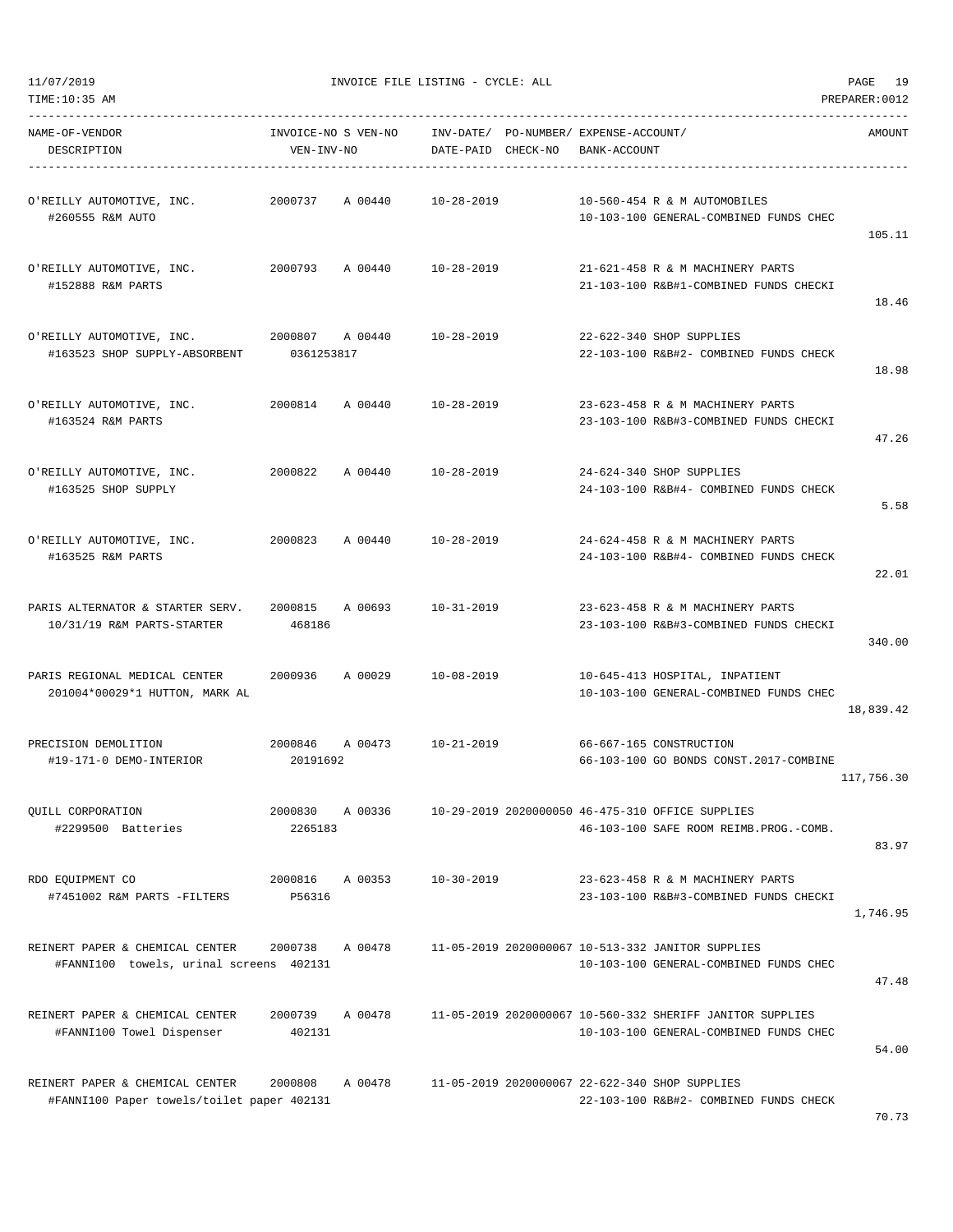| TIME:10:35 AM                                                  |                                   |                    |                                                                               | PREPARER: 0012 |
|----------------------------------------------------------------|-----------------------------------|--------------------|-------------------------------------------------------------------------------|----------------|
| NAME-OF-VENDOR<br>DESCRIPTION                                  | INVOICE-NO S VEN-NO<br>VEN-INV-NO | DATE-PAID CHECK-NO | INV-DATE/ PO-NUMBER/ EXPENSE-ACCOUNT/<br>BANK-ACCOUNT                         | AMOUNT         |
|                                                                |                                   |                    |                                                                               |                |
| RGB EYE ASSOCIATES                                             | 2000867<br>A 01099                | $08 - 06 - 2019$   | 10-645-411 PHYSICIAN, NON-EMERGENCY                                           |                |
| 180413*01099*1 RANGEL, TERESA                                  |                                   |                    | 10-103-100 GENERAL-COMBINED FUNDS CHEC                                        | 118.95         |
|                                                                |                                   |                    |                                                                               |                |
| SANITATION SOLUTIONS, INC.                                     | 2000824<br>A 00349                | $10 - 31 - 2019$   | 24-624-443 TRASH PICKUP                                                       |                |
| #116485 PCT 4 TRASH                                            | 9AX17098                          |                    | 24-103-100 R&B#4- COMBINED FUNDS CHECK                                        | 363.20         |
|                                                                |                                   |                    |                                                                               |                |
| SHERMAN MD PROVIDER INC<br>180509*01171*2 JOHNSON, MICHEL      | 2000851<br>A 01171                | $09 - 23 - 2019$   | 10-645-411 PHYSICIAN, NON-EMERGENCY<br>10-103-100 GENERAL-COMBINED FUNDS CHEC |                |
|                                                                |                                   |                    |                                                                               | 46.73          |
|                                                                |                                   |                    |                                                                               |                |
| SHERMAN MD PROVIDER INC<br>180509*01171*1 JOHNSON, MICHEL      | 2000852<br>A 01171                | $08 - 12 - 2019$   | 10-645-411 PHYSICIAN, NON-EMERGENCY<br>10-103-100 GENERAL-COMBINED FUNDS CHEC |                |
|                                                                |                                   |                    |                                                                               | 45.98          |
| SHERMAN MD PROVIDER INC                                        | 2000853<br>A 01171                | $08 - 12 - 2019$   | 10-645-411 PHYSICIAN, NON-EMERGENCY                                           |                |
| 180509*01171*1 JOHNSON, MICHEL                                 |                                   |                    | 10-103-100 GENERAL-COMBINED FUNDS CHEC                                        |                |
|                                                                |                                   |                    |                                                                               | 40.50          |
| SHERMAN MD PROVIDER INC                                        | 2000854<br>A 01171                | $08 - 12 - 2019$   | 10-645-411 PHYSICIAN, NON-EMERGENCY                                           |                |
| 180509*01171*1 JOHNSON, MICHEL                                 |                                   |                    | 10-103-100 GENERAL-COMBINED FUNDS CHEC                                        |                |
|                                                                |                                   |                    |                                                                               | 6.89           |
| SHERMAN RADIOLOGY ASSOCIATES                                   | 2000873<br>A 00322                | $10 - 11 - 2019$   | 10-645-411 PHYSICIAN, NON-EMERGENCY                                           |                |
| 201003*00322*1 PETTY, SHEKEDRA                                 |                                   |                    | 10-103-100 GENERAL-COMBINED FUNDS CHEC                                        |                |
|                                                                |                                   |                    |                                                                               | 8.29           |
| SHERMAN RADIOLOGY ASSOCIATES                                   | 2000874<br>A 00322                | $10 - 17 - 2019$   | 10-645-411 PHYSICIAN, NON-EMERGENCY                                           |                |
| 201003*00322*2 PETTY, SHEKEDRA                                 |                                   |                    | 10-103-100 GENERAL-COMBINED FUNDS CHEC                                        | 6.95           |
|                                                                |                                   |                    |                                                                               |                |
| SHERMAN RADIOLOGY ASSOCIATES                                   | 2001008<br>A 00322                | $08 - 13 - 2019$   | 10-645-411 PHYSICIAN, NON-EMERGENCY                                           |                |
| 180413*00322*2 RANGEL, TERESA                                  |                                   |                    | 10-103-100 GENERAL-COMBINED FUNDS CHEC                                        | 56.67          |
|                                                                |                                   |                    |                                                                               |                |
| SHERMAN RADIOLOGY ASSOCIATES<br>190508*00322*2 WEBB, BRANDIE K | 2001026<br>A 00322                | $10 - 01 - 2019$   | 10-645-411 PHYSICIAN, NON-EMERGENCY<br>10-103-100 GENERAL-COMBINED FUNDS CHEC |                |
|                                                                |                                   |                    |                                                                               | 32.34          |
|                                                                |                                   |                    |                                                                               |                |
| SHERMAN RADIOLOGY ASSOCIATES<br>190508*00322*2 WEBB, BRANDIE K | 2001027<br>A 00322                | 10-01-2019         | 10-645-411 PHYSICIAN, NON-EMERGENCY<br>10-103-100 GENERAL-COMBINED FUNDS CHEC |                |
|                                                                |                                   |                    |                                                                               | 0.00           |
| SHERMAN RADIOLOGY ASSOCIATES                                   | 2001028<br>A 00322                | $10 - 01 - 2019$   | 10-645-411 PHYSICIAN, NON-EMERGENCY                                           |                |
| 190508*00322*2 WEBB, BRANDIE K                                 |                                   |                    | 10-103-100 GENERAL-COMBINED FUNDS CHEC                                        |                |
|                                                                |                                   |                    |                                                                               | 40.63          |
| SHERMAN RADIOLOGY ASSOCIATES                                   | A 00322<br>2001029                | $10 - 01 - 2019$   | 10-645-411 PHYSICIAN, NON-EMERGENCY                                           |                |
| 190508*00322*2 WEBB, BRANDIE K                                 |                                   |                    | 10-103-100 GENERAL-COMBINED FUNDS CHEC                                        |                |
|                                                                |                                   |                    |                                                                               | 0.00           |
| SHERMAN RADIOLOGY ASSOCIATES                                   | 2001030<br>A 00322                | $10 - 01 - 2019$   | 10-645-411 PHYSICIAN, NON-EMERGENCY                                           |                |
| 190508*00322*2 WEBB, BRANDIE K                                 |                                   |                    | 10-103-100 GENERAL-COMBINED FUNDS CHEC                                        |                |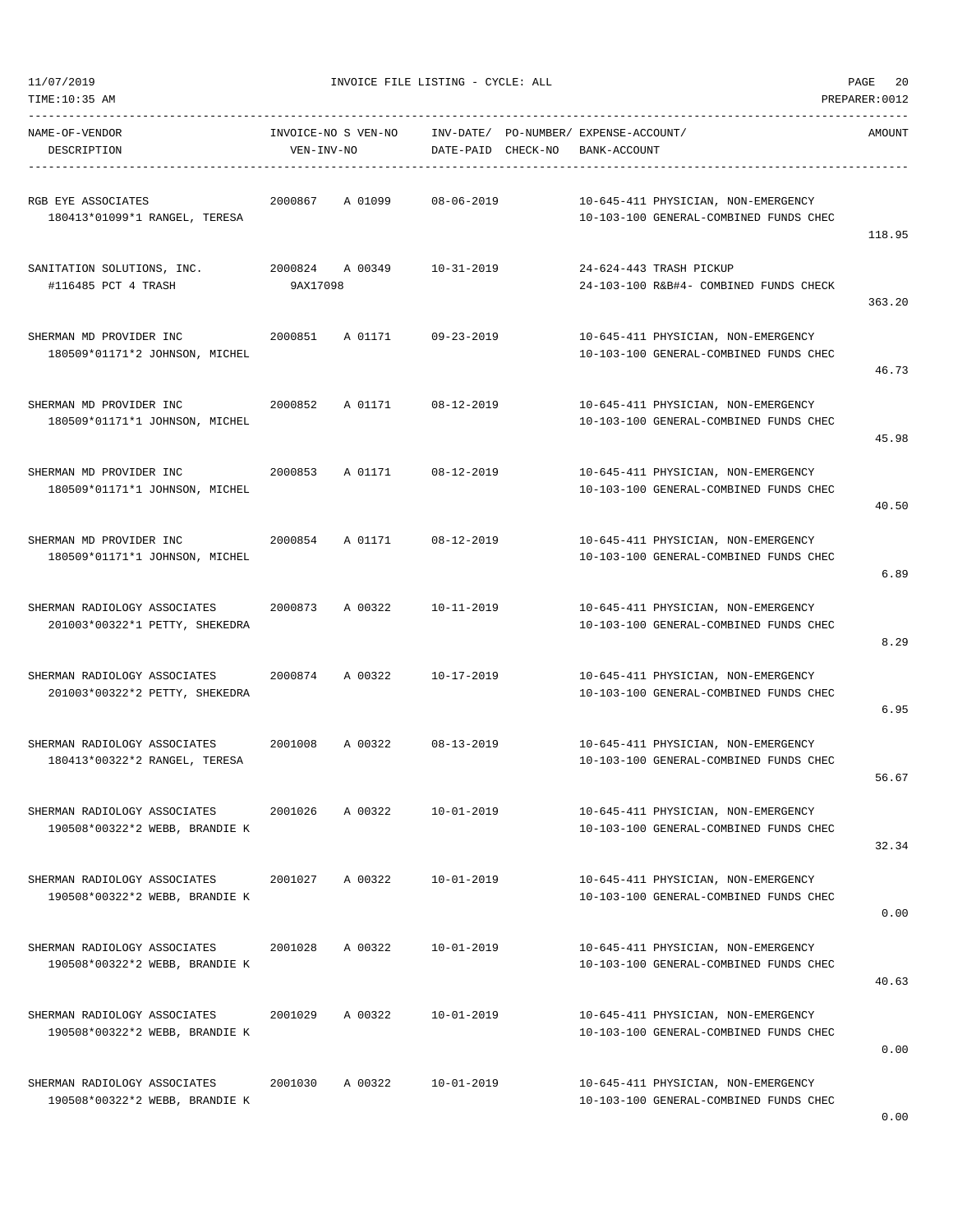11/07/2019 INVOICE FILE LISTING - CYCLE: ALL PAGE 21

| NAME-OF-VENDOR<br>DESCRIPTION                                             | INVOICE-NO S VEN-NO<br>VEN-INV-NO |         | DATE-PAID CHECK-NO | INV-DATE/ PO-NUMBER/ EXPENSE-ACCOUNT/<br>BANK-ACCOUNT                                                | AMOUNT   |
|---------------------------------------------------------------------------|-----------------------------------|---------|--------------------|------------------------------------------------------------------------------------------------------|----------|
| SHERMAN RADIOLOGY ASSOCIATES<br>190508*00322*1 WEBB, BRANDIE K            | 2001031                           | A 00322 | $07 - 23 - 2019$   | 10-645-411 PHYSICIAN, NON-EMERGENCY<br>10-103-100 GENERAL-COMBINED FUNDS CHEC                        | 69.50    |
| SHERMAN RADIOLOGY ASSOCIATES<br>190508*00322*1 WEBB, BRANDIE K            | 2001032                           | A 00322 | $07 - 23 - 2019$   | 10-645-411 PHYSICIAN, NON-EMERGENCY<br>10-103-100 GENERAL-COMBINED FUNDS CHEC                        | 0.00     |
| SHERMAN RADIOLOGY ASSOCIATES<br>190508*00322*1 WEBB, BRANDIE K            | 2001033                           | A 00322 | $07 - 23 - 2019$   | 10-645-411 PHYSICIAN, NON-EMERGENCY<br>10-103-100 GENERAL-COMBINED FUNDS CHEC                        | 0.00     |
| SHERMAN RADIOLOGY ASSOCIATES<br>200901*00322*1 BENGE, AMY HEST            | 2001058                           | A 00322 | $10 - 07 - 2019$   | 10-645-411 PHYSICIAN, NON-EMERGENCY<br>10-103-100 GENERAL-COMBINED FUNDS CHEC                        | 26.46    |
| SOLOMON, AMANDA<br>FA-19-44128 BEESON DST CT                              | 2000740                           | A 00801 | 11-01-2019         | 10-435-436 ATTORNEY FEES- CPS CASES<br>10-103-100 GENERAL-COMBINED FUNDS CHEC                        | 779.00   |
| SOLOMON, AMANDA<br>FA-19-44312 HALL DST CT                                | 2000741                           | A 00801 | $11 - 01 - 2019$   | 10-435-436 ATTORNEY FEES- CPS CASES<br>10-103-100 GENERAL-COMBINED FUNDS CHEC                        | 931.00   |
| SOLOMON, AMANDA<br>FA-19-44047 BURNEY DST CT                              | 2000742                           | A 00801 | 11-01-2019         | 10-435-436 ATTORNEY FEES- CPS CASES<br>10-103-100 GENERAL-COMBINED FUNDS CHEC                        | 1,064.00 |
| SOLOMON, AMANDA<br>FA-18-43961 LOCKABY DST CT                             | 2000743                           | A 00801 | 11-01-2019         | 10-435-436 ATTORNEY FEES- CPS CASES<br>10-103-100 GENERAL-COMBINED FUNDS CHEC                        | 655.50   |
| SOUTHERN TIRE MART, LLC<br>#214560 6-17.5R25 XTL A G2/L2 TIRES 4000080005 | 2000817                           | A 00596 |                    | 10-31-2019 2020000055 23-623-459 R & M MACH. TIRES & TUBES<br>23-103-100 R&B#3-COMBINED FUNDS CHECKI | 6,926.40 |
| SPARKLETTS & SIERRA SPRINGS<br>#615569013585355 WELLNESS WATER            | 2000744<br>13585355 103119        | A 00158 | $10 - 31 - 2019$   | 10-409-408 COUNTY WELLNESS PROGRAM<br>10-103-100 GENERAL-COMBINED FUNDS CHEC                         | 212.80   |
| SPARKLIGHT<br>#120620638 SA INTERNET                                      | 2000745                           | A 00707 | $11 - 05 - 2019$   | 10-513-421 INTERNET<br>10-103-100 GENERAL-COMBINED FUNDS CHEC                                        | 273.94   |
| SPARKLIGHT<br>#120620497 200 E 1ST INTERNET                               | 2000746                           | A 00707 | $11 - 05 - 2019$   | 10-518-421 INTERNET SERVICES<br>10-103-100 GENERAL-COMBINED FUNDS CHEC                               | 273.94   |
| SPARKLIGHT<br>#120620513 CCL INTERNET                                     | 2000747                           | A 00707 | $11 - 05 - 2019$   | 10-518-421 INTERNET SERVICES<br>10-103-100 GENERAL-COMBINED FUNDS CHEC                               | 273.94   |
| SPARKLIGHT<br>#120620588<br>800 E 2ND INTERNET                            | 2000748                           | A 00707 | $11 - 05 - 2019$   | 10-518-421 INTERNET SERVICES<br>10-103-100 GENERAL-COMBINED FUNDS CHEC                               |          |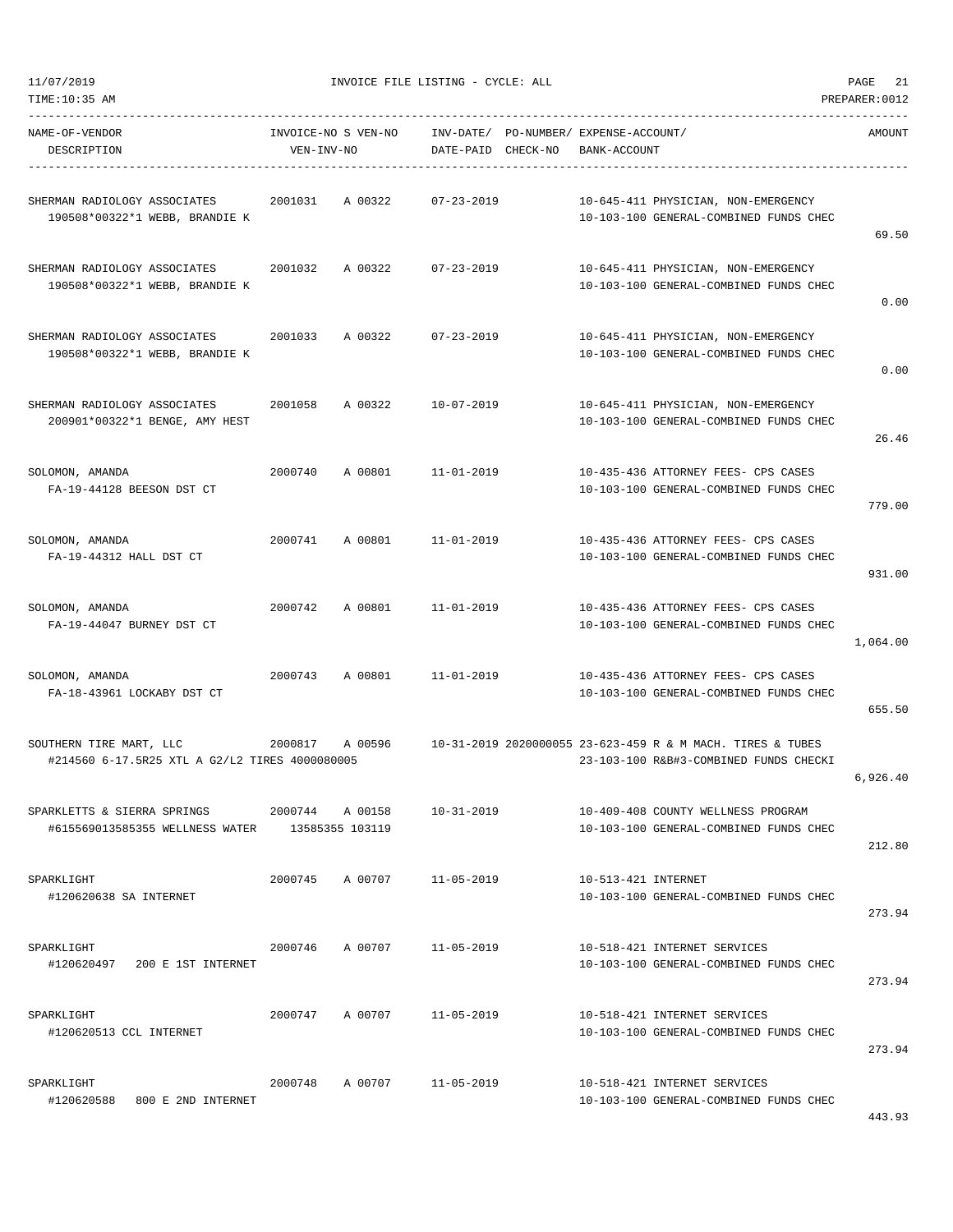| TIME:10:35 AM<br>PREPARER: 0012                                |                                   |         |                                 |  |                                                                                  |        |  |  |  |
|----------------------------------------------------------------|-----------------------------------|---------|---------------------------------|--|----------------------------------------------------------------------------------|--------|--|--|--|
| NAME-OF-VENDOR<br>DESCRIPTION                                  | INVOICE-NO S VEN-NO<br>VEN-INV-NO |         | INV-DATE/<br>DATE-PAID CHECK-NO |  | PO-NUMBER/ EXPENSE-ACCOUNT/<br>BANK-ACCOUNT                                      | AMOUNT |  |  |  |
| SPARKLIGHT<br>#127664639 SHERIFF INTERNET                      | 2000749                           | A 00707 | $11 - 04 - 2019$                |  | 10-560-444 INTERNET SERVICE<br>10-103-100 GENERAL-COMBINED FUNDS CHEC            | 220.81 |  |  |  |
| SYED, DR. IFTEQAR M.<br>191204*00998*4 SPURLOCK, STEPH         | 2000922                           | A 00998 | $07 - 26 - 2019$                |  | 10-645-411 PHYSICIAN, NON-EMERGENCY<br>10-103-100 GENERAL-COMBINED FUNDS CHEC    | 46.73  |  |  |  |
| SYED, DR. IFTEQAR M.<br>191204*00998*5 SPURLOCK, STEPH         | 2000923                           | A 00998 | $09 - 24 - 2019$                |  | 10-645-411 PHYSICIAN, NON-EMERGENCY<br>10-103-100 GENERAL-COMBINED FUNDS CHEC    | 46.73  |  |  |  |
| SYED, DR. IFTEQAR M.<br>191204*00998*3 SPURLOCK, STEPH         | 2000924                           | A 00998 | $08 - 23 - 2019$                |  | 10-645-411 PHYSICIAN, NON-EMERGENCY<br>10-103-100 GENERAL-COMBINED FUNDS CHEC    | 46.73  |  |  |  |
| TAYLOR, KRYSTAL<br>11/17-21/19 TRAINING-MEALS                  | 2000834                           | Α       | $10 - 29 - 2019$                |  | 67-560-428 TRAINING & TUITION<br>67-103-100 ANNUAL PAYMENT-COMBINED FUN          | 140.00 |  |  |  |
| TDCAA<br>#23431 DUES-SETTERBERG                                | 2000750<br>164585                 | A 00364 | $11 - 01 - 2019$                |  | 10-475-481 DUES<br>10-103-100 GENERAL-COMBINED FUNDS CHEC                        | 60.00  |  |  |  |
| TDCAA<br>#08000000 1/12-17/20 REGIST-GLASER 164847             | 2000751                           | A 00364 | $11 - 04 - 2019$                |  | 10-475-427 OUT OF COUNTY TRAVEL/TRAINI<br>10-103-100 GENERAL-COMBINED FUNDS CHEC | 350.00 |  |  |  |
| TDCAA<br>#08000000 12/4-6/19 REGIST-GLASER 164871              | 2000752                           | A 00364 | $11 - 05 - 2019$                |  | 10-475-427 OUT OF COUNTY TRAVEL/TRAINI<br>10-103-100 GENERAL-COMBINED FUNDS CHEC | 350.00 |  |  |  |
| TEGALA, DR BENARJI<br>110211*01176*1 JENNINGS, SHELL           | 2000968                           | A 01176 | $05 - 05 - 2019$                |  | 10-645-411 PHYSICIAN, NON-EMERGENCY<br>10-103-100 GENERAL-COMBINED FUNDS CHEC    | 93.15  |  |  |  |
| TEGALA, DR BENARJI<br>110211*01176*1 JENNINGS, SHELL           | 2000969                           | A 01176 | $05 - 09 - 2019$                |  | 10-645-411 PHYSICIAN, NON-EMERGENCY<br>10-103-100 GENERAL-COMBINED FUNDS CHEC    | 53.49  |  |  |  |
| TEGALA, DR BENARJI<br>110211*01176*1 JENNINGS, SHELL           | 2000970                           | A 01176 | $05 - 06 - 2019$                |  | 10-645-411 PHYSICIAN, NON-EMERGENCY<br>10-103-100 GENERAL-COMBINED FUNDS CHEC    | 44.57  |  |  |  |
| TEXAS ASSOCIATION OF COUNTIES<br>#248913 MEMBERSHIP DUES-MOORE | 2000753<br>248913                 | A 00298 | $10 - 25 - 2019$                |  | 10-409-481 DUES<br>10-103-100 GENERAL-COMBINED FUNDS CHEC                        | 200.00 |  |  |  |
| TEXAS RADIOLOGY ASSOC LLP<br>180509*01120*1 JOHNSON, MICHEL    | 2001054                           | A 01120 | $09 - 26 - 2019$                |  | 10-645-411 PHYSICIAN, NON-EMERGENCY<br>10-103-100 GENERAL-COMBINED FUNDS CHEC    | 51.86  |  |  |  |
| TEXOMA EMERGENCY PHYSICIANS<br>190508*01121*1 WEBB, BRANDIE K  | 2000926                           | A 01121 | $10 - 01 - 2019$                |  | 10-645-411 PHYSICIAN, NON-EMERGENCY<br>10-103-100 GENERAL-COMBINED FUNDS CHEC    |        |  |  |  |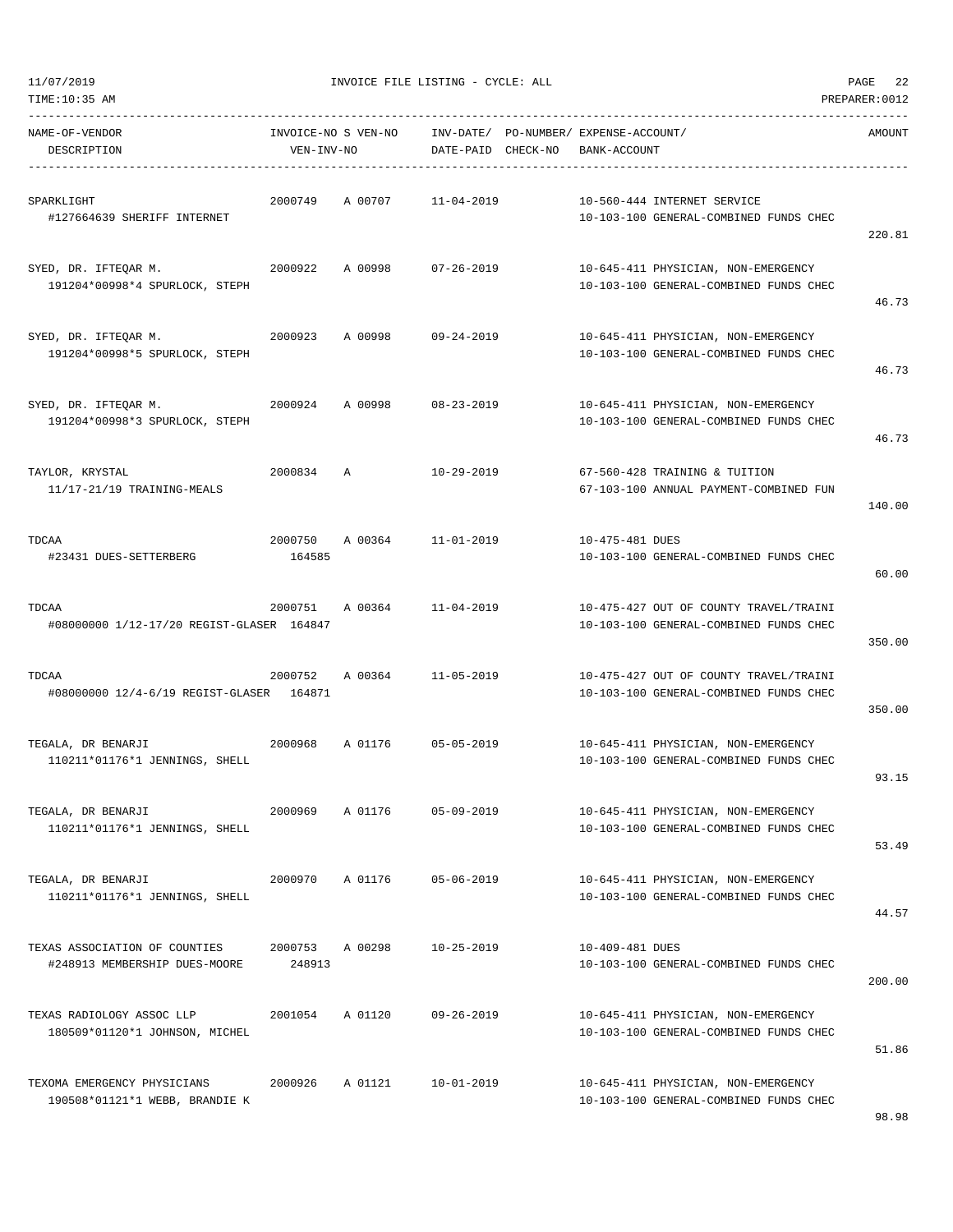11/07/2019 INVOICE FILE LISTING - CYCLE: ALL PAGE 23

| NAME-OF-VENDOR<br>DESCRIPTION                                                 | INVOICE-NO S VEN-NO<br>VEN-INV-NO |         | DATE-PAID CHECK-NO | INV-DATE/ PO-NUMBER/ EXPENSE-ACCOUNT/<br>BANK-ACCOUNT |                                                                               | AMOUNT   |
|-------------------------------------------------------------------------------|-----------------------------------|---------|--------------------|-------------------------------------------------------|-------------------------------------------------------------------------------|----------|
| TEXOMA EMERGENCY PHYSICIANS<br>190508*01121*2 WEBB, BRANDIE K                 | 2000927                           | A 01121 | $07 - 23 - 2019$   |                                                       | 10-645-411 PHYSICIAN, NON-EMERGENCY<br>10-103-100 GENERAL-COMBINED FUNDS CHEC | 98.98    |
| TEXOMA PULMONARY & SLEEP SPECIALIST 2000920<br>191204*01191*1 SPURLOCK, STEPH |                                   | A 01191 | $09 - 19 - 2019$   |                                                       | 10-645-411 PHYSICIAN, NON-EMERGENCY<br>10-103-100 GENERAL-COMBINED FUNDS CHEC | 92.49    |
| TEXOMACARE SPECIALTY PHYSICIANS<br>201003*01168*1 PETTY, SHEKEDRA             | 2000916                           | A 01168 | $10 - 11 - 2019$   |                                                       | 10-645-411 PHYSICIAN, NON-EMERGENCY<br>10-103-100 GENERAL-COMBINED FUNDS CHEC | 6.42     |
| THE WAREHOUSE<br>#4540 OCT SHERIFF POSTAGE                                    | 2000754                           | A 00245 | $10 - 31 - 2019$   |                                                       | 10-560-311 POSTAL EXPENSES<br>10-103-100 GENERAL-COMBINED FUNDS CHEC          | 165.00   |
| TMC BONHAM HOSPITAL<br>SO24241*01177*1 FANNIN, WYATT                          | 2000850                           | A 01177 | $08 - 29 - 2019$   |                                                       | 10-565-405 PRISONER MEDICAL<br>10-103-100 GENERAL-COMBINED FUNDS CHEC         | 314.03   |
| TMC BONHAM HOSPITAL<br>SO27525*01177*1 REYNOLDS, ROBE                         | 2000855                           | A 01177 | $08 - 05 - 2019$   |                                                       | 10-565-405 PRISONER MEDICAL<br>10-103-100 GENERAL-COMBINED FUNDS CHEC         | 66.19    |
| TMC BONHAM HOSPITAL<br>SO27525*01177*2 REYNOLDS, ROBE                         | 2000856                           | A 01177 | $08 - 06 - 2019$   |                                                       | 10-565-405 PRISONER MEDICAL<br>10-103-100 GENERAL-COMBINED FUNDS CHEC         | 487.32   |
| TMC BONHAM HOSPITAL<br>SO39992*01177*1 VANKIRK, JOHN                          | 2000857                           | A 01177 | $09 - 05 - 2019$   |                                                       | 10-565-405 PRISONER MEDICAL<br>10-103-100 GENERAL-COMBINED FUNDS CHEC         | 1,191.95 |
| TMC BONHAM HOSPITAL<br>SO40221*01177*3 WILSON, AARON                          | 2000858                           | A 01177 | $09 - 19 - 2019$   |                                                       | 10-565-405 PRISONER MEDICAL<br>10-103-100 GENERAL-COMBINED FUNDS CHEC         | 600.78   |
| TMC BONHAM HOSPITAL<br>180509*01177*3 JOHNSON, MICHEL                         | 2000859                           | A 01177 | $07 - 03 - 2019$   |                                                       | 10-645-414 HOSPITAL, OUTPATIENT<br>10-103-100 GENERAL-COMBINED FUNDS CHEC     | 746.95   |
| TMC BONHAM HOSPITAL<br>190901*01177*5 HINSON, SHEILA                          | 2000860                           | A 01177 | $08 - 05 - 2019$   |                                                       | 10-645-414 HOSPITAL, OUTPATIENT<br>10-103-100 GENERAL-COMBINED FUNDS CHEC     | 260.87   |
| TMC BONHAM HOSPITAL<br>180509*01177*4 JOHNSON, MICHEL                         | 2000861                           | A 01177 | $08 - 01 - 2019$   |                                                       | 10-645-414 HOSPITAL, OUTPATIENT<br>10-103-100 GENERAL-COMBINED FUNDS CHEC     | 359.60   |
| TMC BONHAM HOSPITAL<br>190901*01177*6 HINSON, SHEILA                          | 2000862                           | A 01177 | $08 - 18 - 2019$   |                                                       | 10-645-414 HOSPITAL, OUTPATIENT<br>10-103-100 GENERAL-COMBINED FUNDS CHEC     | 253.74   |
| TMC BONHAM HOSPITAL<br>SO40221*01177*4 WILSON, AARON                          | 2000863                           | A 01177 | $10 - 15 - 2019$   |                                                       | 10-565-405 PRISONER MEDICAL<br>10-103-100 GENERAL-COMBINED FUNDS CHEC         |          |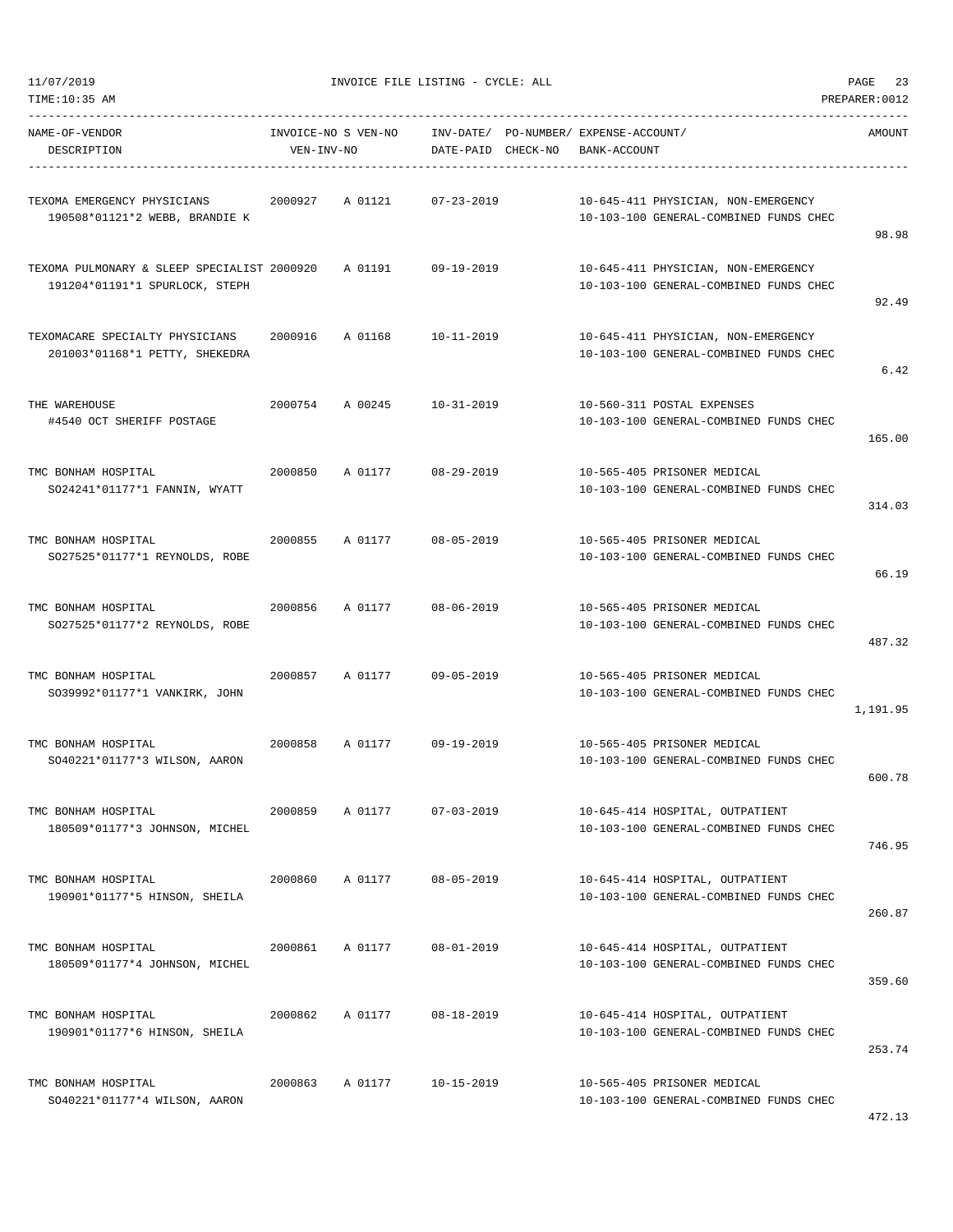| TIME:10:35 AM                                         |            |                     |                    |                             |                                                                       | PREPARER: 0012 |
|-------------------------------------------------------|------------|---------------------|--------------------|-----------------------------|-----------------------------------------------------------------------|----------------|
| NAME-OF-VENDOR                                        |            | INVOICE-NO S VEN-NO | INV-DATE/          | PO-NUMBER/ EXPENSE-ACCOUNT/ |                                                                       | AMOUNT         |
| DESCRIPTION                                           | VEN-INV-NO |                     | DATE-PAID CHECK-NO | BANK-ACCOUNT                |                                                                       |                |
|                                                       |            |                     |                    |                             |                                                                       |                |
| TMC BONHAM HOSPITAL                                   | 2000865    | A 01177             | $06 - 29 - 2019$   |                             | 10-565-405 PRISONER MEDICAL                                           |                |
| SO39968*01177*4 SMITH, GARY LY                        |            |                     |                    |                             | 10-103-100 GENERAL-COMBINED FUNDS CHEC                                | 1,234.73       |
|                                                       |            |                     |                    |                             |                                                                       |                |
| TMC BONHAM HOSPITAL                                   | 2000868    | A 01177             | 08-23-2019         |                             | 10-565-405 PRISONER MEDICAL                                           |                |
| SO04475*01177*1 TITSWORTH, MIC                        |            |                     |                    |                             | 10-103-100 GENERAL-COMBINED FUNDS CHEC                                |                |
|                                                       |            |                     |                    |                             |                                                                       | 2,462.18       |
| TMC BONHAM HOSPITAL                                   | 2000869    | A 01177             | 09-19-2019         |                             | 10-565-405 PRISONER MEDICAL                                           |                |
| SO16083*01177*1 BLACKBURN, THE                        |            |                     |                    |                             | 10-103-100 GENERAL-COMBINED FUNDS CHEC                                |                |
|                                                       |            |                     |                    |                             |                                                                       | 66.19          |
| TMC BONHAM HOSPITAL                                   | 2000870    | A 01177             | $07 - 07 - 2019$   |                             | 10-565-405 PRISONER MEDICAL                                           |                |
| SO40494*01177*1 SHIMER, MARY J                        |            |                     |                    |                             | 10-103-100 GENERAL-COMBINED FUNDS CHEC                                |                |
|                                                       |            |                     |                    |                             |                                                                       | 2,419.55       |
| TMC BONHAM HOSPITAL                                   | 2000875    | A 01177             | $09 - 26 - 2019$   |                             | 10-565-405 PRISONER MEDICAL                                           |                |
| SO13458*01177*1 BAKER, MELANIE                        |            |                     |                    |                             | 10-103-100 GENERAL-COMBINED FUNDS CHEC                                |                |
|                                                       |            |                     |                    |                             |                                                                       | 31.00          |
| TMC BONHAM HOSPITAL                                   | 2000876    | A 01177             | $08 - 01 - 2019$   |                             | 10-565-405 PRISONER MEDICAL                                           |                |
| SO39008*01177*1 TURNER, ELIZAB                        |            |                     |                    |                             | 10-103-100 GENERAL-COMBINED FUNDS CHEC                                |                |
|                                                       |            |                     |                    |                             |                                                                       | 76.57          |
|                                                       |            |                     |                    |                             |                                                                       |                |
| TMC BONHAM HOSPITAL<br>SO12882*01177*1 DELOACH, GREGO | 2000909    | A 01177             | 10-11-2019         |                             | 10-565-405 PRISONER MEDICAL<br>10-103-100 GENERAL-COMBINED FUNDS CHEC |                |
|                                                       |            |                     |                    |                             |                                                                       | 472.13         |
|                                                       |            |                     |                    |                             |                                                                       |                |
| TMC BONHAM HOSPITAL<br>SO23657*01177*1 SHOEMAKER, JAM | 2000910    | A 01177             | $08 - 09 - 2019$   |                             | 10-565-405 PRISONER MEDICAL<br>10-103-100 GENERAL-COMBINED FUNDS CHEC |                |
|                                                       |            |                     |                    |                             |                                                                       | 1,266.82       |
|                                                       |            |                     |                    |                             |                                                                       |                |
| TMC BONHAM HOSPITAL                                   | 2000921    | A 01177             | $09 - 04 - 2019$   |                             | 10-565-405 PRISONER MEDICAL                                           |                |
| SO13906*01177*1 DANDRON, LANSO                        |            |                     |                    |                             | 10-103-100 GENERAL-COMBINED FUNDS CHEC                                | 635.81         |
|                                                       |            |                     |                    |                             |                                                                       |                |
| TMC BONHAM HOSPITAL                                   | 2000925    | A 01177             | $08 - 29 - 2019$   |                             | 10-565-405 PRISONER MEDICAL                                           |                |
| SO38778*01177*1 MEREWORTH, LEV                        |            |                     |                    |                             | 10-103-100 GENERAL-COMBINED FUNDS CHEC                                | 109.59         |
|                                                       |            |                     |                    |                             |                                                                       |                |
| TMC BONHAM HOSPITAL                                   | 2000929    | A 01177             | $07 - 23 - 2019$   |                             | 10-645-414 HOSPITAL, OUTPATIENT                                       |                |
| 190508*01177*4 WEBB, BRANDIE K                        |            |                     |                    |                             | 10-103-100 GENERAL-COMBINED FUNDS CHEC                                |                |
|                                                       |            |                     |                    |                             |                                                                       | 589.16         |
| TMC BONHAM HOSPITAL                                   | 2000930    | A 01177             | $05 - 30 - 2019$   |                             | 10-565-405 PRISONER MEDICAL                                           |                |
| SO40358*01177*1 JOHNSON, VICKI                        |            |                     |                    |                             | 10-103-100 GENERAL-COMBINED FUNDS CHEC                                |                |
|                                                       |            |                     |                    |                             |                                                                       | 109.59         |
| TMC BONHAM HOSPITAL                                   | 2000931    | A 01177             | $09 - 02 - 2019$   |                             | 10-645-414 HOSPITAL, OUTPATIENT                                       |                |
| 190508*01177*5 WEBB, BRANDIE K                        |            |                     |                    |                             | 10-103-100 GENERAL-COMBINED FUNDS CHEC                                |                |
|                                                       |            |                     |                    |                             |                                                                       | 1,135.07       |
| TMC BONHAM HOSPITAL                                   | 2000934    | A 01177             | $10 - 21 - 2019$   |                             | 10-645-414 HOSPITAL, OUTPATIENT                                       |                |
| 190508*01177*3 WEBB, BRANDIE K                        |            |                     |                    |                             | 10-103-100 GENERAL-COMBINED FUNDS CHEC                                |                |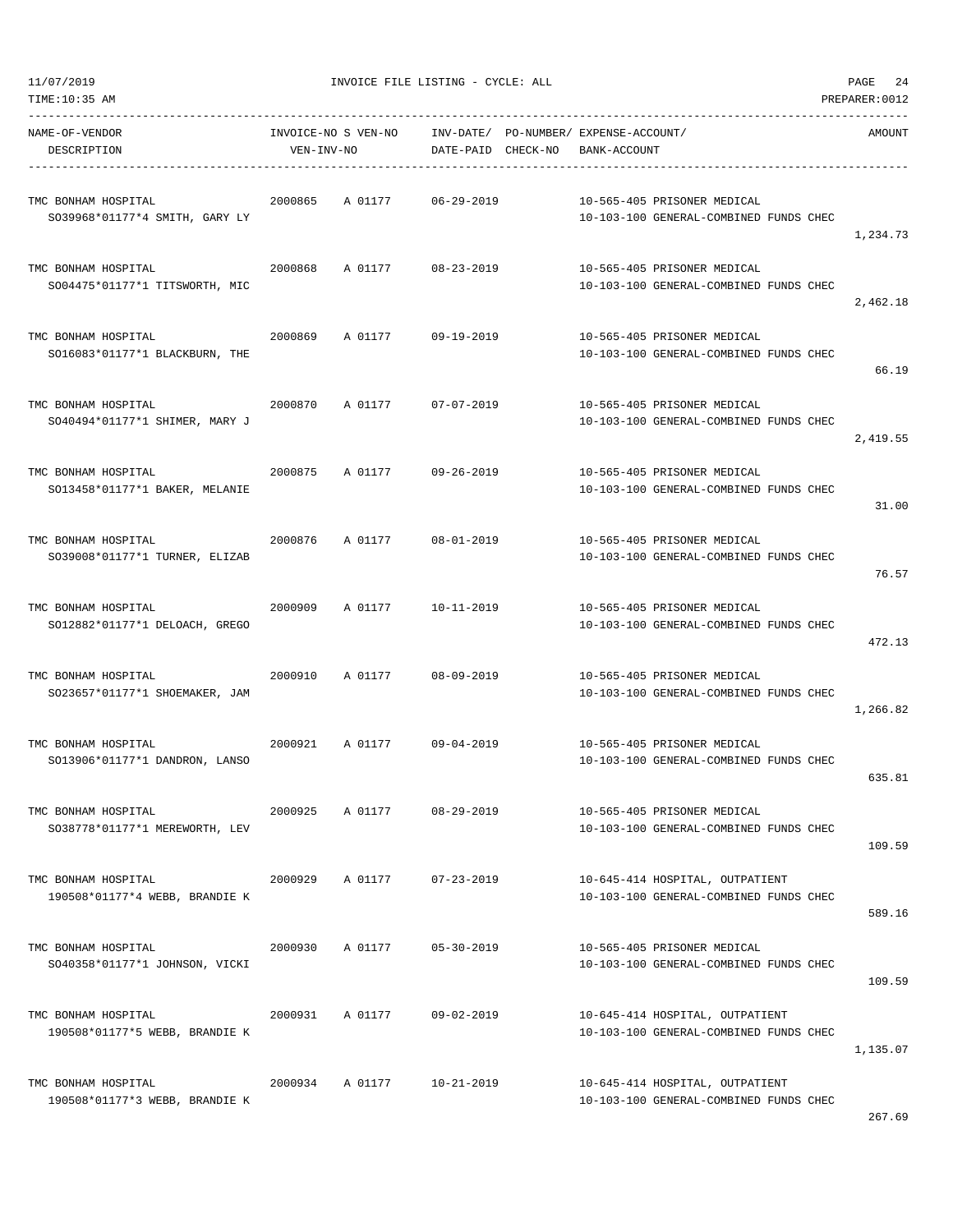| TIME:10:35 AM                                         |            |                     |                    |                                                       |                                                                           | PREPARER: 0012 |
|-------------------------------------------------------|------------|---------------------|--------------------|-------------------------------------------------------|---------------------------------------------------------------------------|----------------|
| NAME-OF-VENDOR<br>DESCRIPTION                         | VEN-INV-NO | INVOICE-NO S VEN-NO | DATE-PAID CHECK-NO | INV-DATE/ PO-NUMBER/ EXPENSE-ACCOUNT/<br>BANK-ACCOUNT |                                                                           | AMOUNT         |
| TMC BONHAM HOSPITAL<br>191204*01177*13 SPURLOCK, STEP | 2000935    | A 01177             | 10-05-2019         |                                                       | 10-645-414 HOSPITAL, OUTPATIENT<br>10-103-100 GENERAL-COMBINED FUNDS CHEC | 1,448.32       |
| TMC BONHAM HOSPITAL<br>191204*01177*11 SPURLOCK, STEP | 2000937    | A 01177             | 08-09-2019         |                                                       | 10-645-414 HOSPITAL, OUTPATIENT<br>10-103-100 GENERAL-COMBINED FUNDS CHEC | 125.55         |
| TMC BONHAM HOSPITAL<br>191204*01177*14 SPURLOCK, STEP | 2000938    | A 01177             | 10-26-2019         |                                                       | 10-645-414 HOSPITAL, OUTPATIENT<br>10-103-100 GENERAL-COMBINED FUNDS CHEC | 1,862.17       |
| TMC BONHAM HOSPITAL<br>191204*01177*12 SPURLOCK, STEP | 2000939    | A 01177             | $09 - 02 - 2019$   |                                                       | 10-645-414 HOSPITAL, OUTPATIENT<br>10-103-100 GENERAL-COMBINED FUNDS CHEC | 409.82         |
| TMC BONHAM HOSPITAL<br>SO15386*01177*2 CLARK, KRYSTAL | 2000940    | A 01177             | $08 - 30 - 2019$   |                                                       | 10-565-405 PRISONER MEDICAL<br>10-103-100 GENERAL-COMBINED FUNDS CHEC     | 489.18         |
| TMC BONHAM HOSPITAL<br>SO18426*01177*1 FORD, ROSS LAY | 2000941    | A 01177             | $08 - 25 - 2019$   |                                                       | 10-565-405 PRISONER MEDICAL<br>10-103-100 GENERAL-COMBINED FUNDS CHEC     | 269.55         |
| TMC BONHAM HOSPITAL<br>SO07298*01177*1 BUSH, RICKY    | 2000957    | A 01177             | 10-08-2019         |                                                       | 10-565-405 PRISONER MEDICAL<br>10-103-100 GENERAL-COMBINED FUNDS CHEC     | 4,032.79       |
| TMC BONHAM HOSPITAL<br>SO18426*01177*2 FORD, ROSS LAY | 2000958    | A 01177             | $08 - 29 - 2019$   |                                                       | 10-565-405 PRISONER MEDICAL<br>10-103-100 GENERAL-COMBINED FUNDS CHEC     | 151.75         |
| TMC BONHAM HOSPITAL<br>180413*01177*5 RANGEL, TERESA  | 2000973    | A 01177             | $08 - 13 - 2019$   |                                                       | 10-645-414 HOSPITAL, OUTPATIENT<br>10-103-100 GENERAL-COMBINED FUNDS CHEC | 1,468.63       |
| TMC BONHAM HOSPITAL<br>SO39375*01177*3 SPINELL, BRAND | 2000974    | A 01177             | $08 - 30 - 2019$   |                                                       | 10-565-405 PRISONER MEDICAL<br>10-103-100 GENERAL-COMBINED FUNDS CHEC     | 429.20         |
| TMC BONHAM HOSPITAL<br>200901*01177*1 BENGE, AMY HEST | 2000975    | A 01177             | 10-21-2019         |                                                       | 10-645-414 HOSPITAL, OUTPATIENT<br>10-103-100 GENERAL-COMBINED FUNDS CHEC | 120.59         |
| TMC BONHAM HOSPITAL<br>SO39375*01177*2 SPINELL, BRAND | 2000977    | A 01177             | $08 - 09 - 2019$   |                                                       | 10-565-405 PRISONER MEDICAL<br>10-103-100 GENERAL-COMBINED FUNDS CHEC     | 188.17         |
| TMC BONHAM HOSPITAL<br>SO16110*01177*1 GONZALEZ, ANGE | 2000982    | A 01177             | $09 - 20 - 2019$   |                                                       | 10-565-405 PRISONER MEDICAL<br>10-103-100 GENERAL-COMBINED FUNDS CHEC     | 2,034.69       |
| TMC BONHAM HOSPITAL<br>SO16110*01177*2 GONZALEZ, ANGE | 2000983    | A 01177             | $09 - 22 - 2019$   |                                                       | 10-565-405 PRISONER MEDICAL<br>10-103-100 GENERAL-COMBINED FUNDS CHEC     |                |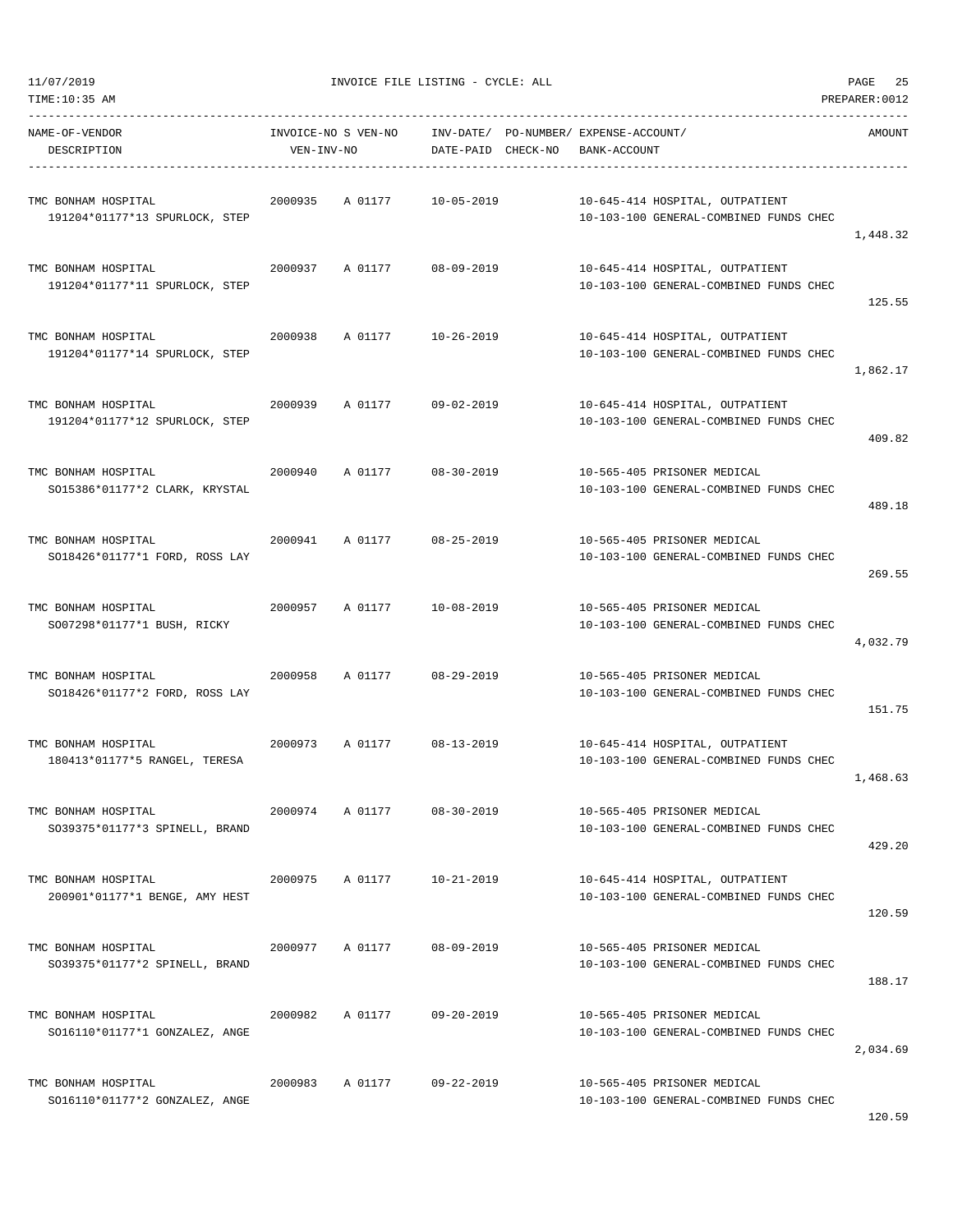| TIME:10:35 AM<br>PREPARER: 0012                                  |                            |                     |                                    |                                                                                 |          |  |  |
|------------------------------------------------------------------|----------------------------|---------------------|------------------------------------|---------------------------------------------------------------------------------|----------|--|--|
| NAME-OF-VENDOR<br>DESCRIPTION                                    | VEN-INV-NO                 | INVOICE-NO S VEN-NO | INV-DATE/<br>DATE-PAID<br>CHECK-NO | PO-NUMBER / EXPENSE-ACCOUNT /<br>BANK-ACCOUNT                                   | AMOUNT   |  |  |
| TMC BONHAM HOSPITAL<br>SO06906*01177*1 HOUSER, PHILLI            | 2000993                    | A 01177             | $09 - 19 - 2019$                   | 10-565-405 PRISONER MEDICAL<br>10-103-100 GENERAL-COMBINED FUNDS CHEC           | 610.39   |  |  |
| TMC BONHAM HOSPITAL<br>SO40347*01177*2 MARTIN, JAMES             | 2000994                    | A 01177             | $08 - 09 - 2019$                   | 10-565-405 PRISONER MEDICAL<br>10-103-100 GENERAL-COMBINED FUNDS CHEC           | 37.20    |  |  |
| TMC BONHAM HOSPITAL<br>SO17097*01177*1 ALEXANDER, MIN            | 2000996                    | A 01177             | $08 - 30 - 2019$                   | 10-565-405 PRISONER MEDICAL<br>10-103-100 GENERAL-COMBINED FUNDS CHEC           | 359.76   |  |  |
| TMC BONHAM HOSPITAL<br>SO21305*01177*5 RENFRO, WILLIA            | 2001006                    | A 01177             | $09 - 17 - 2019$                   | 10-565-405 PRISONER MEDICAL<br>10-103-100 GENERAL-COMBINED FUNDS CHEC           | 120.90   |  |  |
| TMC BONHAM HOSPITAL<br>SO22665*01177*2 THACKER, BRAD             | 2001007                    | A 01177             | $08 - 26 - 2019$                   | 10-565-405 PRISONER MEDICAL<br>10-103-100 GENERAL-COMBINED FUNDS CHEC           | 953.10   |  |  |
| TMC BONHAM HOSPITAL<br>SO39775*01177*1 WILLAIMS, ANDR            | 2001009                    | A 01177             | $09 - 19 - 2019$                   | 10-565-405 PRISONER MEDICAL<br>10-103-100 GENERAL-COMBINED FUNDS CHEC           | 66.19    |  |  |
| TMC BONHAM HOSPITAL<br>SO06824*01177*3 LEWIS, TERRY W            | 2001010                    | A 01177             | $09 - 19 - 2019$                   | 10-565-405 PRISONER MEDICAL<br>10-103-100 GENERAL-COMBINED FUNDS CHEC           | 393.08   |  |  |
| TMC BONHAM HOSPITAL<br>SO23647*01177*1 BALDRIDGE, TRI            | 2001016                    | A 01177             | $09 - 19 - 2019$                   | 10-565-405 PRISONER MEDICAL<br>10-103-100 GENERAL-COMBINED FUNDS CHEC           | 393.08   |  |  |
| TMC BONHAM HOSPITAL<br>SO40545*01177*1 STEPHENS, SAMA            | 2001056                    | A 01177             | $08 - 24 - 2019$                   | 10-565-405 PRISONER MEDICAL<br>10-103-100 GENERAL-COMBINED FUNDS CHEC           | 529.95   |  |  |
| TMC BONHAM HOSPITAL<br>SO18329*01177*1 JAMES, DONNIE             | 2001057                    | A 01177             | 09-09-2019                         | 10-565-405 PRISONER MEDICAL<br>10-103-100 GENERAL-COMBINED FUNDS CHEC           | 1,020.37 |  |  |
| TRACTOR SUPPLY CREDIT PLAN<br>6035 3012 0280 5600 FENCE MATERIAL | 2000825                    | A 00176             | $10 - 30 - 2019$                   | 24-624-343 R & B MAT. HARDWRE & LUMB<br>24-103-100 R&B#4- COMBINED FUNDS CHECK  | 88.81    |  |  |
| TRACTOR SUPPLY CREDIT PLAN<br>6035 3012 0280 5600 R&M PARTS      | 2000826                    | A 00176             | 10-30-2019                         | 24-624-458 R & M MACHINERY PARTS<br>24-103-100 R&B#4- COMBINED FUNDS CHECK      | 39.90    |  |  |
| TRI-COUNTY GLASS<br>10/30/19 DST CLK WINDOW REPAIR               | 2000755<br>41284           | A 00167             | $10 - 30 - 2019$                   | 10-518-450 R & M BUILDING<br>10-103-100 GENERAL-COMBINED FUNDS CHEC             | 120.83   |  |  |
| TURNER CONSTRUCTION<br>#190358 MANAGER LABOR                     | 2000847<br>$4\overline{ }$ | A 00439             | $11 - 05 - 2019$                   | 66-667-167 CONSTRUCTION MANAGER AGENT<br>66-103-100 GO BONDS CONST.2017-COMBINE |          |  |  |

50,438.46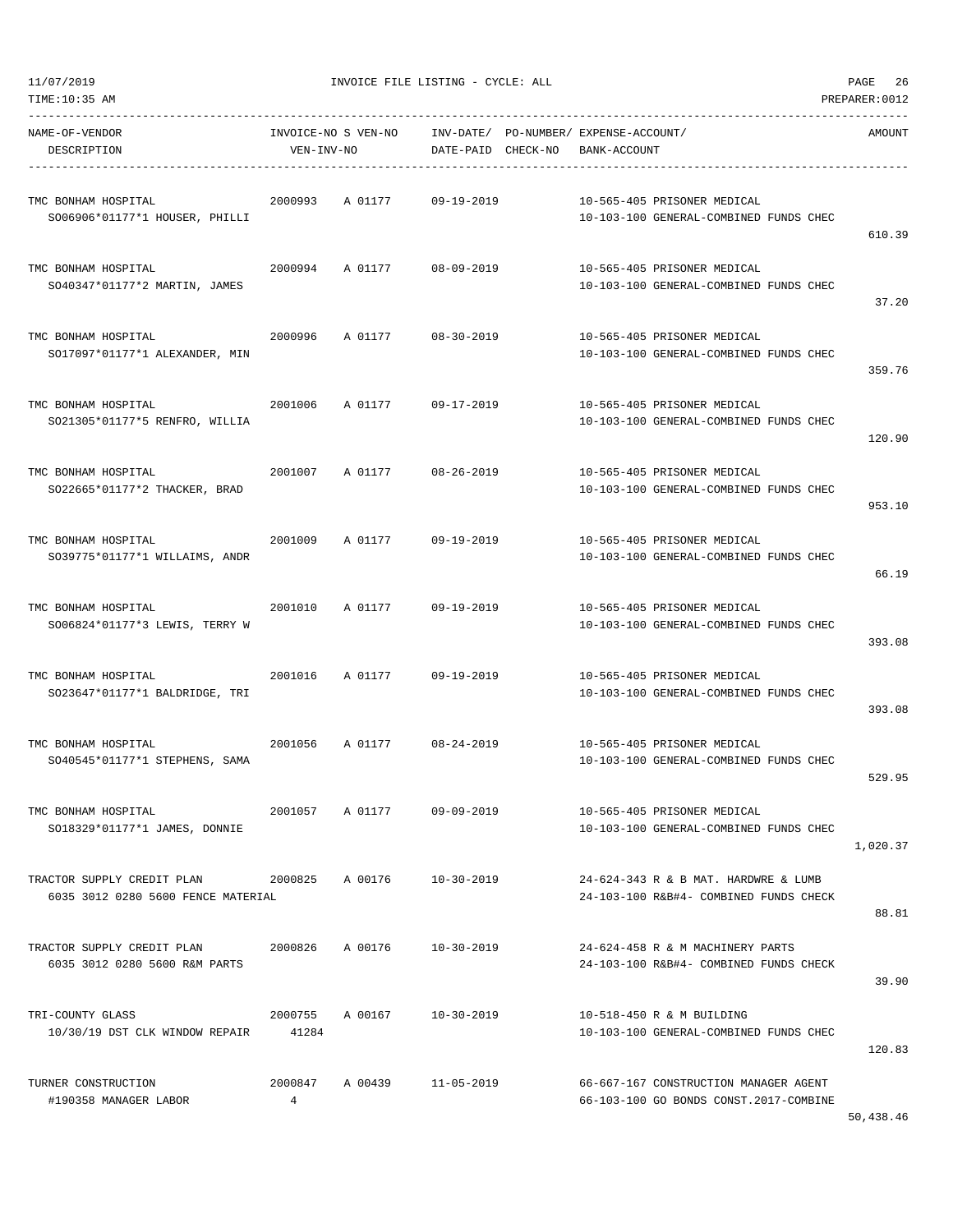11/07/2019 INVOICE FILE LISTING - CYCLE: ALL PAGE 27

----------------------------------------------------------------------------------------------------------------------------------- NAME-OF-VENDOR INVOICE-NO S VEN-NO INV-DATE/ PO-NUMBER/ EXPENSE-ACCOUNT/ AMOUNT DESCRIPTION VEN-INV-NO DATE-PAID CHECK-NO BANK-ACCOUNT ----------------------------------------------------------------------------------------------------------------------------------- TURNER CONSTRUCTION 2001059 A 00439 09-30-2019 66-667-167 CONSTRUCTION MANAGER AGENT #190358 MANAGER REIMB. 5 66-103-100 GO BONDS CONST.2017-COMBINE 8,858.46 US ANESTHESIA PARTNERS 2000871 A 01172 09-30-2019 10-645-411 PHYSICIAN, NON-EMERGENCY 190901\*01172\*1 HINSON, SHEILA 10-103-100 GENERAL-COMBINED FUNDS CHEC 206.56 US ANESTHESIA PARTNERS 2000933 A 01172 05-23-2019 10-645-411 PHYSICIAN, NON-EMERGENCY 180306\*01172\*1 FOX, RICKEY DON 10-103-100 GENERAL-COMBINED FUNDS CHEC 416.29 UT SOUTHWESTERN-MSP 2000997 A 00243 08-13-2019 10-645-411 PHYSICIAN, NON-EMERGENCY 190508\*00243\*5 WEBB, BRANDIE K 10-103-100 GENERAL-COMBINED FUNDS CHEC 63.62 UT SOUTHWESTERN-MSP 2000998 A 00243 07-15-2019 10-645-411 PHYSICIAN, NON-EMERGENCY 190508\*00243\*9 WEBB, BRANDIE K 10-103-100 GENERAL-COMBINED FUNDS CHEC 83.67 UT SOUTHWESTERN-MSP 2000999 A 00243 08-06-2019 10-645-411 PHYSICIAN, NON-EMERGENCY 190508\*00243\*3 WEBB, BRANDIE K 10-103-100 GENERAL-COMBINED FUNDS CHEC 33.27 UT SOUTHWESTERN-MSP 2001000 A 00243 08-13-2019 10-645-411 PHYSICIAN, NON-EMERGENCY 190508\*00243\*7 WEBB, BRANDIE K 10-103-100 GENERAL-COMBINED FUNDS CHEC 401.99 UT SOUTHWESTERN-MSP 2001001 A 00243 08-13-2019 10-645-411 PHYSICIAN, NON-EMERGENCY 190508\*00243\*8 WEBB, BRANDIE K 10-103-100 GENERAL-COMBINED FUNDS CHEC 0.00 UT SOUTHWESTERN-MSP 2001002 A 00243 08-08-2019 10-645-411 PHYSICIAN, NON-EMERGENCY 190508\*00243\*4 WEBB, BRANDIE K 10-103-100 GENERAL-COMBINED FUNDS CHEC 33.27 UT SOUTHWESTERN-MSP 2001003 A 00243 08-05-2019 10-645-411 PHYSICIAN, NON-EMERGENCY 190508\*00243\*6 WEBB, BRANDIE K 10-103-100 GENERAL-COMBINED FUNDS CHEC 33.27 UT SOUTHWESTERN-MSP 2001004 A 00243 08-13-2019 10-645-411 PHYSICIAN, NON-EMERGENCY 190508\*00243\*2 WEBB, BRANDIE K 10-103-100 GENERAL-COMBINED FUNDS CHEC 29.67 UT SOUTHWESTERN-MSP 2001011 A 00243 07-18-2019 10-645-411 PHYSICIAN, NON-EMERGENCY 190508\*00243\*10 WEBB, BRANDIE 10-103-100 GENERAL-COMBINED FUNDS CHEC 40.27 WEX BANK 2000756 A 00104 10-31-2019 10-560-428 PRISONER TRANSPORT 0496-00-276542-8 TRANSPORT GAS 62083925 10-103-100 GENERAL-COMBINED FUNDS CHEC 233.10 WHITE SHED WATER SUPPLY CORP. 2000841 A 00447 10-30-2019 85-520-442 UTILITIES WATER #856 LAKE FANNIN WATER 85-103-100 LAKE FANNIN-COMBINED FUNDS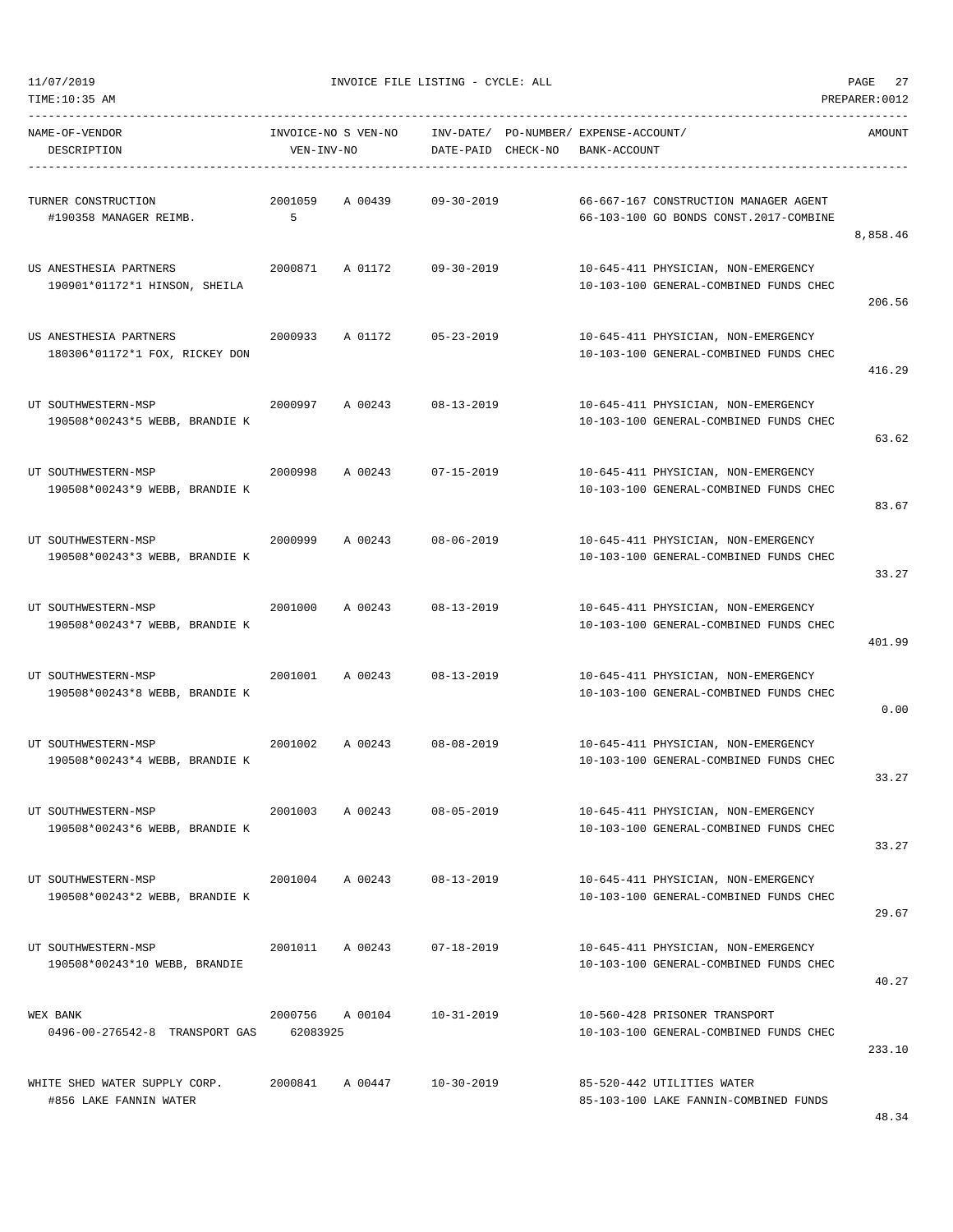TIME:10:35 AM PREPARER:0012

| NAME-OF-VENDOR                    |            | INVOICE-NO S VEN-NO |                       |  | INV-DATE/ PO-NUMBER/ EXPENSE-ACCOUNT/                     | AMOUNT   |
|-----------------------------------|------------|---------------------|-----------------------|--|-----------------------------------------------------------|----------|
| DESCRIPTION                       | VEN-INV-NO |                     | DATE-PAID<br>CHECK-NO |  | BANK-ACCOUNT                                              |          |
|                                   |            |                     |                       |  |                                                           |          |
| WILSON CULVERTS, INC.             |            |                     |                       |  | 2000794 A 00654 10-29-2019 21-621-342 R & B MAT. CULVERTS |          |
| 10/29/19 CULVERTS                 | 79957      |                     |                       |  | 21-103-100 R&B#1-COMBINED FUNDS CHECKI                    |          |
|                                   |            |                     |                       |  |                                                           | 3,469.20 |
| WILSON CULVERTS, INC.             | 2000844    | A 00654 10-29-2019  |                       |  | 24-624-342 R & B MAT. CULVERTS                            |          |
| 10/29/19 CULVERTS                 | 79969      |                     |                       |  | 24-103-100 R&B#4- COMBINED FUNDS CHECK                    |          |
|                                   |            |                     |                       |  |                                                           | 4,993.60 |
| WILSON CULVERTS, INC.             | 2000845    | A 00654 11-04-2019  |                       |  | 24-624-342 R & B MAT. CULVERTS                            |          |
| 11/4/19 CULVERTS                  | 79998      |                     |                       |  | 24-103-100 R&B#4- COMBINED FUNDS CHECK                    |          |
|                                   |            |                     |                       |  |                                                           | 2,975.06 |
| WILSON N JONES REGIONAL           | 2000872    | A 00633             | 09-26-2019            |  | 10-645-414 HOSPITAL, OUTPATIENT                           |          |
| 180509*00633*1 JOHNSON, MICHEL    |            |                     |                       |  | 10-103-100 GENERAL-COMBINED FUNDS CHEC                    |          |
|                                   |            |                     |                       |  |                                                           | 510.18   |
| YOUNG, GAIL                       | 2000757    | $\overline{A}$      | 11-05-2019            |  | 10-499-225 LEONARD OFFICE TRAVEL                          |          |
| 11/5/19 LEONARD TRAVEL-32.8 MILES |            |                     |                       |  | 10-103-100 GENERAL-COMBINED FUNDS CHEC                    |          |
|                                   |            |                     |                       |  |                                                           | 19.02    |